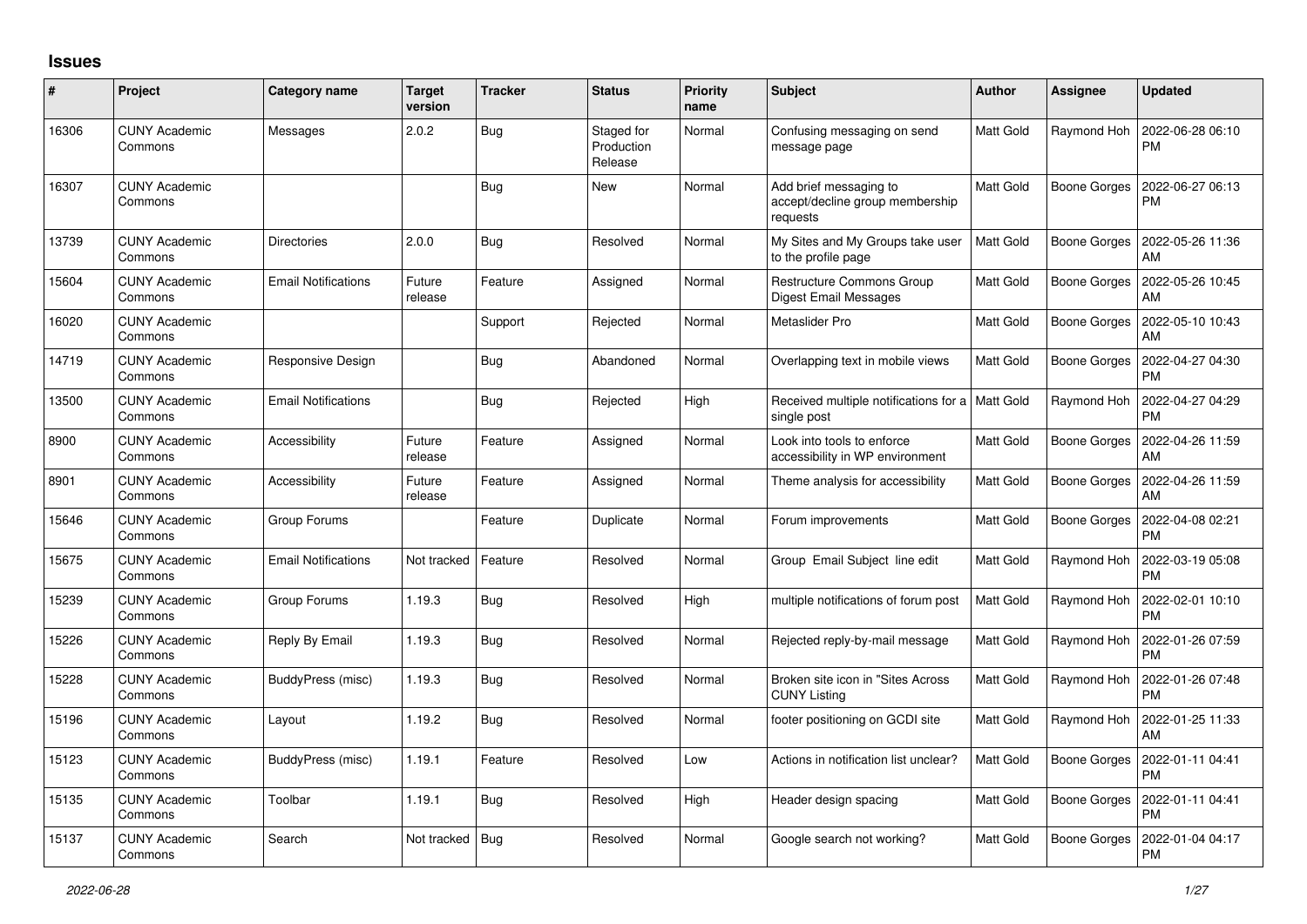| $\pmb{\#}$ | Project                         | Category name              | <b>Target</b><br>version | <b>Tracker</b> | <b>Status</b> | <b>Priority</b><br>name | <b>Subject</b>                                                       | <b>Author</b> | <b>Assignee</b>     | <b>Updated</b>                |
|------------|---------------------------------|----------------------------|--------------------------|----------------|---------------|-------------------------|----------------------------------------------------------------------|---------------|---------------------|-------------------------------|
| 15087      | <b>CUNY Academic</b><br>Commons | Group Forums               | 1.18.24                  | Bug            | Resolved      | Normal                  | Forum file limit                                                     | Matt Gold     | Boone Gorges        | 2021-12-14 11:39<br>AM        |
| 15024      | <b>CUNY Academic</b><br>Commons | Social Paper               | 1.18.24                  | <b>Bug</b>     | Resolved      | Normal                  | Erroneous social paper<br>notifications                              | Matt Gold     | Raymond Hoh         | 2021-12-08 11:07<br>AM        |
| 14951      | <b>CUNY Academic</b><br>Commons |                            | Not tracked              | Bug            | Resolved      | Normal                  | Commons down                                                         | Matt Gold     | <b>Boone Gorges</b> | 2021-11-23 04:21<br><b>PM</b> |
| 14896      | <b>CUNY Academic</b><br>Commons |                            |                          | Bug            | Resolved      | Urgent                  | site down for maintenance                                            | Matt Gold     | Boone Gorges        | 2021-10-26 11:01<br>AM        |
| 14776      | <b>CUNY Academic</b><br>Commons | Toolbar                    | 1.18.19                  | <b>Bug</b>     | Resolved      | Normal                  | Top-level nav-bar drop-down nav<br>doesn't match navigation          | Matt Gold     | Raymond Hoh         | 2021-09-28 11:06<br>AM        |
| 14450      | <b>CUNY Academic</b><br>Commons | Courses                    | Not tracked              | Bug            | Rejected      | Low                     | Misclassified site                                                   | Matt Gold     | Boone Gorges        | 2021-09-15 10:53<br><b>PM</b> |
| 14738      | <b>CUNY Academic</b><br>Commons | Group cloning              | 1.18.18                  | Bug            | Resolved      | Normal                  | unclear language during group/site<br>clone                          | Matt Gold     | Jeremy Felt         | 2021-09-14 11:22<br>AM        |
| 13949      | <b>CUNY Academic</b><br>Commons |                            | Not tracked              | <b>Bug</b>     | New           | Normal                  | Continued debugging of runaway<br>MySQL connections                  | Matt Gold     | Boone Gorges        | 2021-09-14 10:42<br>AM        |
| 13890      | <b>CUNY Academic</b><br>Commons | <b>Email Notifications</b> | Not tracked              | Bug            | Resolved      | Low                     | Not sure email notification went out                                 | Matt Gold     | Raymond Hoh         | 2021-09-14 10:42<br>AM        |
| 14737      | <b>CUNY Academic</b><br>Commons |                            |                          | Bug            | Duplicate     | Normal                  | Final step of group/site clone<br>reloads page                       | Matt Gold     | Boone Gorges        | 2021-08-31 11:41<br>AM        |
| 14017      | <b>CUNY Academic</b><br>Commons | Group Blogs                | 1.18.8                   | Bug            | Resolved      | Normal                  | Editing of blog post leads to group<br>notification                  | Matt Gold     | Raymond Hoh         | 2021-04-13 11:21<br>AM        |
| 14199      | <b>CUNY Academic</b><br>Commons | <b>Email Notifications</b> |                          | Bug            | Resolved      | Normal                  | Email replies delayed                                                | Matt Gold     | Raymond Hoh         | 2021-03-24 12:17<br><b>PM</b> |
| 14221      | <b>CUNY Academic</b><br>Commons | Group Forums               |                          | Feature        | Rejected      | Normal                  | Allow .ics files to be posted as<br>forum attachments                | Matt Gold     | Boone Gorges        | 2021-03-23 08:53<br><b>PM</b> |
| 14072      | <b>CUNY Academic</b><br>Commons | <b>Email Notifications</b> | Not tracked              | Support        | Rejected      | Low                     | Posting to multiple groups via email                                 | Matt Gold     | Raymond Hoh         | 2021-02-28 05:58<br><b>PM</b> |
| 13913      | <b>CUNY Academic</b><br>Commons | Groups (misc)              |                          | <b>Bug</b>     | Rejected      | Normal                  | Group Avatar lost after group<br>creation process                    | Matt Gold     | Boone Gorges        | 2021-02-23 10:45<br>AM        |
| 13934      | <b>CUNY Academic</b><br>Commons | cuny.is                    | 1.18.4                   | <b>Bug</b>     | Resolved      | Low                     | Error message on group settings<br>change                            | Matt Gold     | Boone Gorges        | 2021-02-09 11:05<br>AM        |
| 13862      | <b>CUNY Academic</b><br>Commons |                            |                          | Bug            | Resolved      | Normal                  | Under maintenance message                                            | Matt Gold     | Boone Gorges        | 2021-01-28 08:56<br><b>PM</b> |
| 13136      | <b>CUNY Academic</b><br>Commons | Group Forums               | 1.18.3                   | Feature        | Duplicate     | Normal                  | Post to multiple group forums by<br>email                            | Matt Gold     | Raymond Hoh         | 2021-01-20 05:52<br><b>PM</b> |
| 13669      | <b>CUNY Academic</b><br>Commons | DiRT Integration           | 1.18.1                   | <b>Bug</b>     | Resolved      | Normal                  | Digital Research Tools showing up<br>in top nav for logged out users | Matt Gold     | Boone Gorges        | 2020-12-08 05:11<br><b>PM</b> |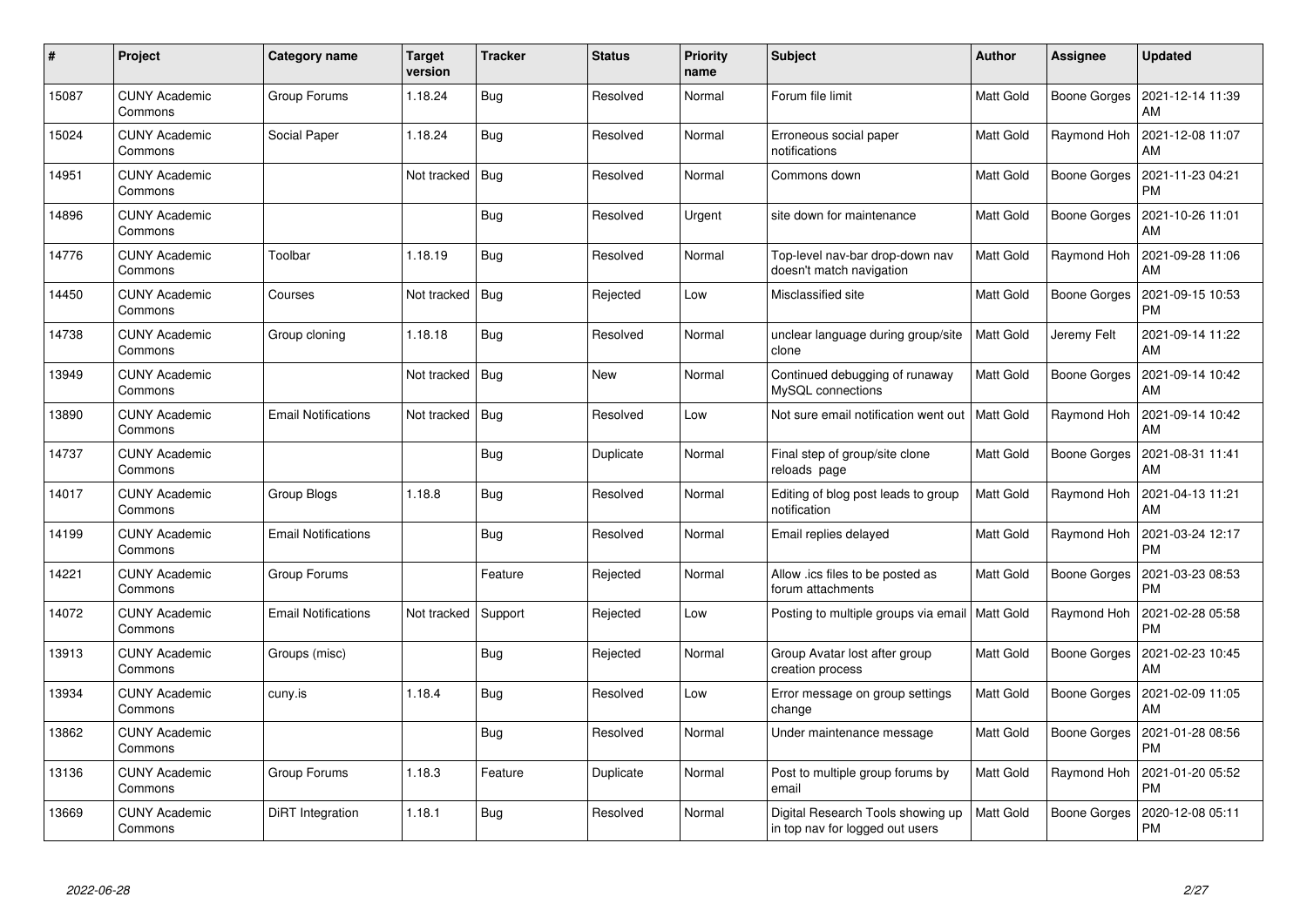| $\#$  | Project                         | <b>Category name</b>       | <b>Target</b><br>version | <b>Tracker</b> | <b>Status</b>        | <b>Priority</b><br>name | <b>Subject</b>                                                                        | <b>Author</b>    | <b>Assignee</b>     | <b>Updated</b>                |
|-------|---------------------------------|----------------------------|--------------------------|----------------|----------------------|-------------------------|---------------------------------------------------------------------------------------|------------------|---------------------|-------------------------------|
| 7115  | <b>CUNY Academic</b><br>Commons | Groups (misc)              | Future<br>release        | Feature        | Reporter<br>Feedback | Normal                  | make licensing info clear during<br>group creation                                    | Matt Gold        | Raymond Hoh         | 2020-12-08 11:32<br>AM        |
| 13496 | <b>CUNY Academic</b><br>Commons | Accessibility              | 1.18.0                   | Bug            | Resolved             | Normal                  | Review contrast issues on<br>registration page and profile page                       | Matt Gold        | Sonja Leix          | 2020-12-08 11:31<br>AM        |
| 13458 | <b>CUNY Academic</b><br>Commons | Registration               | 1.18.0                   | Feature        | Resolved             | Normal                  | Simplifying/Reducing verbiage on<br><b>Registration Page</b>                          | Matt Gold        | <b>Boone Gorges</b> | 2020-12-08 11:31<br>AM        |
| 13347 | <b>CUNY Academic</b><br>Commons | Public Portfolio           | 1.18.0                   | Feature        | Resolved             | Normal                  | Add Preferred Gender Pronouns to<br><b>CAC Profile</b>                                | Matt Gold        | Boone Gorges        | 2020-12-08 11:31<br>AM        |
| 12136 | <b>CUNY Academic</b><br>Commons | <b>Group Files</b>         | 1.18.0                   | <b>Bug</b>     | Resolved             | Normal                  | "You must login" group file warning<br>shows after log in                             | Matt Gold        | Boone Gorges        | 2020-12-08 11:31<br>AM        |
| 12155 | <b>CUNY Academic</b><br>Commons | DiRT Integration           | 1.18.0                   | Feature        | Resolved             | Normal                  | Update DiRT Tools with new API                                                        | Matt Gold        | Boone Gorges        | 2020-12-08 11:06<br>AM        |
| 13581 | <b>CUNY Academic</b><br>Commons | Group Library              |                          | <b>Bug</b>     | Rejected             | Normal                  | Adding link to library didn't<br>generate notification email                          | Matt Gold        | Raymond Hoh         | 2020-11-17 12:33<br><b>PM</b> |
| 13274 | <b>CUNY Academic</b><br>Commons | <b>Email Notifications</b> | 1.17.8                   | Bug            | Resolved             | Normal                  | Messy links in CAC email<br>notifications                                             | Matt Gold        | Raymond Hoh         | 2020-11-17 12:31<br><b>PM</b> |
| 13459 | <b>CUNY Academic</b><br>Commons | Layout                     | 1.17.6                   | <b>Bug</b>     | Resolved             | Normal                  | Line spacing on forum post title is<br>too small                                      | Matt Gold        | Raymond Hoh         | 2020-10-27 11:00<br>AM        |
| 13429 | CUNY Academic<br>Commons        | <b>Email Notifications</b> | Not tracked   Bug        |                | Resolved             | Normal                  | Multiple forum notifications                                                          | Matt Gold        | Raymond Hoh         | 2020-10-13 05:24<br><b>PM</b> |
| 13243 | <b>CUNY Academic</b><br>Commons | Group Library              | Not tracked              | Support        | Resolved             | Normal                  | Request to copy group library                                                         | Matt Gold        | Boone Gorges        | 2020-08-27 06:05<br><b>PM</b> |
| 13242 | <b>CUNY Academic</b><br>Commons | cuny.is                    |                          | <b>Bug</b>     | Rejected             | Normal                  | Unable to edit a cuny.is shortlink                                                    | Matt Gold        | <b>Boone Gorges</b> | 2020-08-26 01:30<br>AM        |
| 13230 | <b>CUNY Academic</b><br>Commons | Layout                     | 1.17.2                   | <b>Bug</b>     | Resolved             | Normal                  | Overlapping notifications on group<br>management member acceptance                    | Matt Gold        | Raymond Hoh         | 2020-08-25 11:27<br>AM        |
| 10263 | <b>CUNY Academic</b><br>Commons | Groups (misc)              | 1.17.0                   | Feature        | Resolved             | Normal                  | Accept multiple group membership<br>requests                                          | <b>Matt Gold</b> | Boone Gorges        | 2020-07-28 11:09<br>AM        |
| 3176  | <b>CUNY Academic</b><br>Commons | Group Library              | 1.17.0                   | Design/UX      | Resolved             | Normal                  | Consolidate Doc/File/Forum<br>Attachment interface                                    | Matt Gold        | Boone Gorges        | 2020-07-14 01:06<br><b>PM</b> |
| 12966 | <b>CUNY Academic</b><br>Commons | BuddyPress (misc)          | 1.16.15                  | Feature        | Resolved             | Normal                  | Adjust export data page language<br>to indicate that you should not<br>leave the page | Matt Gold        | Raymond Hoh         | 2020-07-14 12:07<br><b>PM</b> |
| 12957 | <b>CUNY Academic</b><br>Commons | BuddyPress (misc)          | 1.16.14                  | Support        | Resolved             | Normal                  | Export data question                                                                  | Matt Gold        | Raymond Hoh         | 2020-06-23 10:53<br>AM        |
| 12847 | <b>CUNY Academic</b><br>Commons | Events                     | 1.16.12                  | Bug            | Resolved             | Normal                  | Error message in event description                                                    | <b>Matt Gold</b> | Raymond Hoh         | 2020-05-26 11:54<br>AM        |
| 12670 | <b>CUNY Academic</b><br>Commons | Responsive Design          | 1.16.10                  | Bug            | Resolved             | Normal                  | Social icons in site header overlap<br>with main nav on mobile                        | Matt Gold        | Raymond Hoh         | 2020-04-28 11:03<br>AM        |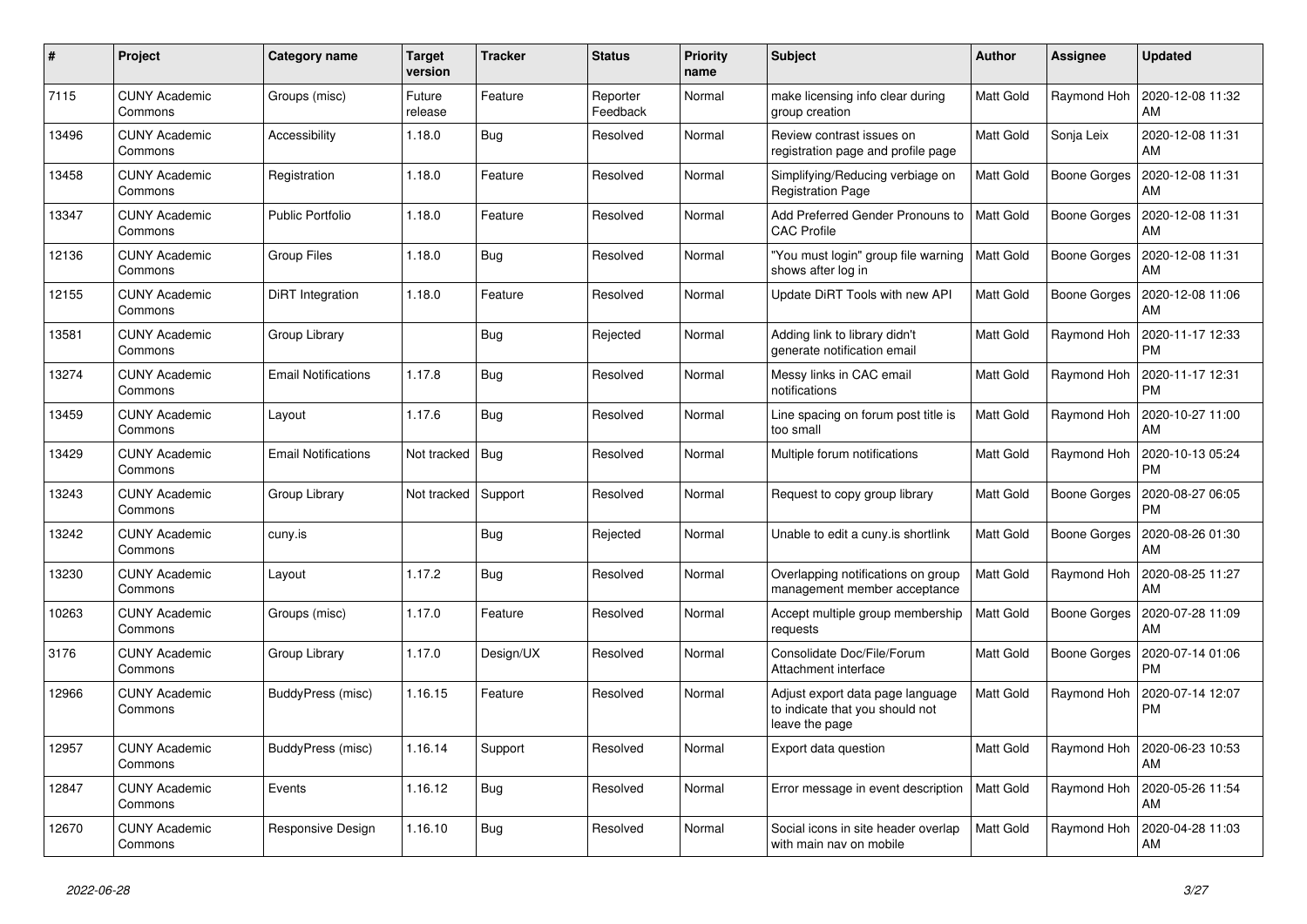| #     | Project                         | Category name              | <b>Target</b><br>version | <b>Tracker</b> | <b>Status</b> | <b>Priority</b><br>name | Subject                                                                                                    | Author           | Assignee            | <b>Updated</b>                |
|-------|---------------------------------|----------------------------|--------------------------|----------------|---------------|-------------------------|------------------------------------------------------------------------------------------------------------|------------------|---------------------|-------------------------------|
| 5581  | <b>CUNY Academic</b><br>Commons | Analytics                  | Future<br>release        | Feature        | Assigned      | Normal                  | Explore alternatives to Google<br>Analytics                                                                | <b>Matt Gold</b> | Valerie<br>Townsend | 2020-04-17 03:12<br><b>PM</b> |
| 12581 | <b>CUNY Academic</b><br>Commons | cuny.is                    | Not tracked              | Bug            | Rejected      | High                    | YOURLS shortlinks not working                                                                              | <b>Matt Gold</b> | <b>Boone Gorges</b> | 2020-03-27 10:25<br>AM        |
| 12505 | CUNY Academic<br>Commons        | <b>Email Notifications</b> | 1.16.8                   | Feature        | Resolved      | Normal                  | Email subject lines                                                                                        | Matt Gold        | Luke Waltzer        | 2020-03-24 11:43<br>AM        |
| 12332 | <b>CUNY Academic</b><br>Commons | Events                     | 1.16.8                   | Feature        | Resolved      | Low                     | Limit length of email subject<br>triggered by event activity when<br>activity is linked to multiple groups | <b>Matt Gold</b> | Raymond Hoh         | 2020-03-24 11:43<br>AM        |
| 12545 | <b>CUNY Academic</b><br>Commons | <b>Email Notifications</b> | Not tracked              | Bug            | Resolved      | Normal                  | Notifications of replies by email not<br>able to be posted                                                 | <b>Matt Gold</b> | Raymond Hoh         | 2020-03-24 10:27<br>AM        |
| 12353 | <b>CUNY Academic</b><br>Commons | BuddyPress (misc)          | Not tracked              | $ $ Bug        | Abandoned     | Normal                  | Member filtering not working                                                                               | Matt Gold        | <b>Boone Gorges</b> | 2020-03-10 11:14<br>AM        |
| 12471 | <b>CUNY Academic</b><br>Commons | <b>Email Notifications</b> | 1.16.7                   | Bug            | Resolved      | Normal                  | forum notificaiton not sent                                                                                | Matt Gold        | Raymond Hoh         | 2020-03-10 10:59<br>AM        |
| 12499 | <b>CUNY Academic</b><br>Commons | <b>Email Notifications</b> | 1.16.7                   | Bug            | Resolved      | Normal                  | no email notification                                                                                      | Matt Gold        | Raymond Hoh         | 2020-03-03 09:31<br>PM        |
| 12341 | <b>CUNY Academic</b><br>Commons |                            |                          | Bug            | Abandoned     | High                    | Commons down                                                                                               | <b>Matt Gold</b> |                     | 2020-02-11 10:45<br>AM        |
| 12351 | <b>CUNY Academic</b><br>Commons | <b>Email Notifications</b> | 1.16.5                   | Bug            | Resolved      | Normal                  | No email notification for forum post                                                                       | <b>Matt Gold</b> | <b>Boone Gorges</b> | 2020-02-03 02:33<br><b>PM</b> |
| 12335 | CUNY Academic<br>Commons        | cuny.is                    |                          | <b>Bug</b>     | Rejected      | Normal                  | cuny.is issue                                                                                              | Matt Gold        | <b>Boone Gorges</b> | 2020-01-30 12:47<br>AM        |
| 12185 | <b>CUNY Academic</b><br>Commons |                            | 1.16.1                   | Bug            | Resolved      | Immediate               | Group links not working                                                                                    | Matt Gold        | <b>Boone Gorges</b> | 2019-12-10 10:35<br>AM        |
| 342   | <b>CUNY Academic</b><br>Commons | Blogs (BuddyPress)         | 1.10.2                   | Feature        | Resolved      | Low                     | <b>Blog Listing Displays User Avatars</b><br>Instead of Blog Avatars                                       | <b>Matt Gold</b> | Boone Gorges        | 2019-12-06 11:08<br>AM        |
| 11795 | <b>CUNY Academic</b><br>Commons | Events                     | 1.16                     | Feature        | Resolved      | Normal                  | Import Events to group calendars                                                                           | <b>Matt Gold</b> | Raymond Hoh         | 2019-12-04 10:51<br>AM        |
| 11801 | <b>CUNY Academic</b><br>Commons | Groups (misc)              | 1.16                     | Bug            | Resolved      | Normal                  | Selecting 'CUNY-wide' when<br>creating group/site forbids selection<br>of other campuses                   | Matt Gold        | Sonja Leix          | 2019-11-14 11:14<br>AM        |
| 10531 | <b>CUNY Academic</b><br>Commons | Reckoning                  | Not tracked              | Bug            | Rejected      | Normal                  | Problem with the Reckoning plugin                                                                          | Matt Gold        | Boone Gorges        | 2019-10-04 02:31<br>PM        |
| 8836  | <b>CUNY Academic</b><br>Commons | Blogs (BuddyPress)         | Future<br>release        | Feature        | Assigned      | Normal                  | Redesign site launch process                                                                               | Matt Gold        | <b>Boone Gorges</b> | 2019-10-03 02:49<br><b>PM</b> |
| 3758  | <b>CUNY Academic</b><br>Commons | Documentation              | Not tracked              | Documentation  | Resolved      | Normal                  | Update documentation on adding<br>users to blogs                                                           | Matt Gold        | scott voth          | 2019-09-23 03:25<br><b>PM</b> |
| 8666  | <b>CUNY Academic</b><br>Commons | Teaching                   | Not tracked              | Documentation  | Assigned      | Normal                  | Create Teaching on the Commons<br>Resource Page                                                            | Matt Gold        | Laurie Hurson       | 2019-09-23 03:16<br><b>PM</b> |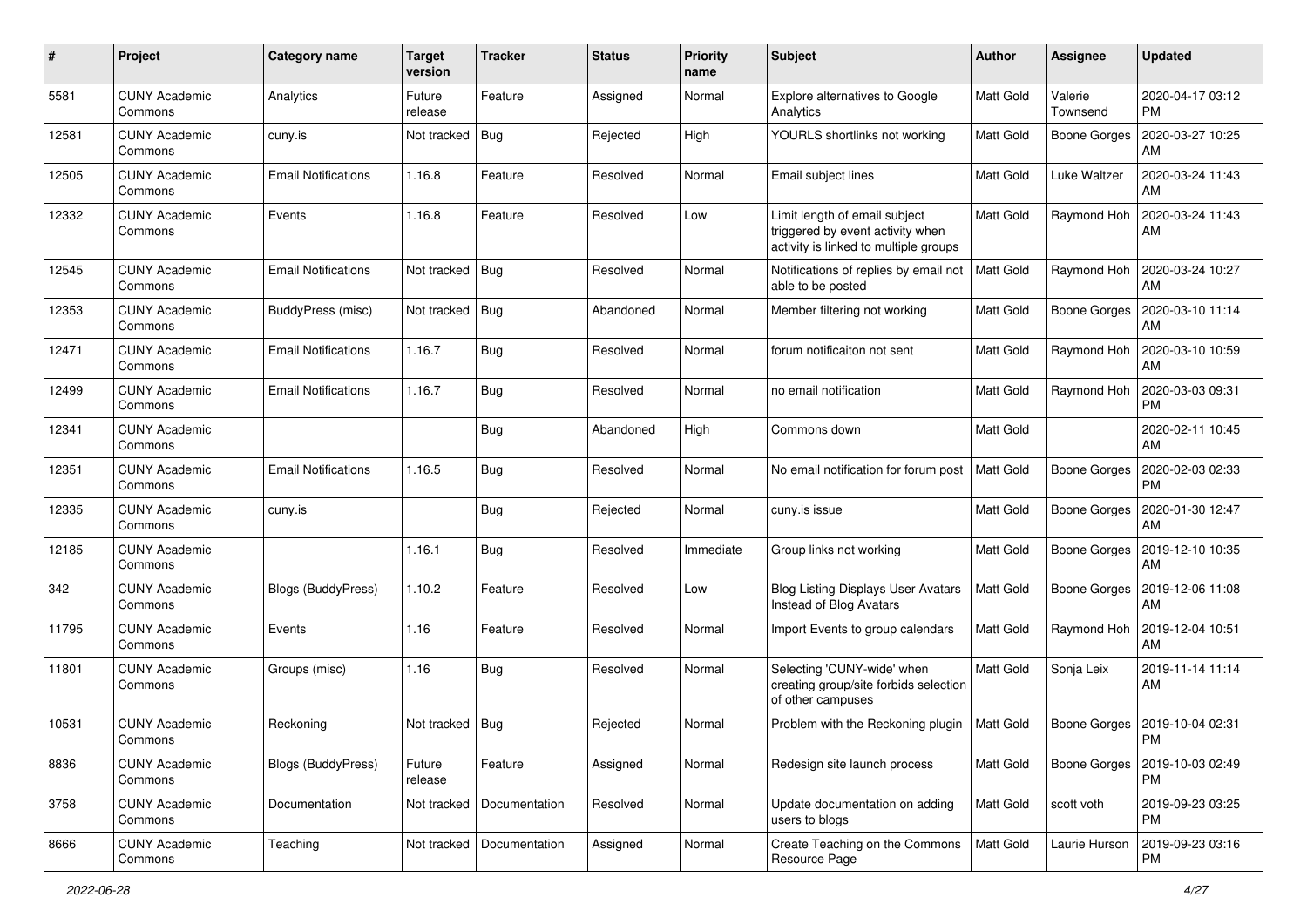| #     | Project                         | <b>Category name</b>       | <b>Target</b><br>version | <b>Tracker</b> | <b>Status</b>        | <b>Priority</b><br>name | Subject                                                                                                          | <b>Author</b>    | <b>Assignee</b>     | <b>Updated</b>                |
|-------|---------------------------------|----------------------------|--------------------------|----------------|----------------------|-------------------------|------------------------------------------------------------------------------------------------------------------|------------------|---------------------|-------------------------------|
| 2389  | <b>CUNY Academic</b><br>Commons | commonsinabox.org          | Not tracked              | Documentation  | Resolved             | Normal                  | <b>CBOX</b> slider documentation                                                                                 | Matt Gold        | scott voth          | 2019-09-23 03:03<br><b>PM</b> |
| 11864 | <b>CUNY Academic</b><br>Commons | Events                     | Not tracked              | Support        | Resolved             | Normal                  | Calendar notification question                                                                                   | Matt Gold        | <b>Boone Gorges</b> | 2019-09-16 05:39<br><b>PM</b> |
| 11808 | CUNY Academic<br>Commons        | Messages                   | 1.15.9                   | <b>Bug</b>     | Resolved             | Normal                  | Search function on messages not<br>working                                                                       | Matt Gold        | <b>Boone Gorges</b> | 2019-08-30 11:03<br>AM        |
| 11800 | <b>CUNY Academic</b><br>Commons | Groups (misc)              | 1.15.9                   | Bug            | Resolved             | Normal                  | 'CUNY-wide' Campus option not<br>saving on groups/sites                                                          | <b>Matt Gold</b> | <b>Boone Gorges</b> | 2019-08-27 04:17<br><b>PM</b> |
| 11619 | <b>CUNY Academic</b><br>Commons |                            | 1.15.5                   | Bug            | Rejected             | Normal                  | Homepage thumbnails not loading                                                                                  | Matt Gold        | Raymond Hoh         | 2019-07-09 03:49<br>AM        |
| 11610 | <b>CUNY Academic</b><br>Commons |                            | 1.15.5                   | Bug            | Resolved             | Normal                  | Homepage thumbnails not loading                                                                                  | Matt Gold        | Boone Gorges        | 2019-06-29 10:38<br><b>PM</b> |
| 11585 | <b>CUNY Academic</b><br>Commons | <b>WordPress Plugins</b>   | Not tracked              | Bug            | Rejected             | Normal                  | The The Tabs and Accordion plugin<br>weirdness                                                                   | Matt Gold        | scott voth          | 2019-06-25 04:17<br><b>PM</b> |
| 11522 | <b>CUNY Academic</b><br>Commons | Reply By Email             | Not tracked              | Bug            | Resolved             | Normal                  | Reply by email didn't work                                                                                       | Matt Gold        | Raymond Hoh         | 2019-06-05 10:40<br>AM        |
| 11223 | <b>CUNY Academic</b><br>Commons | Design                     | 1.15                     | Feature        | Resolved             | Normal                  | Adjust CC licensing statement on<br>sitewide footer                                                              | Matt Gold        | Sonja Leix          | 2019-05-07 02:31<br><b>PM</b> |
| 11121 | CUNY Academic<br>Commons        | Design                     | 1.15                     | <b>Bug</b>     | Resolved             | Low                     | Overlapping elements on mobile<br>view of CAC                                                                    | Matt Gold        | <b>Boone Gorges</b> | 2019-04-23 03:55<br><b>PM</b> |
| 11209 | <b>CUNY Academic</b><br>Commons | BuddyPress (misc)          | 1.14.11                  | Bug            | Resolved             | Normal                  | Activity timestamp errors                                                                                        | Matt Gold        | Raymond Hoh         | 2019-04-23 12:27<br><b>PM</b> |
| 11086 | <b>CUNY Academic</b><br>Commons | <b>Email Notifications</b> | 1.15                     | Bug            | Resolved             | Normal                  | Users clicking "unsubscribe" on a<br>forwarded CAC group email can<br>unsubscribe a another user from a<br>group | <b>Matt Gold</b> | Raymond Hoh         | 2019-04-16 12:40<br><b>PM</b> |
| 11084 | <b>CUNY Academic</b><br>Commons | Documentation              | Not tracked              | Documentation  | Resolved             | Normal                  | document new padlet, voicethread,<br>suturi functionality                                                        | <b>Matt Gold</b> | scott voth          | 2019-03-27 03:07<br><b>PM</b> |
| 10658 | <b>CUNY Academic</b><br>Commons | Design                     | 1.14.8                   | Design/UX      | Resolved             | Normal                  | Condense sitewide footer                                                                                         | Matt Gold        | Sonja Leix          | 2019-03-12 11:20<br>AM        |
| 4331  | <b>CUNY Academic</b><br>Commons | Group Forums               | Future<br>release        | Feature        | Resolved             | Normal                  | Improve visibility of forum "post by<br>email" information                                                       | Matt Gold        | Chris Stein         | 2019-03-12 12:39<br>AM        |
| 11174 | <b>CUNY Academic</b><br>Commons | <b>Email Notifications</b> | 1.14.8                   | Bug            | Resolved             | High                    | Email notifications of spammed<br>comment on groupblog                                                           | Matt Gold        | Raymond Hoh         | 2019-03-11 11:42<br>PM        |
| 5884  | <b>CUNY Academic</b><br>Commons | Reply By Email             | Not tracked   Bug        |                | Resolved             | Normal                  | Reply by email double posting<br>issues                                                                          | Matt Gold        | Raymond Hoh         | 2019-03-11 11:32<br>PM        |
| 3858  | <b>CUNY Academic</b><br>Commons | Reply By Email             | Future<br>release        | <b>Bug</b>     | Duplicate            | Normal                  | Improved groupblog-RBE<br>integration                                                                            | Matt Gold        | Raymond Hoh         | 2019-03-11 02:32<br><b>PM</b> |
| 1544  | <b>CUNY Academic</b><br>Commons | Groups (misc)              | Future<br>release        | Feature        | Reporter<br>Feedback | Normal                  | Group Filtering and Sorting                                                                                      | Matt Gold        | Chris Stein         | 2019-03-01 02:25<br><b>PM</b> |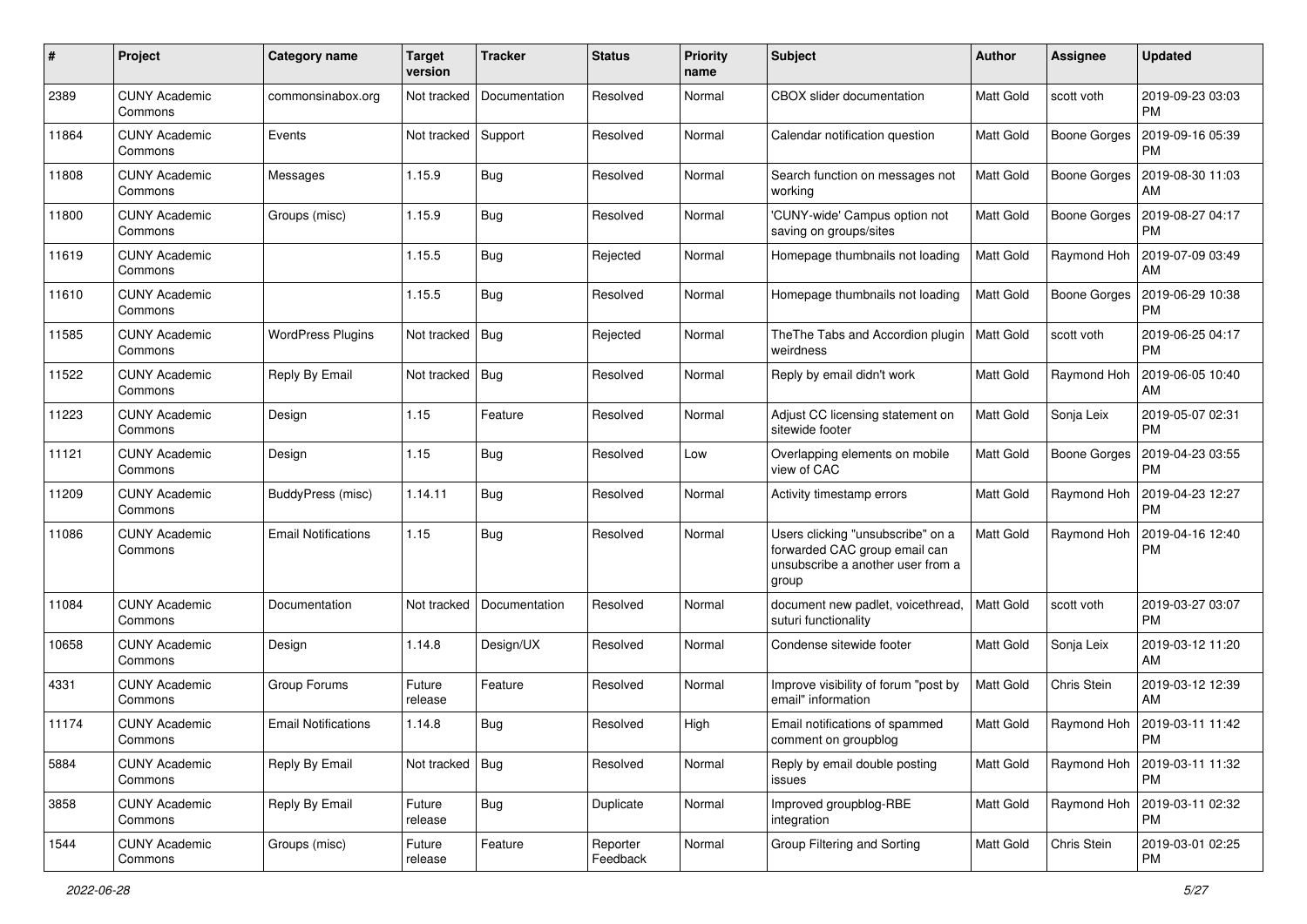| $\#$  | Project                         | Category name               | <b>Target</b><br>version | <b>Tracker</b> | <b>Status</b> | <b>Priority</b><br>name | <b>Subject</b>                                                    | Author           | Assignee     | <b>Updated</b>                |
|-------|---------------------------------|-----------------------------|--------------------------|----------------|---------------|-------------------------|-------------------------------------------------------------------|------------------|--------------|-------------------------------|
| 5016  | <b>CUNY Academic</b><br>Commons | Events                      | Future<br>release        | Feature        | Assigned      | Low                     | Allow comments to be posted on<br>events                          | <b>Matt Gold</b> | Raymond Hoh  | 2019-03-01 02:23<br>PM        |
| 11016 | <b>CUNY Academic</b><br>Commons | Home Page                   | 1.14.7                   | Bug            | Resolved      | Normal                  | Activity timestamps on homepage<br>are borked                     | Matt Gold        | Raymond Hoh  | 2019-02-26 02:04<br><b>PM</b> |
| 10970 | <b>CUNY Academic</b><br>Commons | Reply By Email              | Not tracked              | Bug            | Resolved      | High                    | Post by email failure                                             | Matt Gold        | Raymond Hoh  | 2019-01-22 12:05<br><b>PM</b> |
| 10955 | <b>CUNY Academic</b><br>Commons | Home Page                   | 1.14.5                   | Support        | Resolved      | Normal                  | Homepage help link                                                | Matt Gold        | Boone Gorges | 2019-01-22 11:53<br>AM        |
| 10950 | <b>CUNY Academic</b><br>Commons |                             |                          | Support        | Resolved      | High                    | Create slide for system<br>maintenance                            | Matt Gold        | scott voth   | 2019-01-12 10:23<br>AM        |
| 10859 | <b>CUNY Academic</b><br>Commons | WordPress (misc)            |                          | Support        | Resolved      | Low                     | Prevent trackbacks on previously<br>published pages and posts     | Matt Gold        | Boone Gorges | 2018-12-23 07:17<br><b>PM</b> |
| 10854 | <b>CUNY Academic</b><br>Commons | Groups (misc)               | 1.14.3                   | <b>Bug</b>     | Resolved      | Normal                  | Group membership request not<br>appearing on Requests admin tab   | Matt Gold        |              | 2018-12-21 04:12<br><b>PM</b> |
| 10789 | <b>CUNY Academic</b><br>Commons | <b>Email Notifications</b>  | 1.14.2                   | Bug            | Resolved      | High                    | Forum Posts not generating email<br>notifications                 | Matt Gold        | Boone Gorges | 2018-12-10 07:19<br><b>PM</b> |
| 10659 | <b>CUNY Academic</b><br>Commons | Group Forums                | Future<br>release        | Feature        | Assigned      | Normal                  | Post to multiple groups via email                                 | Matt Gold        | Raymond Hoh  | 2018-11-15 12:54<br>AM        |
| 9235  | <b>CUNY Academic</b><br>Commons | Reply By Email              | 1.14                     | Bug            | Resolved      | Normal                  | Better RBE error messaging when<br>duplicate content is detected  | Matt Gold        | Raymond Hoh  | 2018-11-14 10:35<br>AM        |
| 7112  | <b>CUNY Academic</b><br>Commons | WordPress (misc)            | 1.14                     | Feature        | Resolved      | Normal                  | Add Copyright option/question to<br>users on blog creation wizard | Matt Gold        | Raymond Hoh  | 2018-11-14 10:34<br>AM        |
| 9801  | <b>CUNY Academic</b><br>Commons | Courses                     | 1.14                     | Feature        | Resolved      | Normal                  | Add courses item to main<br>Commons nav                           | Matt Gold        | Boone Gorges | 2018-11-13 02:15<br><b>PM</b> |
| 10647 | <b>CUNY Academic</b><br>Commons | Publicity                   |                          | Publicity      | Resolved      | Normal                  | Add JTD to list of Publications on<br>the Commmons                | Matt Gold        | scott voth   | 2018-11-01 01:33<br><b>PM</b> |
| 10356 | <b>CUNY Academic</b><br>Commons | Reply By Email              | 1.13.12                  | Bug            | Resolved      | Normal                  | <b>RBE</b> error                                                  | Matt Gold        | Raymond Hoh  | 2018-10-27 04:51<br><b>PM</b> |
| 10229 | <b>CUNY Academic</b><br>Commons | Information<br>Architecture | 1.14                     | Feature        | Resolved      | Normal                  | Remove 1 item from main nav bar<br>when we add courses            | Matt Gold        | Chris Stein  | 2018-10-25 02:59<br><b>PM</b> |
| 10597 | <b>CUNY Academic</b><br>Commons | cuny.is                     | Not tracked              | Bug            | Resolved      | Normal                  | cuny is admin unavailable                                         | Matt Gold        | Boone Gorges | 2018-10-25 01:44<br><b>PM</b> |
| 502   | <b>CUNY Academic</b><br>Commons | <b>WordPress Themes</b>     | 1.14                     | Feature        | Duplicate     | High                    | <b>Create Site Templates</b>                                      | Matt Gold        | Chris Stein  | 2018-10-24 12:34<br><b>PM</b> |
| 9028  | <b>CUNY Academic</b><br>Commons | Onboarding                  | Future<br>release        | Feature        | Assigned      | Normal                  | suggest groups to new members<br>during the registration process  | Matt Gold        | Chris Stein  | 2018-10-24 12:34<br><b>PM</b> |
| 10553 | <b>CUNY Academic</b><br>Commons | Group Files                 | 1.13.12                  | Bug            | Resolved      | Normal                  | File category view persists after<br>clicking away                | Matt Gold        | Boone Gorges | 2018-10-23 11:47<br>AM        |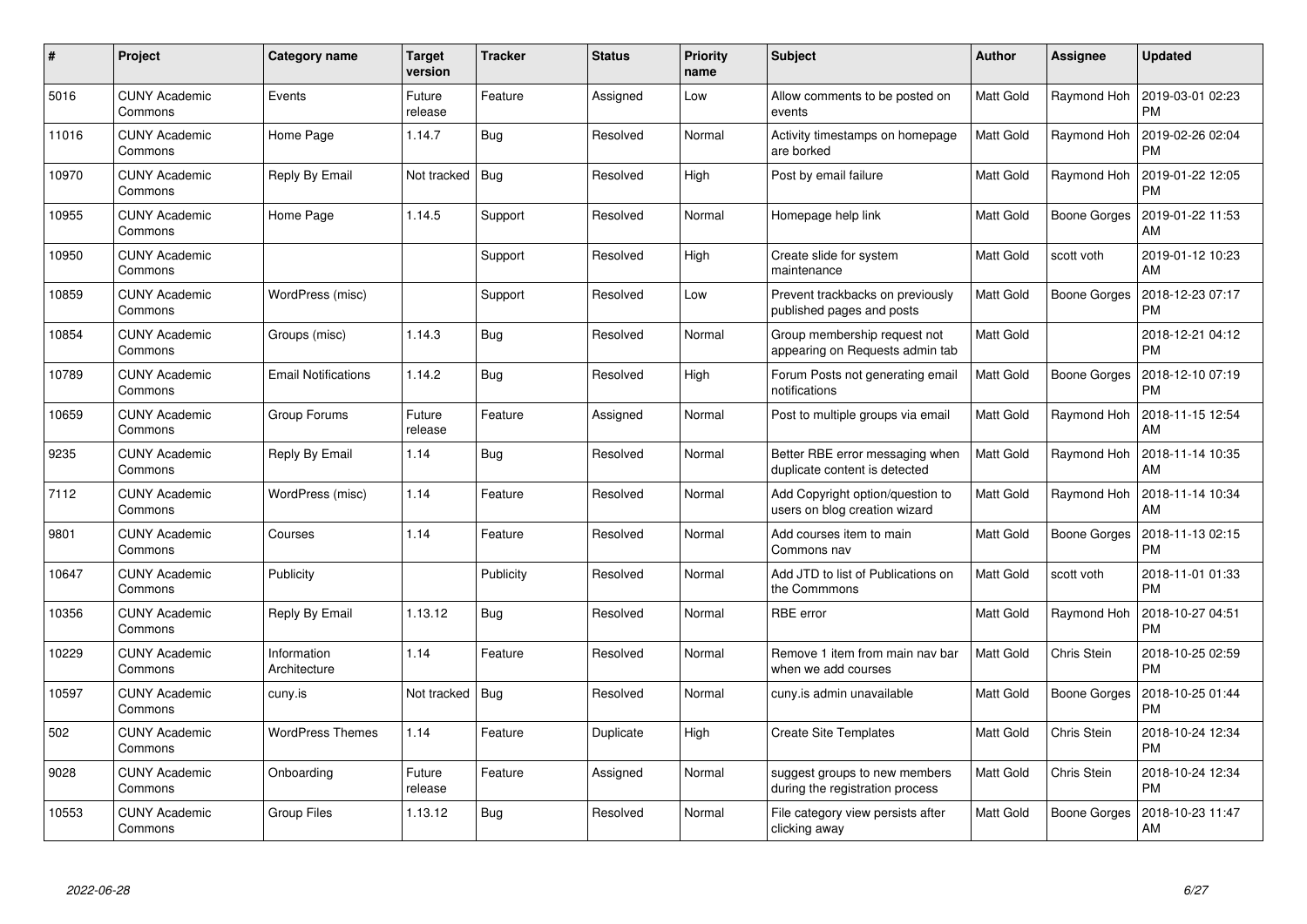| #     | Project                         | <b>Category name</b>       | <b>Target</b><br>version | <b>Tracker</b> | <b>Status</b>        | <b>Priority</b><br>name | <b>Subject</b>                                                                                    | <b>Author</b>    | <b>Assignee</b>     | <b>Updated</b>                |
|-------|---------------------------------|----------------------------|--------------------------|----------------|----------------------|-------------------------|---------------------------------------------------------------------------------------------------|------------------|---------------------|-------------------------------|
| 10563 | <b>CUNY Academic</b><br>Commons |                            | 1.13.12                  | <b>Bug</b>     | Resolved             | Urgent                  | cllicking on links from site menu<br>leads to 500 error                                           | Matt Gold        | Boone Gorges        | 2018-10-23 10:48<br>AM        |
| 10538 | <b>CUNY Academic</b><br>Commons |                            |                          | <b>Bug</b>     | Resolved             | Normal                  | "This Site Can't be Reached"                                                                      | Matt Gold        | <b>Boone Gorges</b> | 2018-10-16 09:39<br><b>PM</b> |
| 10410 | <b>CUNY Academic</b><br>Commons | Group Invitations          | 1.13.11                  | <b>Bug</b>     | Resolved             | Normal                  | Navigating to another user's<br>invites' page leads to portfolio<br>page without redirect message | Matt Gold        | Raymond Hoh         | 2018-10-09 10:43<br>AM        |
| 10381 | <b>CUNY Academic</b><br>Commons | <b>Email Notifications</b> | 1.13.11                  | <b>Bug</b>     | Resolved             | Normal                  | Group Blog Comment notification<br>doesn't include username                                       | Matt Gold        | Raymond Hoh         | 2018-10-09 10:36<br>AM        |
| 10144 | <b>CUNY Academic</b><br>Commons | Group Forums               | 1.13.10                  | Bug            | Resolved             | Normal                  | Subscription set to "no email"                                                                    | Matt Gold        | Raymond Hoh         | 2018-09-25 10:26<br>AM        |
| 10360 | <b>CUNY Academic</b><br>Commons | Groups (misc)              |                          | Support        | Resolved             | Normal                  | Pruning groups                                                                                    | Matt Gold        | Boone Gorges        | 2018-09-20 02:57<br><b>PM</b> |
| 10357 | <b>CUNY Academic</b><br>Commons | Onboarding                 |                          | <b>Bug</b>     | Rejected             | Normal                  | Invitation snafu                                                                                  | <b>Matt Gold</b> | <b>Boone Gorges</b> | 2018-09-20 02:14<br><b>PM</b> |
| 2650  | <b>CUNY Academic</b><br>Commons | commonsinabox.org          | Not tracked              | Design/UX      | Resolved             | Normal                  | Redo CBOX homepage                                                                                | Matt Gold        | scott voth          | 2018-09-12 02:08<br><b>PM</b> |
| 6584  | <b>CUNY Academic</b><br>Commons | cuny.is                    | Not tracked              | Feature        | Resolved             | Normal                  | Create form for requesting cuny.is<br>links                                                       | Matt Gold        | scott voth          | 2018-09-12 02:07<br><b>PM</b> |
| 9947  | <b>CUNY Academic</b><br>Commons | <b>WordPress Plugins</b>   | Future<br>release        | Feature        | Reporter<br>Feedback | Normal                  | Install H5P quiz plugin                                                                           | Matt Gold        | <b>Boone Gorges</b> | 2018-09-11 11:01<br>AM        |
| 9894  | <b>CUNY Academic</b><br>Commons | Onboarding                 |                          | Bug            | Rejected             | Normal                  | Super Admin can't add user to site                                                                | <b>Matt Gold</b> | Boone Gorges        | 2018-09-11 09:57<br>AM        |
| 9979  | <b>CUNY Academic</b><br>Commons | <b>Email Notifications</b> | Not tracked              | Bug            | Reporter<br>Feedback | Normal                  | Reports of slow email activation<br>emails                                                        | <b>Matt Gold</b> | Boone Gorges        | 2018-08-29 09:40<br><b>PM</b> |
| 10210 | <b>CUNY Academic</b><br>Commons | Onboarding                 | 1.13.8                   | Bug            | Resolved             | Normal                  | Spacing wonky on invite screen                                                                    | Matt Gold        | <b>Boone Gorges</b> | 2018-08-29 05:39<br><b>PM</b> |
| 10209 | <b>CUNY Academic</b><br>Commons | BuddyPress (misc)          | 1.13.8                   | Bug            | Resolved             | Normal                  | Additional login prompt                                                                           | Matt Gold        | Raymond Hoh         | 2018-08-29 03:23<br><b>PM</b> |
| 10228 | <b>CUNY Academic</b><br>Commons | <b>WordPress Plugins</b>   | Not tracked              | Bug            | Rejected             | Normal                  | NS Cloner network activated                                                                       | <b>Matt Gold</b> | Boone Gorges        | 2018-08-27 09:27<br>AM        |
| 10164 | <b>CUNY Academic</b><br>Commons | Group Forums               | 1.13.8                   | Bug            | Resolved             | Normal                  | A few oddities related to a<br>cross-posted forum post                                            | Matt Gold        | <b>Boone Gorges</b> | 2018-08-17 10:12<br>AM        |
| 10040 | <b>CUNY Academic</b><br>Commons | WordPress (misc)           | Not tracked              | Bug            | Reporter<br>Feedback | Normal                  | User doesn't see full list of themes                                                              | <b>Matt Gold</b> | Boone Gorges        | 2018-07-25 10:12<br>AM        |
| 9977  | <b>CUNY Academic</b><br>Commons | <b>WordPress Plugins</b>   | 1.13.5                   | <b>Bug</b>     | Rejected             | High                    | <b>ACERT</b> website down                                                                         | Matt Gold        | Boone Gorges        | 2018-07-03 02:09<br><b>PM</b> |
| 9941  | <b>CUNY Academic</b><br>Commons | Wiki                       | Not tracked              | Support        | Assigned             | Normal                  | Wiki functionality                                                                                | Matt Gold        | <b>Boone Gorges</b> | 2018-06-26 10:57<br>AM        |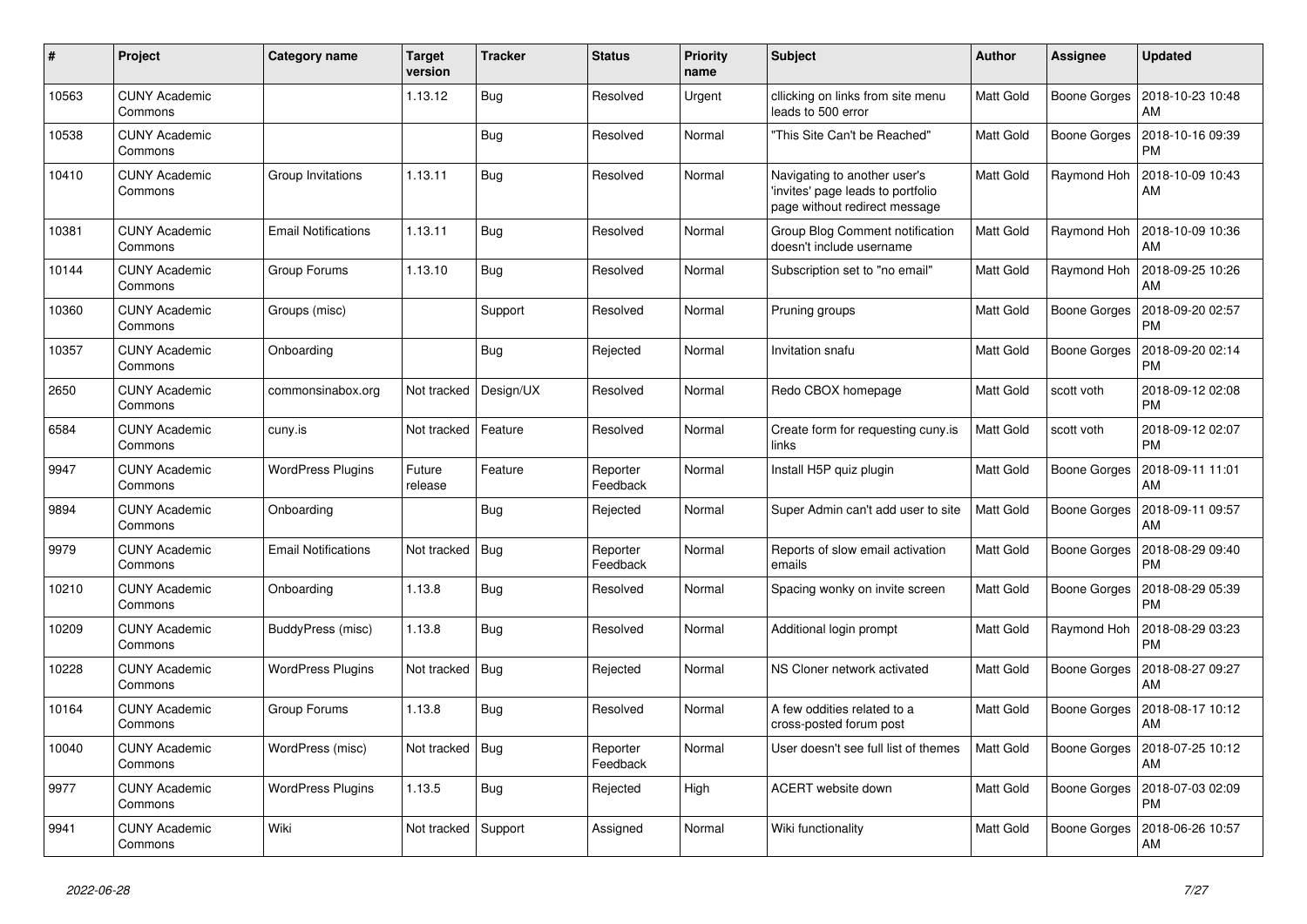| $\#$ | Project                         | Category name           | <b>Target</b><br>version | <b>Tracker</b> | <b>Status</b> | <b>Priority</b><br>name | <b>Subject</b>                                                                     | <b>Author</b>    | Assignee            | <b>Updated</b>                |
|------|---------------------------------|-------------------------|--------------------------|----------------|---------------|-------------------------|------------------------------------------------------------------------------------|------------------|---------------------|-------------------------------|
| 9875 | <b>CUNY Academic</b><br>Commons | Messages                | 1.13.3                   | <b>Bug</b>     | Resolved      | Low                     | Can't mark message as read                                                         | Matt Gold        | Boone Gorges        | 2018-06-01 07:54<br><b>PM</b> |
| 9876 | <b>CUNY Academic</b><br>Commons | Messages                | 1.13.3                   | Bug            | Resolved      | Normal                  | System erroneously indicates<br>super-admin is part of private<br>message exchange | <b>Matt Gold</b> | Boone Gorges        | 2018-06-01 07:36<br><b>PM</b> |
| 9814 | <b>CUNY Academic</b><br>Commons | Groups (misc)           | Not tracked              | Bug            | Resolved      | Normal                  | Group email settings "No Email"<br>issue                                           | <b>Matt Gold</b> | Raymond Hoh         | 2018-05-22 11:45<br>AM        |
| 9749 | <b>CUNY Academic</b><br>Commons | Onboarding              | 1.13.2                   | <b>Bug</b>     | Resolved      | Normal                  | New invitation message mentions<br>username as opposed to First/Last<br>Name       | Matt Gold        | Boone Gorges        | 2018-05-22 10:49<br>AM        |
| 9782 | <b>CUNY Academic</b><br>Commons | Groups (misc)           | 1.13.2                   | Bug            | Resolved      | Normal                  | Site loads/skips last step of group<br>creation                                    | <b>Matt Gold</b> | Boone Gorges        | 2018-05-22 10:45<br>AM        |
| 9492 | <b>CUNY Academic</b><br>Commons | WordPress (misc)        | Not tracked              | Support        | Resolved      | Normal                  | Importing Wikispaces Articles to<br><b>Blogs in Academic Commons</b>               | <b>Matt Gold</b> | Raymond Hoh         | 2018-05-21 03:58<br><b>PM</b> |
| 9748 | <b>CUNY Academic</b><br>Commons | Onboarding              | Not tracked              | Support        | Resolved      | Normal                  | Non-CUNY codes and the new<br>invitation system                                    | Matt Gold        | Boone Gorges        | 2018-05-14 12:54<br>PM        |
| 8929 | <b>CUNY Academic</b><br>Commons | Groups (misc)           | 1.13                     | Feature        | Resolved      | Normal                  | Editing group forum email address                                                  | <b>Matt Gold</b> | Raymond Hoh         | 2018-05-07 12:44<br><b>PM</b> |
| 8225 | <b>CUNY Academic</b><br>Commons | Group Blogs             | 1.13                     | Bug            | Resolved      | Normal                  | replies to a blog post activity item                                               | <b>Matt Gold</b> | Raymond Hoh         | 2018-05-07 12:32<br><b>PM</b> |
| 9010 | <b>CUNY Academic</b><br>Commons | Groups (misc)           | 1.13                     | Feature        | Resolved      | Normal                  | Add group email address in<br>prominent way to Group homepage                      | Matt Gold        | <b>Erik Trainer</b> | 2018-05-07 12:32<br><b>PM</b> |
| 8899 | <b>CUNY Academic</b><br>Commons | Accessibility           | 1.13                     | Feature        | Resolved      | Normal                  | <b>Accessibility Fixes</b>                                                         | Matt Gold        | Boone Gorges        | 2018-04-23 10:55<br>AM        |
| 3768 | <b>CUNY Academic</b><br>Commons | Public Portfolio        | Future<br>release        | Feature        | Assigned      | Normal                  | Institutions/Past positions on public<br>portfolios                                | Matt Gold        | Boone Gorges        | 2018-04-23 10:44<br>AM        |
| 9622 | <b>CUNY Academic</b><br>Commons | WordPress (misc)        | 1.12.13                  | Feature        | Resolved      | Normal                  | <b>Redirect site URL</b>                                                           | Matt Gold        | Boone Gorges        | 2018-04-19 11:45<br>AM        |
| 9191 | <b>CUNY Academic</b><br>Commons | Reply By Email          | Future<br>release        | Bug            | Rejected      | Normal                  | multiple RBE messages                                                              | Matt Gold        | Raymond Hoh         | 2018-04-13 05:08<br><b>PM</b> |
| 9051 | <b>CUNY Academic</b><br>Commons | Groups (misc)           | 1.13                     | Bug            | Duplicate     | Normal                  | Difficult to know how to change<br>group email address                             | <b>Matt Gold</b> | Raymond Hoh         | 2018-04-13 05:01<br><b>PM</b> |
| 9466 | <b>CUNY Academic</b><br>Commons | <b>Reply By Email</b>   | 1.12.11                  | Bug            | Resolved      | Normal                  | email post notification does not<br>post notice of attachment                      | Matt Gold        | Raymond Hoh         | 2018-03-27 12:48<br><b>PM</b> |
| 9148 | <b>CUNY Academic</b><br>Commons | Layout                  | 1.12.11                  | Bug            | Resolved      | Normal                  | CAC on Microsoft Edge                                                              | Matt Gold        | Matt Gold           | 2018-03-27 11:34<br>AM        |
| 9489 | <b>CUNY Academic</b><br>Commons | Spam/Spam<br>Prevention | 1.12.11                  | <b>Bug</b>     | Resolved      | Normal                  | Email spam possibly related to<br>CAC form                                         | Matt Gold        | Raymond Hoh         | 2018-03-26 05:28<br>PM        |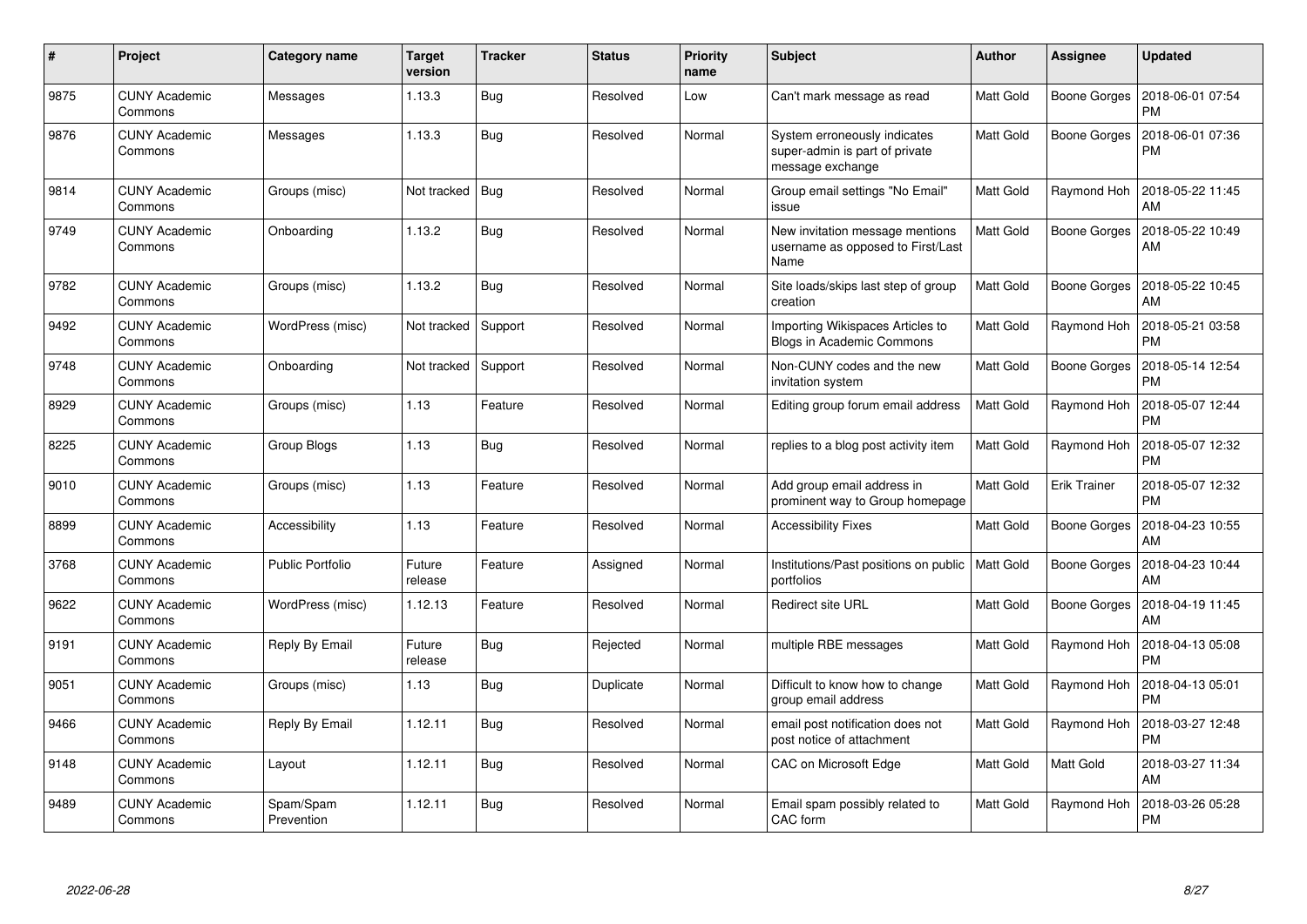| $\#$ | Project                         | Category name              | <b>Target</b><br>version | <b>Tracker</b> | <b>Status</b> | <b>Priority</b><br>name | <b>Subject</b>                                                                     | <b>Author</b>    | <b>Assignee</b> | <b>Updated</b>                |
|------|---------------------------------|----------------------------|--------------------------|----------------|---------------|-------------------------|------------------------------------------------------------------------------------|------------------|-----------------|-------------------------------|
| 8935 | <b>CUNY Academic</b><br>Commons | <b>Public Portfolio</b>    | 1.13                     | Feature        | Resolved      | Normal                  | Create a better-looking null state<br>for Portfolios without About You<br>sections | Matt Gold        | Boone Gorges    | 2018-03-23 04:37<br>PM        |
| 9421 | <b>CUNY Academic</b><br>Commons | <b>Reply By Email</b>      |                          | <b>Bug</b>     | Rejected      | Normal                  | RBE posting error                                                                  | <b>Matt Gold</b> | Raymond Hoh     | 2018-03-19 03:00<br><b>PM</b> |
| 9319 | <b>CUNY Academic</b><br>Commons | Group Blogs                |                          | Bug            | Duplicate     | Normal                  | Question about group/site<br>connections                                           | Matt Gold        | Boone Gorges    | 2018-02-28 01:45<br>PM        |
| 8991 | <b>CUNY Academic</b><br>Commons | Reply By Email             | Not tracked              | <b>Bug</b>     | Hold          | Normal                  | RBE duplicate email message<br>issue                                               | Matt Gold        | Raymond Hoh     | 2018-02-18 08:53<br>PM        |
| 9115 | <b>CUNY Academic</b><br>Commons |                            | Not tracked              | Support        | Resolved      | Normal                  | question about invite by email                                                     | <b>Matt Gold</b> | Matt Gold       | 2018-02-13 11:14<br>AM        |
| 9132 | <b>CUNY Academic</b><br>Commons | My Commons                 | 1.12.8                   | <b>Bug</b>     | Resolved      | Normal                  | empty activity items on My<br>Commons                                              | <b>Matt Gold</b> | Raymond Hoh     | 2018-02-13 10:49<br>AM        |
| 9124 | <b>CUNY Academic</b><br>Commons | Reply By Email             | 1.12.8                   | <b>Bug</b>     | Resolved      | Normal                  | Old RBE new topic email address<br>appears on post editing screen                  | <b>Matt Gold</b> | Raymond Hoh     | 2018-02-13 10:49<br>AM        |
| 9149 | <b>CUNY Academic</b><br>Commons | <b>BuddyPress Docs</b>     | 1.12.8                   | <b>Bug</b>     | Resolved      | Normal                  | Doc listing layout issue                                                           | Matt Gold        | Boone Gorges    | 2018-02-13 10:36<br>AM        |
| 9127 | <b>CUNY Academic</b><br>Commons | <b>WordPress Plugins</b>   |                          | Documentation  | Resolved      | Normal                  | update taxonomy of plugins                                                         | Matt Gold        | scott voth      | 2018-02-12 12:03<br><b>PM</b> |
| 9144 | <b>CUNY Academic</b><br>Commons | <b>WordPress Themes</b>    | Not tracked              | Support        | Resolved      | Normal                  | CSS question                                                                       | Matt Gold        | Boone Gorges    | 2018-01-30 10:23<br>PM        |
| 9114 | <b>CUNY Academic</b><br>Commons | Home Page                  | 1.12.8                   | Bug            | Resolved      | Normal                  | group with long name messes up<br>homepage layout                                  | Matt Gold        | Boone Gorges    | 2018-01-24 05:17<br><b>PM</b> |
| 9112 | <b>CUNY Academic</b><br>Commons |                            | Not tracked              | Bug            | Resolved      | High                    | <b>GCDI</b> site down                                                              | <b>Matt Gold</b> | Boone Gorges    | 2018-01-23 10:18<br>PM        |
| 9107 | <b>CUNY Academic</b><br>Commons | Non-CUNY sign up<br>codes  | 1.12.7                   | Bug            | Resolved      | Normal                  | Can't add group to non-CUNY<br>sign-up code                                        | Matt Gold        | Boone Gorges    | 2018-01-23 04:15<br>PM        |
| 9085 | <b>CUNY Academic</b><br>Commons | <b>Email Notifications</b> | 1.12.7                   | <b>Bug</b>     | Resolved      | Normal                  | Email notification for group doc<br>creation                                       | Matt Gold        | Raymond Hoh     | 2018-01-23 11:11<br>AM        |
| 9105 | <b>CUNY Academic</b><br>Commons | <b>BuddyPress Docs</b>     | 1.12.7                   | <b>Bug</b>     | Resolved      | Urgent                  | BP doc titles/dates messed up                                                      | <b>Matt Gold</b> | Boone Gorges    | 2018-01-23 11:00<br>AM        |
| 9095 | <b>CUNY Academic</b><br>Commons | <b>Email Notifications</b> |                          | <b>Bug</b>     | Rejected      | Normal                  | Email notifications of events may<br>not be going out                              | Matt Gold        | Raymond Hoh     | 2018-01-19 04:58<br>PM        |
| 9015 | <b>CUNY Academic</b><br>Commons | Groups (misc)              | Not tracked              | Outreach       | Assigned      | Normal                  | Email group admins the email<br>addresses of their groups                          | Matt Gold        | Matt Gold       | 2018-01-02 09:54<br><b>AM</b> |
| 8943 | <b>CUNY Academic</b><br>Commons | Reply By Email             | 1.12.6                   | Bug            | Resolved      | Normal                  | RBE email attachment not posted<br>from new topic email address                    | Matt Gold        | Raymond Hoh     | 2017-12-28 03:49<br><b>PM</b> |
| 8976 | <b>CUNY Academic</b><br>Commons | Reply By Email             | Not tracked              | Feature        | Assigned      | Normal                  | Package RBE new topics posting?                                                    | Matt Gold        | Raymond Hoh     | 2017-12-04 02:34<br>PM        |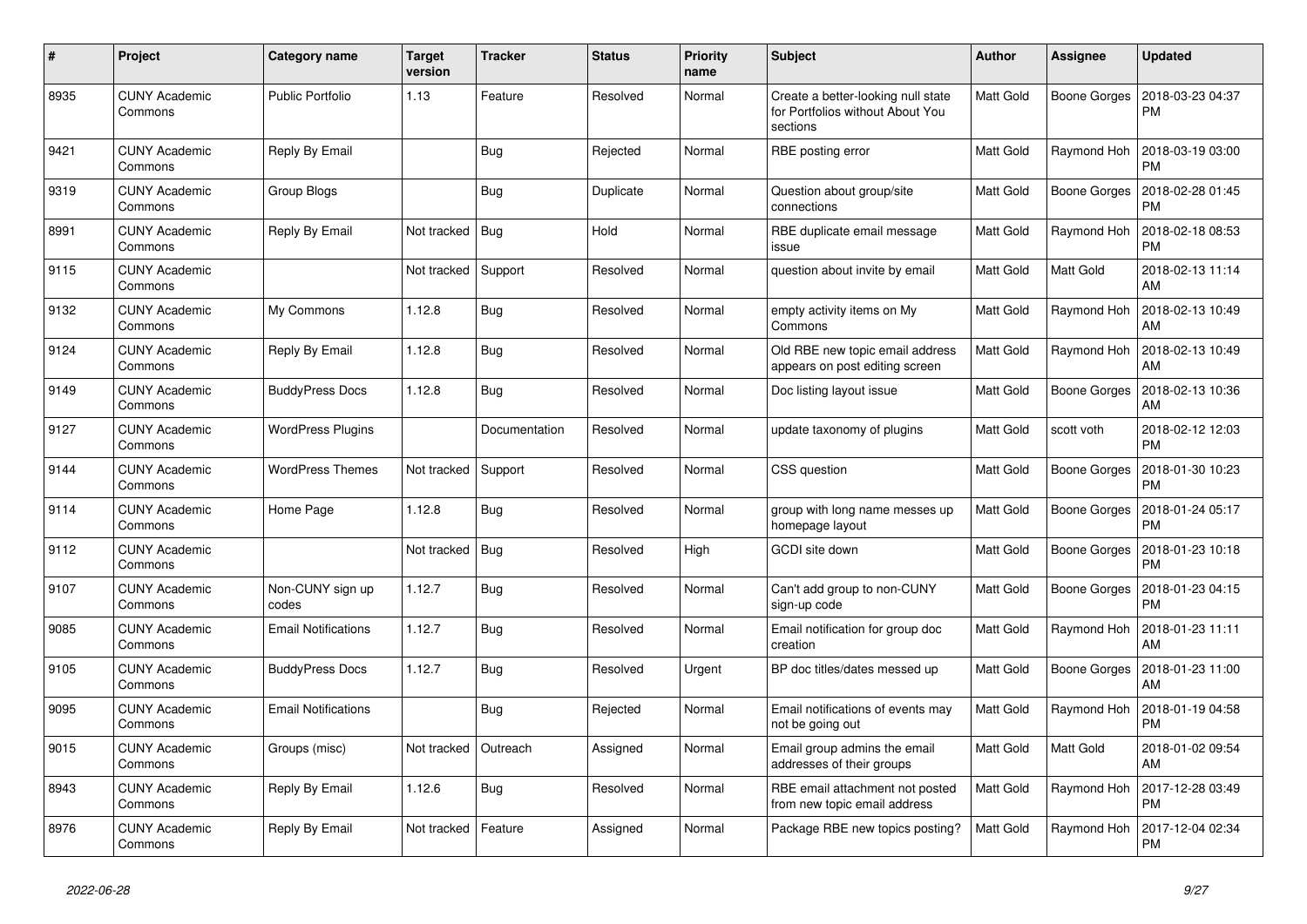| $\pmb{\#}$ | Project                         | Category name              | <b>Target</b><br>version | <b>Tracker</b> | <b>Status</b> | <b>Priority</b><br>name | <b>Subject</b>                                                                        | <b>Author</b>    | Assignee      | <b>Updated</b>                |
|------------|---------------------------------|----------------------------|--------------------------|----------------|---------------|-------------------------|---------------------------------------------------------------------------------------|------------------|---------------|-------------------------------|
| 8945       | <b>CUNY Academic</b><br>Commons | <b>BuddyPress Docs</b>     | Not tracked              | Support        | Duplicate     | Normal                  | Spam report                                                                           | <b>Matt Gold</b> | Boone Gorges  | 2017-11-28 01:39<br>PM        |
| 8793       | CUNY Academic<br>Commons        | Help/Codex                 | 1.12.3                   | <b>Bug</b>     | Resolved      | Normal                  | Bold email address on help page                                                       | <b>Matt Gold</b> | Paige Dupont  | 2017-11-28 11:21<br>AM        |
| 8898       | CUNY Academic<br>Commons        | Social Paper               | Not tracked              | Feature        | Assigned      | Normal                  | Usage data on docs and social<br>paper                                                | <b>Matt Gold</b> | Matt Gold     | 2017-11-16 11:32<br>AM        |
| 3555       | <b>CUNY Academic</b><br>Commons | Publicity                  | Not tracked   Bug        |                | Resolved      | High                    | Mailchimp email display issue                                                         | <b>Matt Gold</b> | Matt Gold     | 2017-11-15 05:47<br>PM        |
| 3785       | <b>CUNY Academic</b><br>Commons | Registration               | Not tracked              | Bug            | Resolved      | Normal                  | New CUNY email addresses                                                              | Matt Gold        | Marilyn Weber | 2017-11-15 05:47<br>PM        |
| 2272       | <b>CUNY Academic</b><br>Commons | commonsinabox.org          | Not tracked              | Feature        | Rejected      | Normal                  | Edit inline help on<br>commonsinabox.org                                              | Matt Gold        | Chris Stein   | 2017-11-15 05:26<br><b>PM</b> |
| 2285       | <b>CUNY Academic</b><br>Commons | commonsinabox.org          | Not tracked              | Feature        | Rejected      | Normal                  | Feature Community/Group Forums<br>on commonsinabox.org<br>homepage?                   | <b>Matt Gold</b> | Chris Stein   | 2017-11-15 05:24<br>PM        |
| 6456       | CUNY Academic<br>Commons        | Documentation              | Not tracked              | Documentation  | Resolved      | Normal                  | Update Dev Blog Free Software<br><b>Contributions Page</b>                            | <b>Matt Gold</b> | Boone Gorges  | 2017-11-15 05:09<br><b>PM</b> |
| 1200       | CUNY Academic<br>Commons        | WordPress (misc)           | Not tracked              | Feature        | Rejected      | Normal                  | Create Changelog for the<br>Commons                                                   | Matt Gold        | Boone Gorges  | 2017-11-15 05:06<br>PM        |
| 6467       | <b>CUNY Academic</b><br>Commons | BuddyPress (misc)          | Not tracked              | Support        | Resolved      | Normal                  | Question about what happens<br>when people leave/are removed<br>from groups           | Matt Gold        | Boone Gorges  | 2017-11-15 01:24<br>РM        |
| 8837       | <b>CUNY Academic</b><br>Commons |                            | Not tracked              | Feature        | Assigned      | Normal                  | Create a form to request info from<br>people requesting premium themes<br>and plugins | Matt Gold        | Marilyn Weber | 2017-11-14 03:35<br>PM        |
| 8902       | <b>CUNY Academic</b><br>Commons | Design                     | Not tracked              | Feature        | Assigned      | Normal                  | Report back on research on<br><b>BuddyPress themes</b>                                | Matt Gold        | Michael Smith | 2017-11-10 12:31<br><b>PM</b> |
| 8386       | <b>CUNY Academic</b><br>Commons | Reply By Email             | 1.12                     | Bug            | Resolved      | Normal                  | Post by email did not include<br>attachment                                           | <b>Matt Gold</b> | Raymond Hoh   | 2017-10-30 10:03<br>AM        |
| 8659       | <b>CUNY Academic</b><br>Commons | Help/Codex                 | 1.11.16                  | Bug            | Resolved      | Normal                  | Help email us link not working                                                        | <b>Matt Gold</b> | Raymond Hoh   | 2017-10-11 03:51<br><b>PM</b> |
| 8239       | <b>CUNY Academic</b><br>Commons |                            |                          | Bug            | Duplicate     | Normal                  | Help page should have an email<br>address on it                                       | Matt Gold        | Paige Dupont  | 2017-10-11 11:28<br>AM        |
| 8692       | <b>CUNY Academic</b><br>Commons | <b>Email Notifications</b> | 1.11.15                  | <b>Bug</b>     | Resolved      | Normal                  | HTML not rendering in email<br>notifications                                          | Matt Gold        | Raymond Hoh   | 2017-10-11 11:08<br>AM        |
| 8670       | <b>CUNY Academic</b><br>Commons | <b>Email Notifications</b> | 1.11.15                  | Feature        | Resolved      | Normal                  | <b>Group Forum Notifications</b>                                                      | <b>Matt Gold</b> | Raymond Hoh   | 2017-10-03 02:38<br>PM        |
| 8756       | CUNY Academic<br>Commons        | Group Blogs                | Future<br>release        | Feature        | Hold          | Normal                  | Connect multiple blogs to one<br>group?                                               | <b>Matt Gold</b> | Boone Gorges  | 2017-09-30 10:42<br>AM        |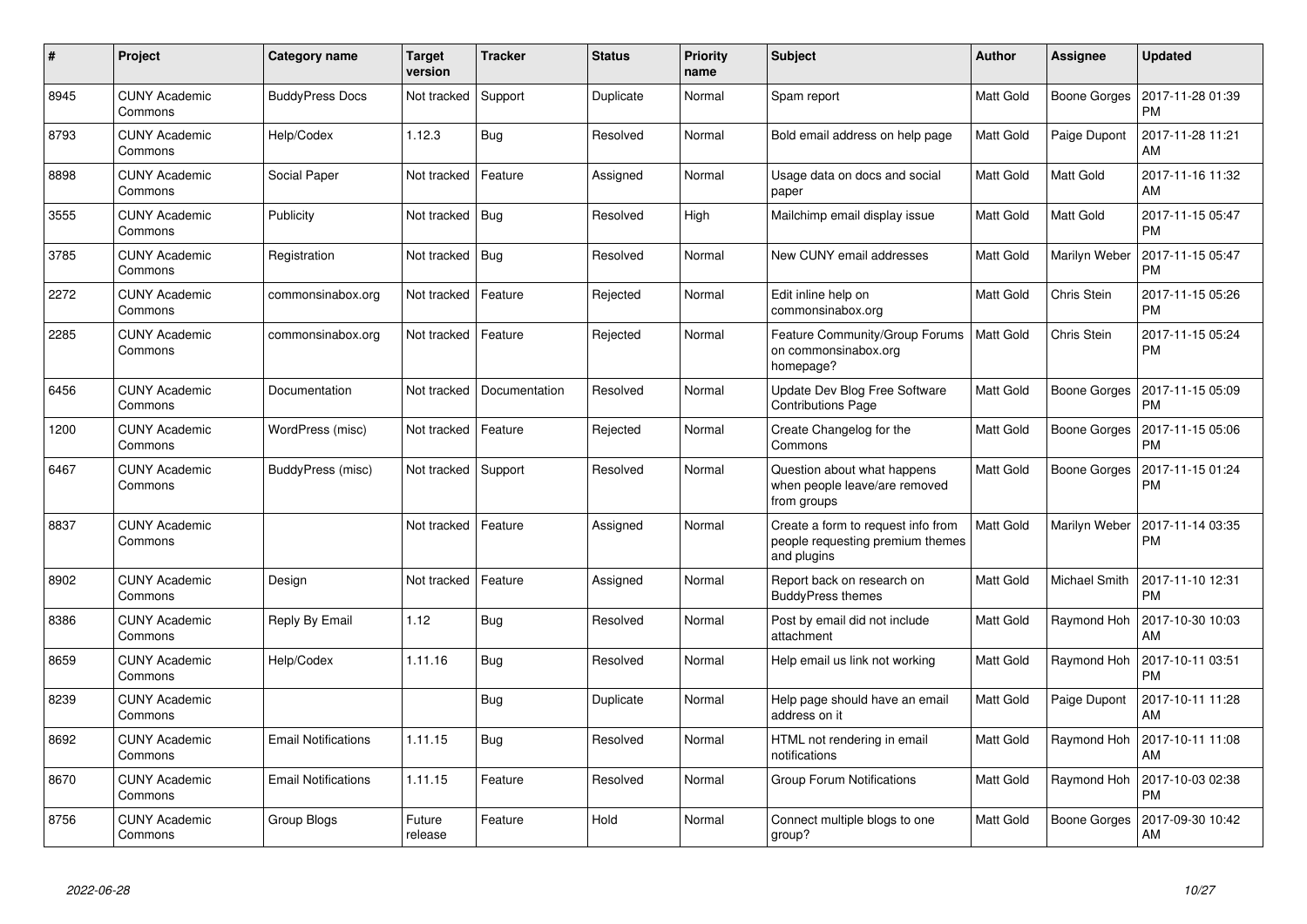| $\#$ | Project                         | Category name            | <b>Target</b><br>version | <b>Tracker</b> | <b>Status</b> | <b>Priority</b><br>name | <b>Subject</b>                                                          | <b>Author</b>    | <b>Assignee</b>     | <b>Updated</b>                |
|------|---------------------------------|--------------------------|--------------------------|----------------|---------------|-------------------------|-------------------------------------------------------------------------|------------------|---------------------|-------------------------------|
| 8676 | <b>CUNY Academic</b><br>Commons | <b>Group Files</b>       | 1.12                     | Feature        | Resolved      | Normal                  | Share file description when a file is<br>uploaded in Email Notification | <b>Matt Gold</b> | Paige Dupont        | 2017-09-28 03:58<br><b>PM</b> |
| 8702 | CUNY Academic<br>Commons        | Homepage Slides          | 1.11.13                  | <b>Bug</b>     | Resolved      | Normal                  | Homepage slider doesn't offer<br>option to move through slides          | Matt Gold        | Boone Gorges        | 2017-09-14 11:37<br><b>PM</b> |
| 8660 | <b>CUNY Academic</b><br>Commons | <b>WordPress Themes</b>  | 1.11.12                  | Bug            | Resolved      | Normal                  | Search within theme directory<br>issue                                  | Matt Gold        | <b>Boone Gorges</b> | 2017-09-05 11:48<br>AM        |
| 8625 | <b>CUNY Academic</b><br>Commons | Group Blogs              | 1.11.11                  | Support        | Resolved      | Normal                  | Group / Blog user role syncing not<br>working                           | Matt Gold        | Boone Gorges        | 2017-08-30 04:07<br><b>PM</b> |
| 8025 | <b>CUNY Academic</b><br>Commons | Group Forums             | 1.11.11                  | Bug            | Resolved      | Normal                  | HTML markup in group forum<br>notification                              | Matt Gold        | Daniel Jones        | 2017-08-25 11:38<br>AM        |
| 8510 | <b>CUNY Academic</b><br>Commons | <b>Public Portfolio</b>  | 1.11.10                  | <b>Bug</b>     | Resolved      | Normal                  | Social media icons crowded on<br>mobile view of Portfolio               | Matt Gold        | Boone Gorges        | 2017-08-22 05:31<br><b>PM</b> |
| 8183 | <b>CUNY Academic</b><br>Commons | Group Blogs              | 1.11.2                   | Bug            | Resolved      | Normal                  | Edit of Post creates notification<br>emails                             | Matt Gold        | <b>Boone Gorges</b> | 2017-08-15 05:14<br><b>PM</b> |
| 8463 | <b>CUNY Academic</b><br>Commons | Public Portfolio         | 1.11.9                   | Bug            | Resolved      | Normal                  | Continued issues with portfolio<br>view on mobile device                | Matt Gold        | Daniel Jones        | 2017-08-13 07:44<br><b>PM</b> |
| 8460 | <b>CUNY Academic</b><br>Commons | <b>Public Portfolio</b>  | 1.11.9                   | Feature        | Resolved      | Normal                  | ORCID should be a social<br>networking field                            | Matt Gold        | Boone Gorges        | 2017-08-13 06:40<br><b>PM</b> |
| 5961 | <b>CUNY Academic</b><br>Commons | <b>WordPress Plugins</b> | 1.9.26                   | Bug            | Resolved      | Normal                  | Multisite Clone duplicator plugin                                       | Matt Gold        | Boone Gorges        | 2017-07-18 02:56<br><b>PM</b> |
| 8290 | <b>CUNY Academic</b><br>Commons | <b>Public Portfolio</b>  | 1.11.6                   | Design/UX      | Resolved      | Normal                  | Problems with Commons profile on<br>mobile view                         | <b>Matt Gold</b> | Daniel Jones        | 2017-07-10 03:07<br><b>PM</b> |
| 8380 | <b>CUNY Academic</b><br>Commons | commonsinabox.org        | Not tracked              | Support        | Resolved      | Normal                  | Commons In a Box login issue                                            | Matt Gold        | Raymond Hoh         | 2017-06-29 03:44<br><b>PM</b> |
| 6683 | <b>CUNY Academic</b><br>Commons | Groups (misc)            | 1.11.2                   | Feature        | Resolved      | Normal                  | Update social network connection<br>options during group creation       | Matt Gold        | Daniel Jones        | 2017-06-01 11:39<br><b>PM</b> |
| 8204 | <b>CUNY Academic</b><br>Commons | commonsinabox.org        | Not tracked              | Support        | Resolved      | Normal                  | How to create a group on<br>commonsinabox.org                           | Matt Gold        | <b>Boone Gorges</b> | 2017-05-26 02:50<br><b>PM</b> |
| 8161 | <b>CUNY Academic</b><br>Commons |                          |                          | <b>Bug</b>     | Rejected      | Normal                  | Contact form info sent to Commons<br>email                              | <b>Matt Gold</b> | <b>Boone Gorges</b> | 2017-05-21 10:52<br><b>PM</b> |
| 2880 | <b>CUNY Academic</b><br>Commons | BuddyPress (misc)        | 1.11                     | Feature        | Resolved      | Normal                  | RBE Group Post New Topic<br><b>Shortlink Addresses</b>                  | Matt Gold        | Raymond Hoh         | 2017-05-18 01:04<br><b>PM</b> |
| 588  | <b>CUNY Academic</b><br>Commons | Group Forums             | 1.11                     | Feature        | Resolved      | Low                     | Quote feature on forums                                                 | Matt Gold        | Raymond Hoh         | 2017-05-18 12:49<br><b>PM</b> |
| 8121 | <b>CUNY Academic</b><br>Commons | Group Forums             |                          | Bug            | Rejected      | Normal                  | Forum reply oddities --<br>RBE/Hidden replies                           | Matt Gold        | Raymond Hoh         | 2017-05-10 01:39<br><b>PM</b> |
| 8023 | <b>CUNY Academic</b><br>Commons | Reply By Email           | 1.10.18                  | <b>Bug</b>     | Resolved      | High                    | Reply to CAC Message gets<br>posted to forum                            | Matt Gold        | Raymond Hoh         | 2017-04-25 02:35<br>PM        |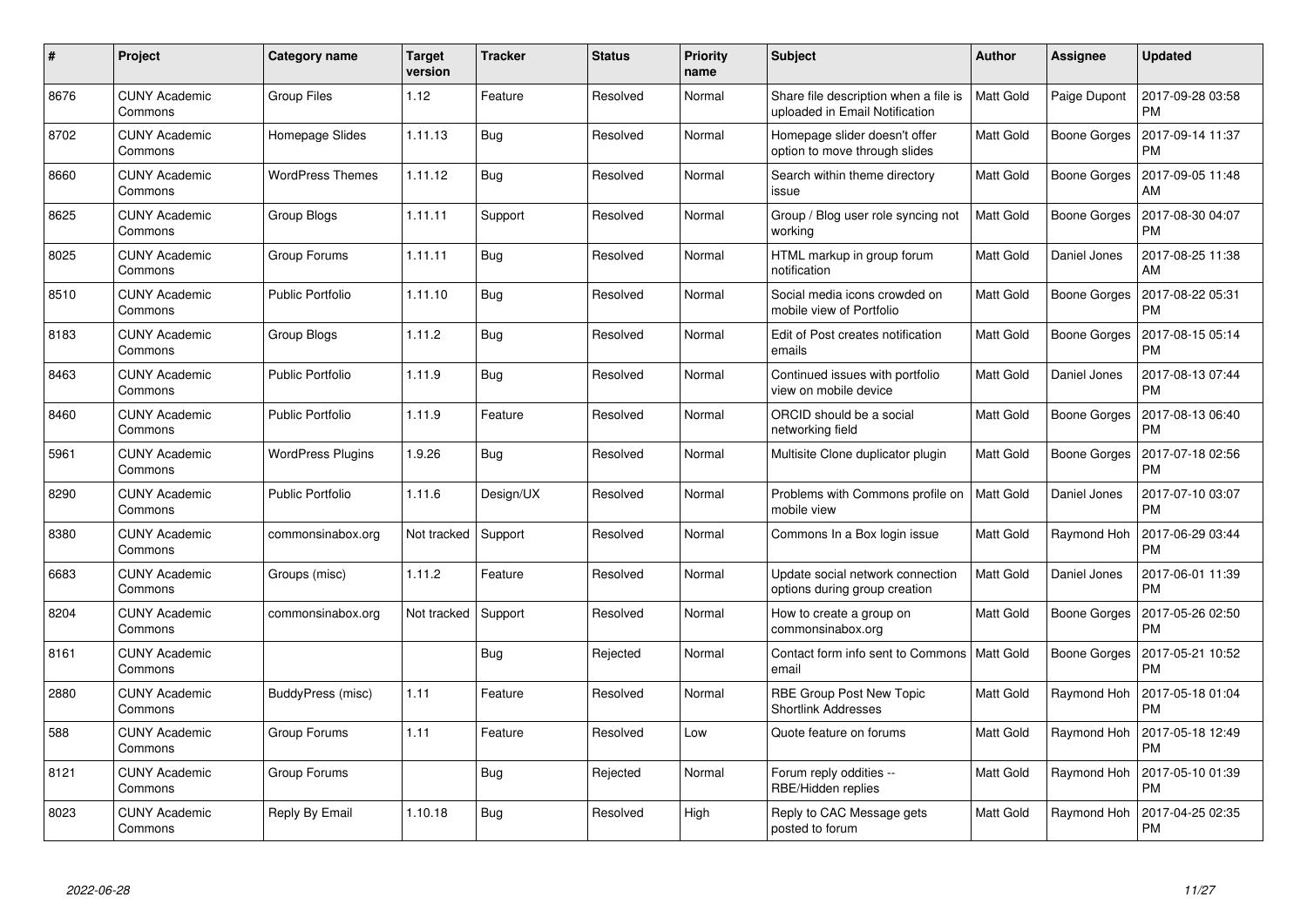| #    | Project                         | Category name           | <b>Target</b><br>version | <b>Tracker</b> | <b>Status</b> | <b>Priority</b><br>name | <b>Subject</b>                                                                  | Author           | <b>Assignee</b>     | <b>Updated</b>                |
|------|---------------------------------|-------------------------|--------------------------|----------------|---------------|-------------------------|---------------------------------------------------------------------------------|------------------|---------------------|-------------------------------|
| 3175 | <b>CUNY Academic</b><br>Commons | Group Forums            | 1.11                     | Feature        | Resolved      | Normal                  | Replace Announcements with a<br>force-email option on new forum<br>posts        | <b>Matt Gold</b> | Daniel Jones        | 2017-04-24 02:54<br><b>PM</b> |
| 7908 | <b>CUNY Academic</b><br>Commons | WordPress (misc)        | Not tracked              | Bug            | Resolved      | Low                     | Top nav inconsistent height issue                                               | <b>Matt Gold</b> | Boone Gorges        | 2017-04-04 09:45<br>РM        |
| 7907 | <b>CUNY Academic</b><br>Commons | WordPress (misc)        |                          | <b>Bug</b>     | Resolved      | High                    | Site header image shows up for<br>logged in user but not for logged<br>out user | Matt Gold        | Boone Gorges        | 2017-04-04 03:16<br><b>PM</b> |
| 7906 | <b>CUNY Academic</b><br>Commons | Reply By Email          |                          | <b>Bug</b>     | Rejected      | Normal                  | RBE Did not post                                                                | <b>Matt Gold</b> | Raymond Hoh         | 2017-04-04 01:10<br><b>PM</b> |
| 7755 | <b>CUNY Academic</b><br>Commons | Help/Codex              | Not tracked              | <b>Bug</b>     | Resolved      | Normal                  | help page not loading                                                           | Matt Gold        | scott voth          | 2017-03-25 11:10<br>AM        |
| 7823 | <b>CUNY Academic</b><br>Commons | Home Page               |                          | Feature        | Resolved      | High                    | animated gif on frontpage                                                       | <b>Matt Gold</b> | <b>Boone Gorges</b> | 2017-03-22 04:36<br>PM        |
| 7723 | <b>CUNY Academic</b><br>Commons | <b>Public Portfolio</b> |                          | <b>Bug</b>     | Rejected      | Normal                  | Profile brackets                                                                | Matt Gold        | Boone Gorges        | 2017-02-27 04:00<br>PM        |
| 7715 | <b>CUNY Academic</b><br>Commons | Reply By Email          |                          | <b>Bug</b>     | Resolved      | Normal                  | 4 notifications of a single post by<br>email                                    | <b>Matt Gold</b> | Raymond Hoh         | 2017-02-23 04:09<br><b>PM</b> |
| 7689 | <b>CUNY Academic</b><br>Commons |                         |                          | Bug            | Duplicate     | Immediate               | Commons in Blank State                                                          | <b>Matt Gold</b> | Boone Gorges        | 2017-02-15 10:19<br>РM        |
| 7262 | <b>CUNY Academic</b><br>Commons | Home Page               | 1.10.6                   | Feature        | Resolved      | Normal                  | replace "take a tour" widget on<br>CAC homepage                                 | Matt Gold        | <b>Boone Gorges</b> | 2016-12-28 03:34<br>PM        |
| 5316 | <b>CUNY Academic</b><br>Commons | <b>User Experience</b>  | Future<br>release        | Feature        | Assigned      | Normal                  | Prompt user email address<br>updates                                            | <b>Matt Gold</b> | Stephen Real        | 2016-12-21 03:30<br><b>PM</b> |
| 7127 | <b>CUNY Academic</b><br>Commons | cuny.is                 |                          | Feature        | Resolved      | Normal                  | Remove cuny.is form                                                             | Matt Gold        | Matt Gold           | 2016-12-18 02:06<br>PM        |
| 4980 | <b>CUNY Academic</b><br>Commons | Home Page               | Future<br>release        | Feature        | Assigned      | Normal                  | CAC Featured Content -- Adding<br>Randomization                                 | <b>Matt Gold</b> | <b>Boone Gorges</b> | 2016-12-12 03:01<br>PM        |
| 769  | <b>CUNY Academic</b><br>Commons | Search                  |                          | Feature        | Duplicate     | Normal                  | Test Out and Consider Installing<br>Sphinx Search Plugin                        | <b>Matt Gold</b> | Dominic Giglio      | 2016-12-12 02:47<br>PM        |
| 1151 | <b>CUNY Academic</b><br>Commons | Wiki                    | Not tracked              | Feature        | Rejected      | High                    | Upgrade MediaWiki to latest                                                     | Matt Gold        | Dominic Giglio      | 2016-12-12 10:46<br>AM        |
| 6995 | <b>CUNY Academic</b><br>Commons | Home Page               | Not tracked   Bug        |                | Assigned      | Normal                  | member filter on homepage not<br>working                                        | <b>Matt Gold</b> | Raymond Hoh         | 2016-12-11 09:46<br>PM        |
| 6992 | <b>CUNY Academic</b><br>Commons | Registration            | Not tracked              | Support        | Resolved      | High                    | User cannot activate account                                                    | Matt Gold        | Boone Gorges        | 2016-12-08 11:13<br>AM        |
| 6686 | <b>CUNY Academic</b><br>Commons | Group Invitations       | 1.10.3                   | Bug            | Resolved      | Normal                  | Problems with auto-complete on<br>Send Invites tab                              | Matt Gold        | Boone Gorges        | 2016-12-01 03:14<br><b>PM</b> |
| 6674 | <b>CUNY Academic</b><br>Commons | Reply By Email          | 1.10.3                   | Bug            | Resolved      | Normal                  | Member RBE responses to<br>document uploads                                     | Matt Gold        | Raymond Hoh         | 2016-11-29 09:44<br><b>PM</b> |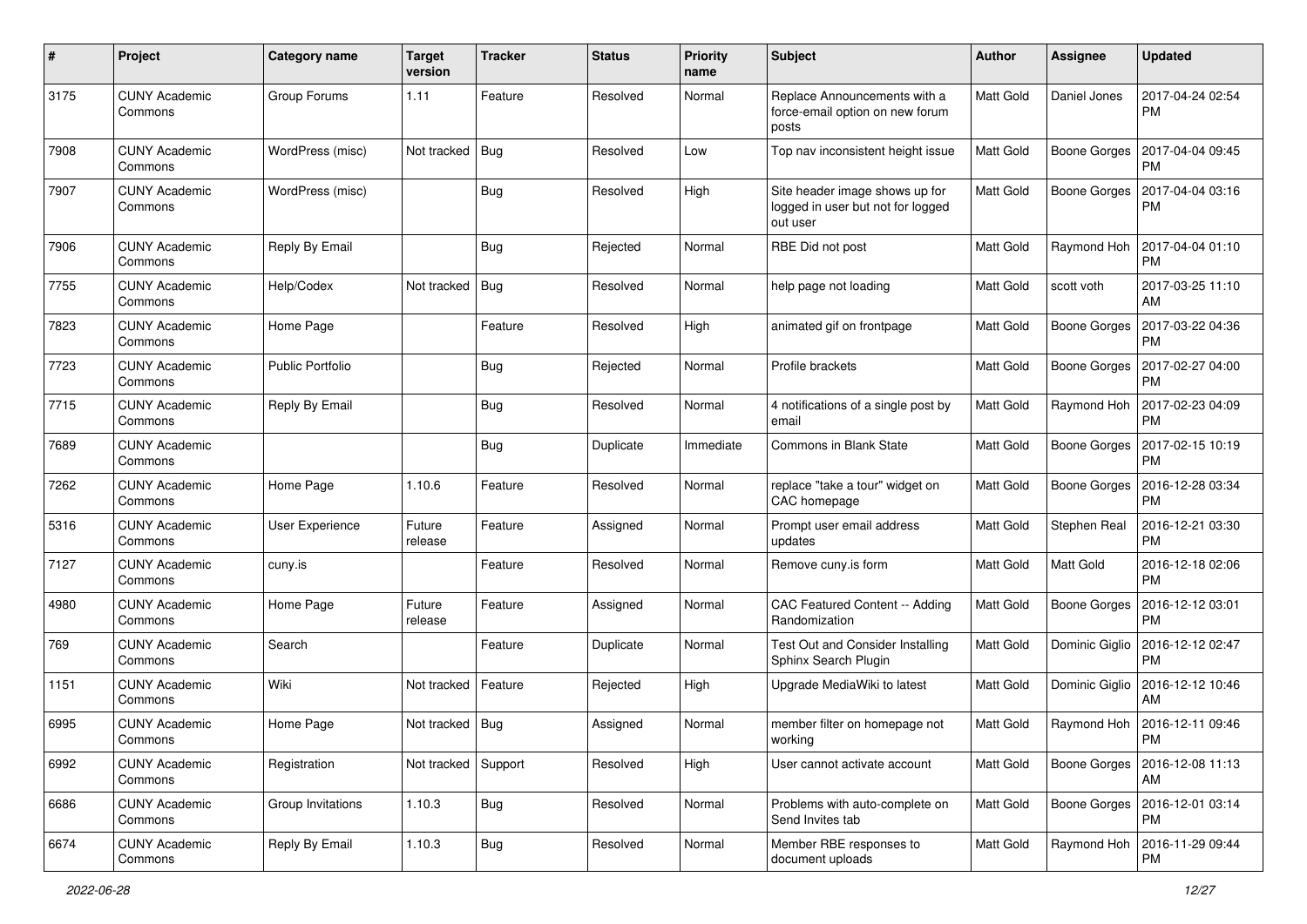| #    | Project                         | <b>Category name</b>       | <b>Target</b><br>version | <b>Tracker</b> | <b>Status</b> | <b>Priority</b><br>name | <b>Subject</b>                                                                     | <b>Author</b>    | <b>Assignee</b>     | <b>Updated</b>                |
|------|---------------------------------|----------------------------|--------------------------|----------------|---------------|-------------------------|------------------------------------------------------------------------------------|------------------|---------------------|-------------------------------|
| 6869 | <b>CUNY Academic</b><br>Commons | <b>Email Notifications</b> |                          | Bug            | Resolved      | Urgent                  | Report: Email notifications not<br>going out                                       | Matt Gold        | Raymond Hoh         | 2016-11-29 09:44<br><b>PM</b> |
| 6872 | <b>CUNY Academic</b><br>Commons | <b>Group Files</b>         | Not tracked              | Bug            | Resolved      | Normal                  | Seeing a red PHP warning                                                           | Matt Gold        | <b>Boone Gorges</b> | 2016-11-29 02:39<br><b>PM</b> |
| 6695 | <b>CUNY Academic</b><br>Commons | <b>Group Announcments</b>  | 1.10.3                   | Bug            | Duplicate     | Normal                  | Member reply to announcement<br>goes to Commons address                            | Matt Gold        | Raymond Hoh         | 2016-11-22 01:46<br>AM        |
| 6629 | <b>CUNY Academic</b><br>Commons | <b>Email Notifications</b> | 1.10.2                   | <b>Bug</b>     | Resolved      | Normal                  | email footer demphasizes RBE                                                       | Matt Gold        | Raymond Hoh         | 2016-11-20 09:23<br>AM        |
| 6773 | <b>CUNY Academic</b><br>Commons | Registration               |                          | Support        | Resolved      | Normal                  | tracking non-CUNY sign-up codes                                                    | Matt Gold        | Boone Gorges        | 2016-11-17 01:15<br>AM        |
| 6680 | <b>CUNY Academic</b><br>Commons | Groups (misc)              | 1.10.2                   | Feature        | Resolved      | Normal                  | Make "All email" default on group<br>creation                                      | Matt Gold        | <b>Boone Gorges</b> | 2016-11-11 04:20<br><b>PM</b> |
| 6143 | <b>CUNY Academic</b><br>Commons | Events                     | 1.10.1                   | Documentation  | Resolved      | Normal                  | Calendar Embed documentation                                                       | Matt Gold        | scott voth          | 2016-11-11 11:02<br>AM        |
| 6671 | <b>CUNY Academic</b><br>Commons | Reply By Email             | Not tracked              | Bug            | Assigned      | Normal                  | "Post too often" RBE error<br>message                                              | Matt Gold        | Raymond Hoh         | 2016-11-11 09:55<br>AM        |
| 6623 | <b>CUNY Academic</b><br>Commons | <b>Email Notifications</b> | 1.10.1                   | <b>Bug</b>     | Resolved      | Normal                  | Add blank line in cross-posted<br>email notifications                              | Matt Gold        | Daniel Jones        | 2016-11-08 01:07<br><b>PM</b> |
| 6075 | <b>CUNY Academic</b><br>Commons | WordPress (misc)           | 1.9.32                   | Bug            | Resolved      | Normal                  | Suppress useless warnings on<br>sub-blog dashboards                                | Matt Gold        | Daniel Jones        | 2016-11-01 10:06<br><b>PM</b> |
| 2049 | <b>CUNY Academic</b><br>Commons | Group Forums               | 1.10                     | Feature        | Resolved      | Normal                  | Rich-text forum posts                                                              | Matt Gold        | Raymond Hoh         | 2016-11-01 11:21<br>AM        |
| 5342 | <b>CUNY Academic</b><br>Commons | Registration               | 1.10                     | Feature        | Resolved      | Normal                  | Create auto-emails to people on<br>Unconfirmed list to nudge towards<br>completion | Matt Gold        | <b>Boone Gorges</b> | 2016-10-31 01:48<br><b>PM</b> |
| 5717 | <b>CUNY Academic</b><br>Commons | Events                     | 1.10                     | <b>Bug</b>     | Resolved      | Normal                  | Events not showing up on sitewide<br>events calendar                               | Matt Gold        | Raymond Hoh         | 2016-10-27 11:49<br>AM        |
| 6404 | <b>CUNY Academic</b><br>Commons | Registration               | 1.9.32                   | Feature        | Resolved      | Normal                  | Registration page text change                                                      | Matt Gold        | Boone Gorges        | 2016-10-25 01:47<br><b>PM</b> |
| 6426 | <b>CUNY Academic</b><br>Commons | Spam/Spam<br>Prevention    | Future<br>release        | Feature        | Assigned      | Normal                  | Force captcha on all comments?                                                     | <b>Matt Gold</b> | <b>Tahir Butt</b>   | 2016-10-24 02:06<br><b>PM</b> |
| 615  | <b>CUNY Academic</b><br>Commons | BuddyPress (misc)          |                          | Feature        | Rejected      | Low                     | "Enter" should trigger autocomplete   Matt Gold<br>event                           |                  | <b>Boone Gorges</b> | 2016-10-24 11:49<br>AM        |
| 1215 | <b>CUNY Academic</b><br>Commons | <b>WordPress Themes</b>    |                          | Feature        | Rejected      | Normal                  | <b>Consider Buying Viva Themes</b><br>Pack                                         | Matt Gold        | Matt Gold           | 2016-10-24 11:41<br>AM        |
| 3090 | <b>CUNY Academic</b><br>Commons | Twitter page               | Future<br>release        | Feature        | Assigned      | Normal                  | Prevent Retweets from showing up<br>on Commons twitter page                        | <b>Matt Gold</b> | <b>Tahir Butt</b>   | 2016-10-24 11:31<br>AM        |
| 506  | <b>CUNY Academic</b><br>Commons | BuddyPress (misc)          |                          | Feature        | Rejected      | Normal                  | <b>Attachments for Group</b><br><b>Announcement Posts</b>                          | Matt Gold        | <b>Boone Gorges</b> | 2016-10-24 11:20<br>AM        |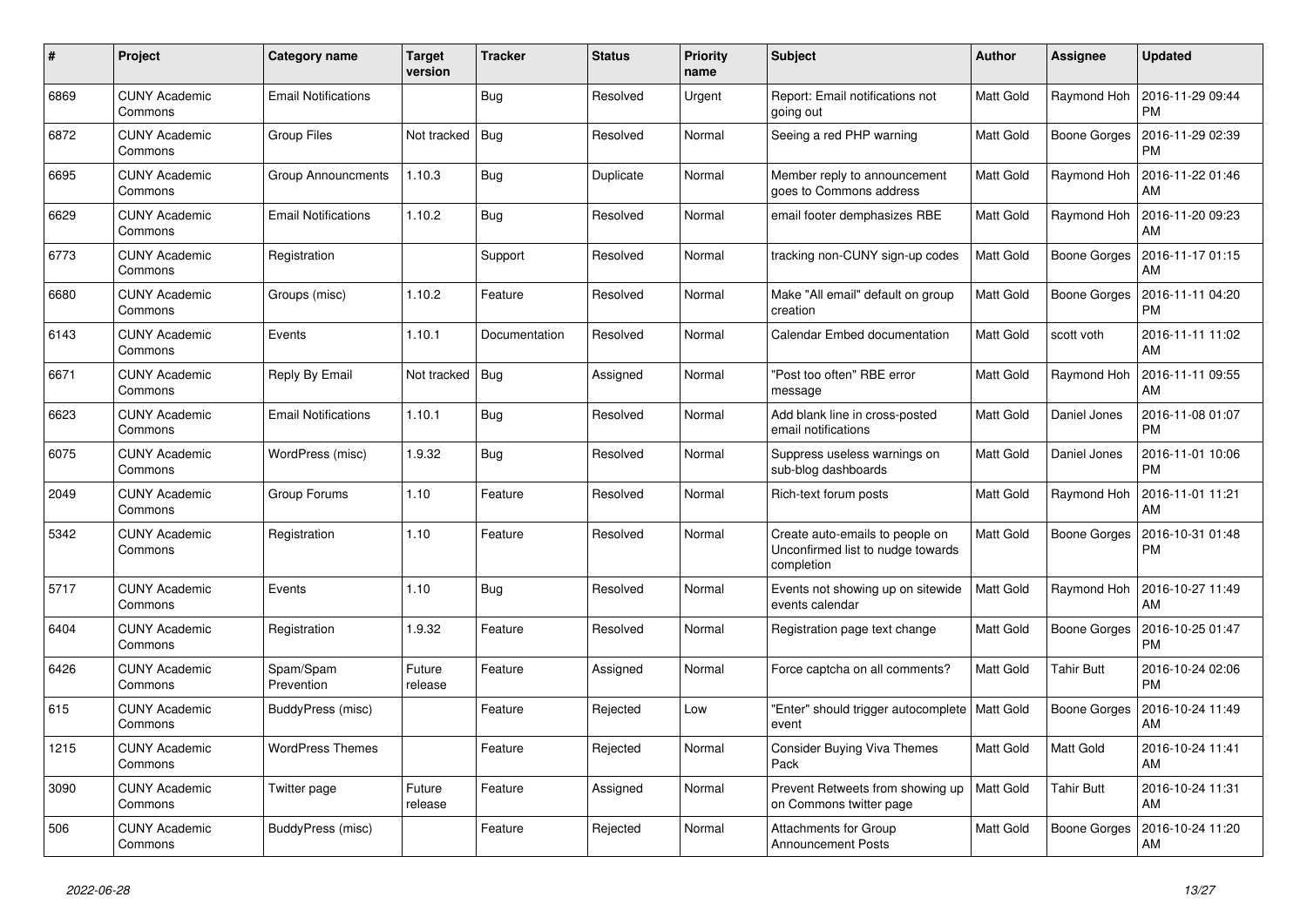| #    | Project                         | <b>Category name</b>    | <b>Target</b><br>version | <b>Tracker</b> | <b>Status</b>        | <b>Priority</b><br>name | <b>Subject</b>                                                            | Author           | <b>Assignee</b>     | <b>Updated</b>                |
|------|---------------------------------|-------------------------|--------------------------|----------------|----------------------|-------------------------|---------------------------------------------------------------------------|------------------|---------------------|-------------------------------|
| 6413 | <b>CUNY Academic</b><br>Commons | WordPress - Media       |                          | <b>Bug</b>     | Duplicate            | Normal                  | Images not showing up                                                     | Matt Gold        | Boone Gorges        | 2016-10-24 10:16<br>AM        |
| 5221 | <b>CUNY Academic</b><br>Commons | Reply By Email          | 1.10                     | Bug            | Resolved             | Normal                  | Alter Error messages for RBE                                              | Matt Gold        | Raymond Hoh         | 2016-10-24 02:11<br>AM        |
| 6365 | <b>CUNY Academic</b><br>Commons | BuddyPress (misc)       | Not tracked              | Feature        | Duplicate            | Normal                  | Create Undergraduate Student<br>status/role on the CAC                    | Matt Gold        | <b>Boone Gorges</b> | 2016-10-20 11:38<br>AM        |
| 6350 | <b>CUNY Academic</b><br>Commons | Blogs (BuddyPress)      | 1.9.31                   | Bug            | Resolved             | Normal                  | Editing blog posts results in activity<br>items                           | <b>Matt Gold</b> | Boone Gorges        | 2016-10-18 09:24<br><b>PM</b> |
| 2695 | <b>CUNY Academic</b><br>Commons | WordPress (misc)        | 1.10                     | Feature        | Resolved             | Normal                  | Create Private File Uploads for<br><b>Blogs</b>                           | Matt Gold        | Boone Gorges        | 2016-10-18 09:45<br>AM        |
| 6220 | <b>CUNY Academic</b><br>Commons | Support                 | Not tracked              | Documentation  | Resolved             | Normal                  | Add password protection info to<br>privacy page                           | Matt Gold        | scott voth          | 2016-10-16 11:36<br>AM        |
| 6298 | <b>CUNY Academic</b><br>Commons | User Experience         | Not tracked              | Design/UX      | Assigned             | Normal                  | Examine data from survey                                                  | Matt Gold        | Margaret<br>Galvan  | 2016-10-14 12:16<br><b>PM</b> |
| 4082 | <b>CUNY Academic</b><br>Commons | Events                  | 1.10                     | Feature        | Resolved             | Normal                  | Events Calendar: Expose sitewide<br>events listings                       | Matt Gold        | Samantha<br>Raddatz | 2016-10-13 03:58<br><b>PM</b> |
| 2670 | <b>CUNY Academic</b><br>Commons | Public Portfolio        |                          | Feature        | Duplicate            | Normal                  | Design review of our new profile<br>header                                | Matt Gold        | <b>Matt Gold</b>    | 2016-10-13 12:46<br><b>PM</b> |
| 4903 | <b>CUNY Academic</b><br>Commons | Events                  | Future<br>release        | Design/UX      | Assigned             | Normal                  | Improving visual appearance of<br>event calendars                         | Matt Gold        | Boone Gorges        | 2016-10-13 11:51<br>AM        |
| 5696 | <b>CUNY Academic</b><br>Commons | Events                  | Future<br>release        | Feature        | Assigned             | Normal                  | Events Calendar - display options /<br>calendar aggregation               | <b>Matt Gold</b> | <b>Boone Gorges</b> | 2016-10-13 11:44<br>AM        |
| 6115 | <b>CUNY Academic</b><br>Commons | Publicity               | Not tracked              | Feature        | Assigned             | Normal                  | create digital signage for GC                                             | Matt Gold        | scott voth          | 2016-10-11 10:09<br><b>PM</b> |
| 6126 | <b>CUNY Academic</b><br>Commons | Wiki                    | Not tracked              | <b>Bug</b>     | Resolved             | Normal                  | <b>CUNY DHI Guide</b>                                                     | Matt Gold        | Boone Gorges        | 2016-10-09 02:59<br><b>PM</b> |
| 6082 | <b>CUNY Academic</b><br>Commons | <b>WordPress Themes</b> | 1.9.29                   | <b>Bug</b>     | Resolved             | Immediate               | Sites down                                                                | Matt Gold        | Boone Gorges        | 2016-09-23 03:32<br><b>PM</b> |
| 5954 | <b>CUNY Academic</b><br>Commons |                         | Not tracked              | Feature        | Resolved             | Normal                  | replace video on homepage with<br>featured sites/groups                   | Matt Gold        | <b>Boone Gorges</b> | 2016-09-23 02:23<br><b>PM</b> |
| 6014 | <b>CUNY Academic</b><br>Commons | Publicity               | Future<br>release        | Publicity      | Reporter<br>Feedback | Normal                  | Google search listing                                                     | Matt Gold        | Boone Gorges        | 2016-09-21 03:48<br><b>PM</b> |
| 5978 | <b>CUNY Academic</b><br>Commons | BuddyPress (misc)       | Not tracked              | Feature        | Resolved             | Normal                  | Add Undergraduate Student to<br>Checkable filters on People page          | <b>Matt Gold</b> | Boone Gorges        | 2016-09-04 09:48<br><b>PM</b> |
| 5977 | <b>CUNY Academic</b><br>Commons | Registration            | Not tracked              | Feature        | Resolved             | Normal                  | Add Undergraduate Student to list<br>of Profile choices upon registration | Matt Gold        | <b>Boone Gorges</b> | 2016-09-04 09:47<br><b>PM</b> |
| 5955 | <b>CUNY Academic</b><br>Commons | Outreach                | Future<br>release        | Feature        | Assigned             | Normal                  | Create auto-newsletter for<br>commons members                             | Matt Gold        | Luke Waltzer        | 2016-08-30 10:34<br>AM        |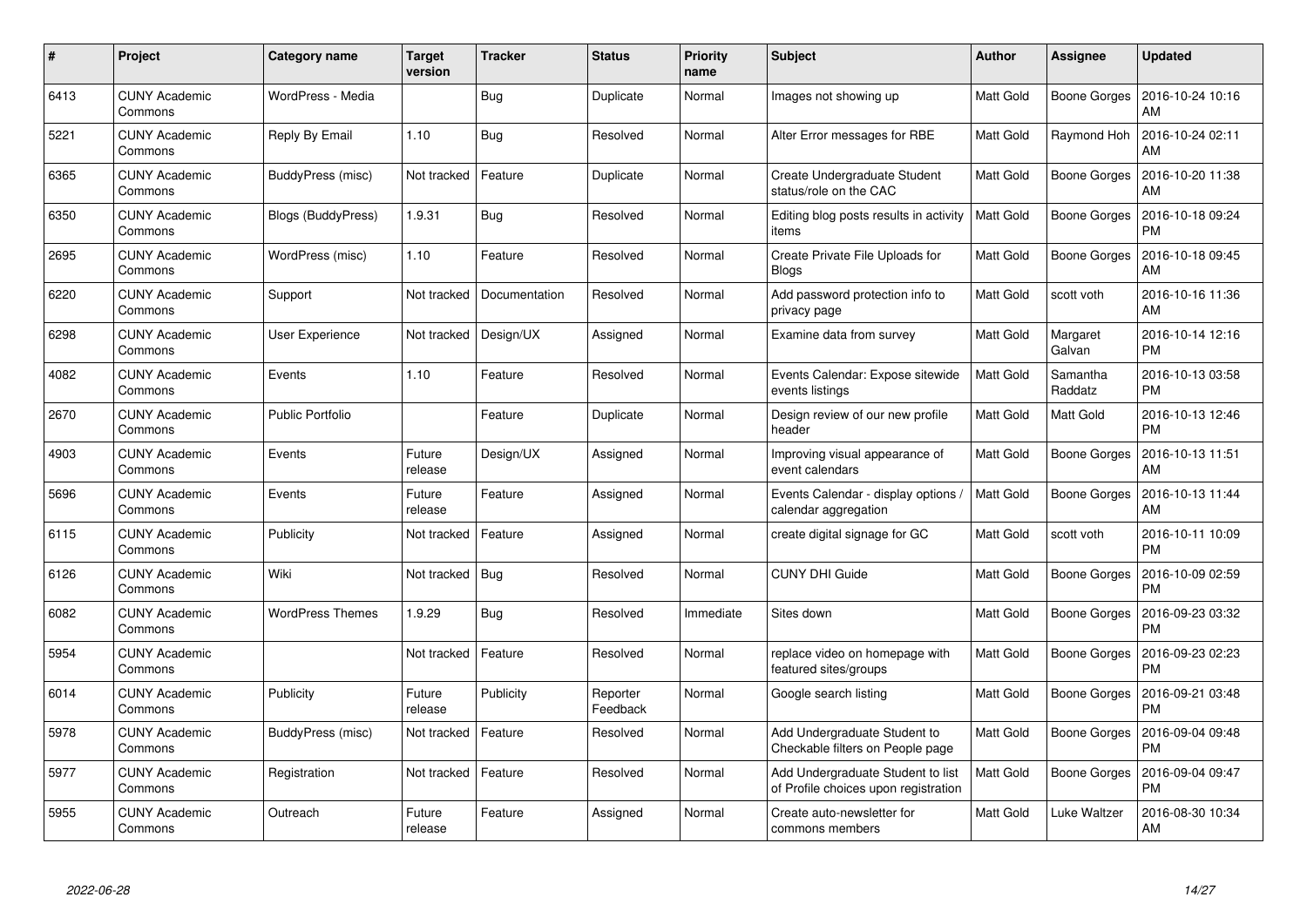| #    | Project                         | <b>Category name</b>     | <b>Target</b><br>version | <b>Tracker</b> | <b>Status</b> | <b>Priority</b><br>name | Subject                                                                                                  | Author           | Assignee            | <b>Updated</b>                |
|------|---------------------------------|--------------------------|--------------------------|----------------|---------------|-------------------------|----------------------------------------------------------------------------------------------------------|------------------|---------------------|-------------------------------|
| 5925 | <b>CUNY Academic</b><br>Commons | <b>WordPress Plugins</b> | 1.9.26                   | Feature        | Resolved      | High                    | Add Github Embed plugin                                                                                  | <b>Matt Gold</b> | Boone Gorges        | 2016-08-24 12:56<br><b>PM</b> |
| 5890 | <b>CUNY Academic</b><br>Commons | <b>Commons Profile</b>   | 1.9.24                   | Bug            | Resolved      | Normal                  | Commons user profile erroneously<br>indicates a group for a member                                       | <b>Matt Gold</b> | Boone Gorges        | 2016-08-11 11:53<br><b>PM</b> |
| 5881 | <b>CUNY Academic</b><br>Commons | Groups (misc)            | 1.9.24                   | Bug            | Resolved      | Normal                  | shown "Request membership"<br>button when admin/creator of<br>group                                      | Matt Gold        | <b>Boone Gorges</b> | 2016-08-11 10:56<br><b>PM</b> |
| 5879 | <b>CUNY Academic</b><br>Commons | Group Forums             | 1.10                     | Feature        | Resolved      | Normal                  | Enable Group Forums By Default                                                                           | <b>Matt Gold</b> | <b>Boone Gorges</b> | 2016-08-11 10:40<br><b>PM</b> |
| 5880 | <b>CUNY Academic</b><br>Commons | Groups (misc)            | 1.10                     | Bug            | Resolved      | Normal                  | Option to send invites to group<br>shown in group creation process<br>even when no invitees are selected | <b>Matt Gold</b> | Paige Dupont        | 2016-08-11 11:55<br>AM        |
| 5878 | <b>CUNY Academic</b><br>Commons | Group Blogs              | 1.10                     | <b>Bug</b>     | Resolved      | Normal                  | Group Blog creation improvements                                                                         | Matt Gold        | <b>Boone Gorges</b> | 2016-08-10 09:36<br><b>PM</b> |
| 5823 | <b>CUNY Academic</b><br>Commons | Domain Mapping           | 1.9.22                   | Support        | Resolved      | Normal                  | <b>Redirect CFR sites</b>                                                                                | <b>Matt Gold</b> | Boone Gorges        | 2016-08-01 11:58<br><b>PM</b> |
| 5767 | <b>CUNY Academic</b><br>Commons | WordPress (misc)         | 1.9.20                   | Feature        | Resolved      | Normal                  | Migrate the social paper cbox site<br>into the Commons                                                   | Matt Gold        | Boone Gorges        | 2016-07-21 03:52<br><b>PM</b> |
| 5738 | <b>CUNY Academic</b><br>Commons | Group Forums             |                          | Bug            | Rejected      | Normal                  | Forum post list formatting didn't<br>come through                                                        | Matt Gold        | <b>Boone Gorges</b> | 2016-07-02 01:09<br><b>PM</b> |
| 5736 | <b>CUNY Academic</b><br>Commons | WordPress (misc)         | Not tracked              | Support        | Resolved      | Normal                  | Create GCDI dev site                                                                                     | Matt Gold        | <b>Boone Gorges</b> | 2016-06-27 04:23<br><b>PM</b> |
| 5516 | <b>CUNY Academic</b><br>Commons | Social Paper             | 1.9.19                   | Bug            | Rejected      | Normal                  | Adding a link to Social Paper jumps   Matt Gold<br>position to top of page                               |                  | Boone Gorges        | 2016-06-21 09:54<br><b>PM</b> |
| 5693 | <b>CUNY Academic</b><br>Commons | Social Paper             | Not tracked              | Publicity      | Resolved      | Normal                  | Social Paper Stats for grant report                                                                      | Matt Gold        | <b>Boone Gorges</b> | 2016-06-14 09:21<br><b>PM</b> |
| 5691 | <b>CUNY Academic</b><br>Commons | Blogs (BuddyPress)       | Future<br>release        | Bug            | Assigned      | High                    | Differing numbers on Sites display                                                                       | <b>Matt Gold</b> | Raymond Hoh         | 2016-06-13 01:37<br><b>PM</b> |
| 5631 | <b>CUNY Academic</b><br>Commons | <b>WordPress Plugins</b> | 1.9.17                   | Feature        | Resolved      | Normal                  | WP Super Edit Plugin                                                                                     | <b>Matt Gold</b> | Boone Gorges        | 2016-06-01 11:57<br><b>PM</b> |
| 335  | <b>CUNY Academic</b><br>Commons | Wiki                     |                          | Bug            | Rejected      | Normal                  | Link attribute on images is stripped<br>when MW pages are edited                                         | Matt Gold        | Boone Gorges        | 2016-05-31 12:17<br><b>PM</b> |
| 5513 | <b>CUNY Academic</b><br>∪ommons | Reply By Email           | 1.9.17                   | Bug            | Resolved      | Low                     | Header issues on a RBE post                                                                              | Matt Gold        | Raymond Hoh         | 2016-05-31 11:44<br>AM        |
| 5606 | <b>CUNY Academic</b><br>Commons | Group Forums             | Not tracked              | Feature        | Resolved      | Normal                  | Allow .txt files as forum post<br>attachments                                                            | Matt Gold        | Boone Gorges        | 2016-05-24 07:37<br>AM        |
| 5556 | <b>CUNY Academic</b><br>Commons | WordPress (misc)         | 1.9.16                   | <b>Bug</b>     | Resolved      | Normal                  | Blog comment leads to<br>unauthorized post warning                                                       | Matt Gold        | Boone Gorges        | 2016-05-21 11:12<br><b>PM</b> |
| 5512 | <b>CUNY Academic</b><br>Commons | <b>WordPress Plugins</b> | 1.9.15                   | Feature        | Resolved      | Normal                  | Update premium plugin -- Google<br><b>Drive</b>                                                          | Matt Gold        | Boone Gorges        | 2016-05-11 11:12<br><b>PM</b> |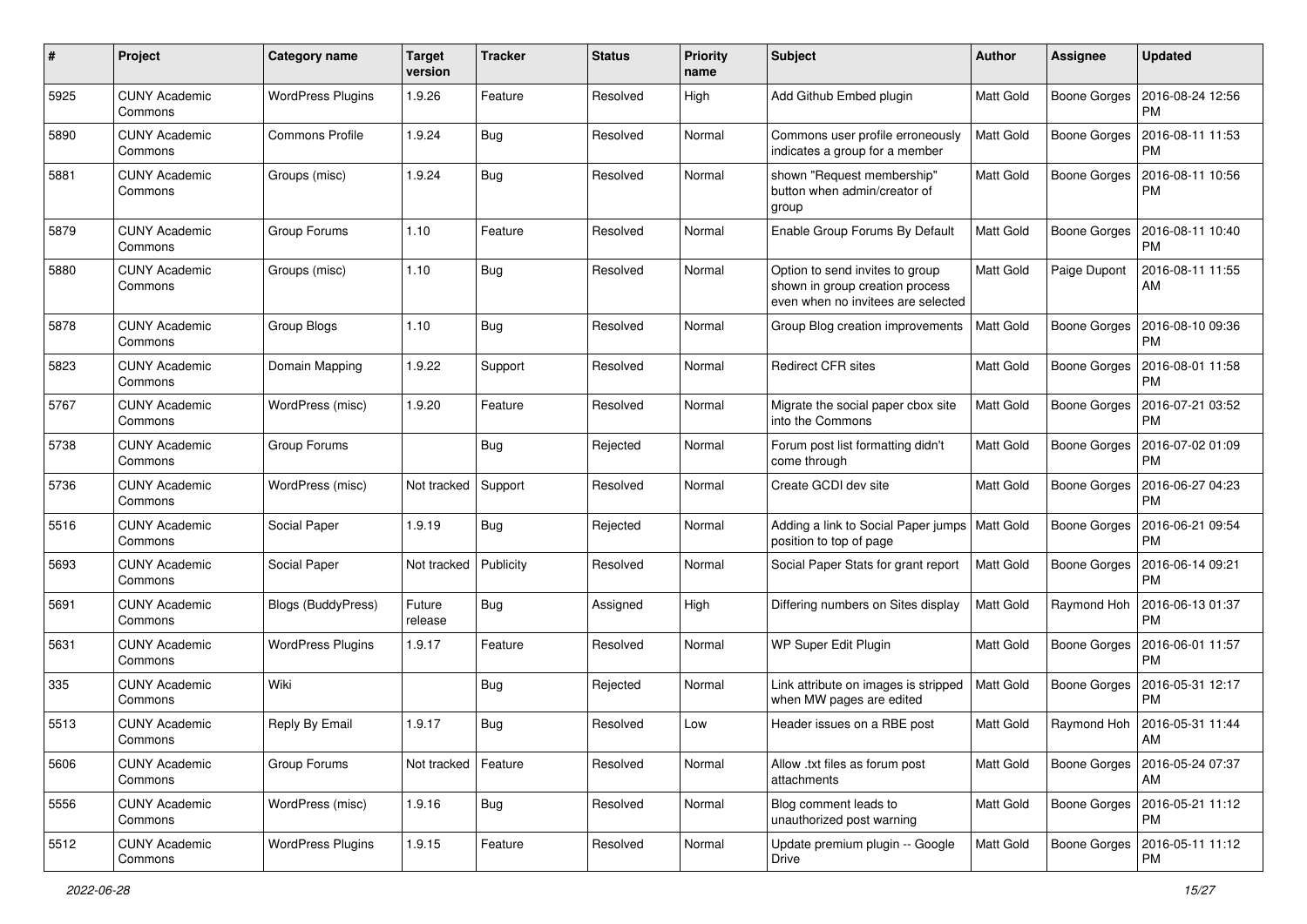| #    | Project                         | Category name              | <b>Target</b><br>version | <b>Tracker</b> | <b>Status</b> | <b>Priority</b><br>name | Subject                                                                                      | Author           | Assignee            | <b>Updated</b>                            |
|------|---------------------------------|----------------------------|--------------------------|----------------|---------------|-------------------------|----------------------------------------------------------------------------------------------|------------------|---------------------|-------------------------------------------|
| 5411 | <b>CUNY Academic</b><br>Commons | <b>WordPress Themes</b>    | 1.10                     | Feature        | Resolved      | Normal                  | Child theme for the MALS program                                                             | Matt Gold        | Daniel Jones        | 2016-05-09 08:51<br>PM                    |
| 5504 | <b>CUNY Academic</b><br>Commons | <b>WordPress Plugins</b>   |                          | Support        | Resolved      | Normal                  | <b>Embedding CartoDB maps</b>                                                                | Matt Gold        | <b>Boone Gorges</b> | 2016-04-30 10:49<br>AM                    |
| 5486 | CUNY Academic<br>Commons        | <b>BuddyPress Docs</b>     | 1.9.15                   | Bug            | Resolved      | Low                     | Doc history not showing up                                                                   | Matt Gold        | Boone Gorges        | 2016-04-24 11:50<br>AM                    |
| 5440 | <b>CUNY Academic</b><br>Commons |                            |                          | <b>Bug</b>     | Rejected      | Normal                  | New account notification email<br>auestion                                                   | Matt Gold        | Raymond Hoh         | 2016-04-21 12:12<br>AM                    |
| 3657 | <b>CUNY Academic</b><br>Commons | WordPress (misc)           | Not tracked              | Feature        | <b>New</b>    | Normal                  | Create alert for GC email<br>addresses                                                       | <b>Matt Gold</b> | Matt Gold           | 2016-04-14 11:29<br><b>PM</b>             |
| 5442 | <b>CUNY Academic</b><br>Commons | cuny.is                    | 1.9.14                   | Bug            | Resolved      | Normal                  | Shortlink creation problem                                                                   | Matt Gold        | Boone Gorges        | 2016-04-12 11:03<br>РM                    |
| 5222 | <b>CUNY Academic</b><br>Commons | <b>Email Notifications</b> | Not tracked              | Feature        | Resolved      | Normal                  | Change email address in the footer<br>of email notifications                                 | <b>Matt Gold</b> | Matt Gold           | 2016-04-08 11:49<br>AM                    |
| 5415 | <b>CUNY Academic</b><br>Commons | Reply By Email             | 1.9.13                   | <b>Bug</b>     | Resolved      | Normal                  | Received a "Your RBE Message<br>could not be posted" error even<br>though the message posted | <b>Matt Gold</b> | Raymond Hoh         | 2016-04-07 03:41<br>PM                    |
| 5097 | <b>CUNY Academic</b><br>Commons | Registration               | Not tracked              | Support        | Resolved      | Normal                  | Bulk account creation                                                                        | <b>Matt Gold</b> | Boone Gorges        | 2016-04-07 11:14<br>AM                    |
| 4405 | <b>CUNY Academic</b><br>Commons | Public Portfolio           | 1.9.12                   | <b>Bug</b>     | Resolved      | Normal                  | New portfolio text not saving                                                                | Matt Gold        | Boone Gorges        | 2016-04-04 02:12<br><b>PM</b>             |
| 4676 | <b>CUNY Academic</b><br>Commons | Events                     | 1.9.12                   | Feature        | Resolved      | Normal                  | Offer silent option (no email<br>notification) for events calendar in<br>groups              | Matt Gold        | Daniel Jones        | 2016-03-28 03:57<br>PM                    |
| 3497 | <b>CUNY Academic</b><br>Commons | Publicity                  | Not tracked              | $ $ Bug        | Resolved      | Normal                  | News blog post & hero slide on<br>free software contributions                                | Matt Gold        | scott voth          | 2016-03-09 06:48<br>PM                    |
| 3370 | <b>CUNY Academic</b><br>Commons | <b>WordPress Plugins</b>   | Not tracked              | Outreach       | Resolved      | Normal                  | Package Registration Plugin for<br>WP Repo Release                                           | Matt Gold        | Raymond Hoh         | 2016-03-08 11:57<br>AM                    |
| 1382 | <b>CUNY Academic</b><br>Commons | WordPress (misc)           | Not tracked              | Outreach       | Resolved      | Normal                  | <b>Add Recent Commons</b><br>Presentations to "Campus<br>Outreach" Tab on News Blog          | Matt Gold        | scott voth          | 2016-03-04 08:48<br>AM                    |
| 3369 | <b>CUNY Academic</b><br>Commons | Reply By Email             | Not tracked              | Outreach       | Hold          | Normal                  | Release reply by email to WP<br>plugin directory                                             | Matt Gold        | Raymond Hoh         | 2016-03-01 12:46<br>PM                    |
| 5220 | <b>CUNY Academic</b><br>Commons | Reply By Email             | 1.9.9                    | <b>Bug</b>     | Resolved      | Normal                  | Post by Email error                                                                          | Matt Gold        |                     | Raymond Hoh 2016-03-01 12:30<br><b>PM</b> |
| 5274 | <b>CUNY Academic</b><br>Commons |                            |                          | <b>Bug</b>     | Resolved      | Normal                  | RBE - received erroneous<br>notification of reply not being<br>posted                        | Matt Gold        |                     | 2016-02-29 03:46<br><b>PM</b>             |
| 4986 | <b>CUNY Academic</b><br>Commons | ZenDesk                    | Not tracked Support      |                | Assigned      | Normal                  | Prepare documentation for<br>Zendesk re web widget                                           | Matt Gold        | Samantha<br>Raddatz | 2016-02-25 03:09<br><b>PM</b>             |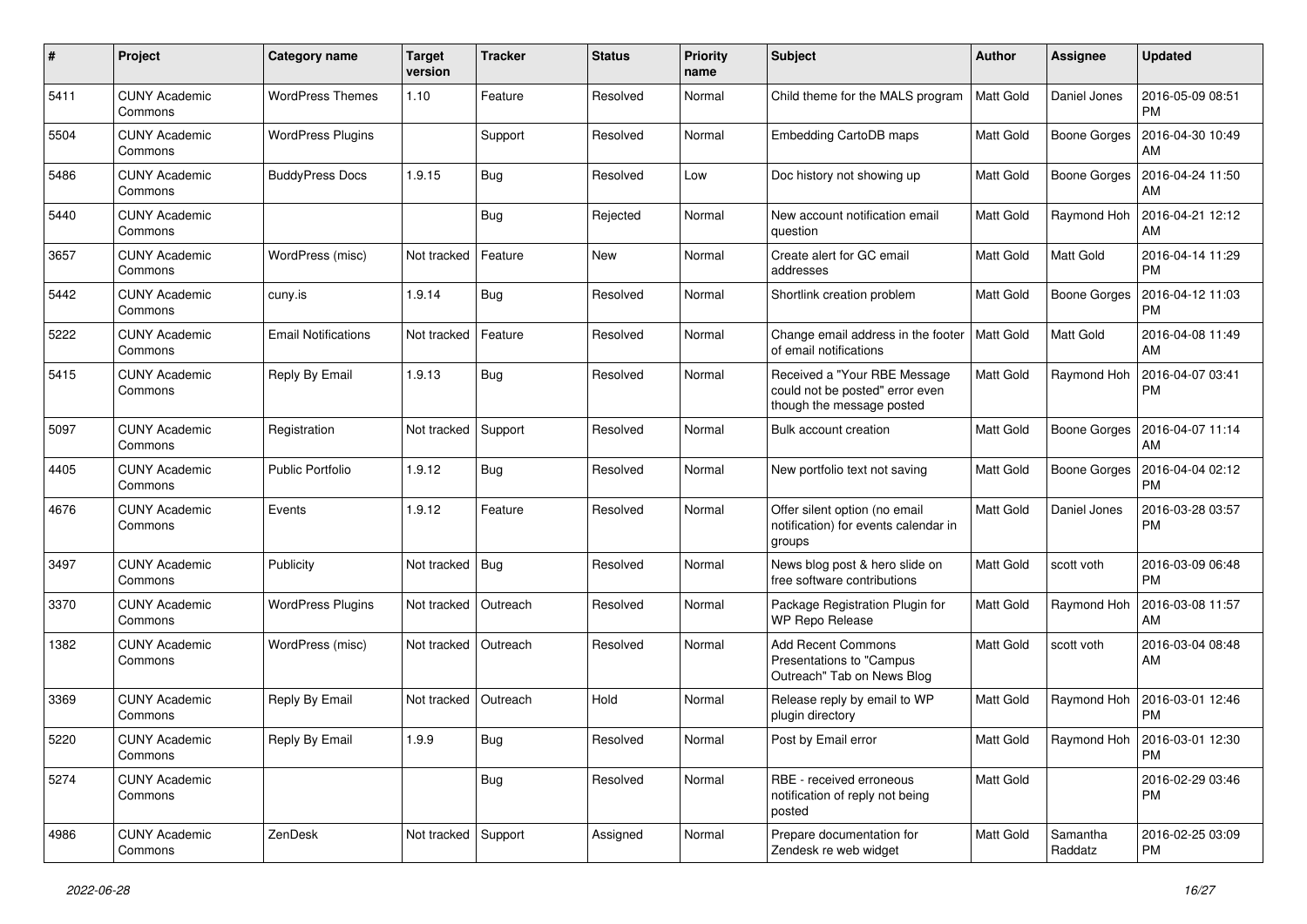| #    | Project                         | Category name              | <b>Target</b><br>version | <b>Tracker</b> | <b>Status</b> | <b>Priority</b><br>name | Subject                                                                             | <b>Author</b>    | <b>Assignee</b>     | <b>Updated</b>                |
|------|---------------------------------|----------------------------|--------------------------|----------------|---------------|-------------------------|-------------------------------------------------------------------------------------|------------------|---------------------|-------------------------------|
| 861  | <b>CUNY Academic</b><br>Commons | WordPress (misc)           | Not tracked              | Feature        | Rejected      | Normal                  | Embed Wikipedia Page in About<br>Page                                               | <b>Matt Gold</b> | <b>Matt Gold</b>    | 2016-02-23 06:00<br><b>PM</b> |
| 636  | <b>CUNY Academic</b><br>Commons | WordPress (misc)           | Not tracked Support      |                | Assigned      | Normal                  | Create Lynda.com-like Table of<br>Contents for Prospective Tutorial<br>Screencasts  | <b>Matt Gold</b> | scott voth          | 2016-02-23 03:12<br>PM        |
| 4070 | <b>CUNY Academic</b><br>Commons | Analytics                  | Not tracked              | Support        | Assigned      | Normal                  | Request for JITP site analytics                                                     | Matt Gold        | Seth Persons        | 2016-02-23 03:09<br>PM        |
| 5237 | CUNY Academic<br>Commons        | Email Invitations          | 1.9.8                    | Feature        | Resolved      | Normal                  | Remove restrictions on undergrad<br>student email domains                           | <b>Matt Gold</b> | <b>Boone Gorges</b> | 2016-02-19 03:16<br>PM        |
| 5231 | <b>CUNY Academic</b><br>Commons | Registration               | 1.9.8                    | Feature        | Resolved      | Normal                  | Create role that allows community<br>facilitators to access the<br>Unconfirmed tool | Matt Gold        | <b>Boone Gorges</b> | 2016-02-19 01:31<br>AM        |
| 2580 | <b>CUNY Academic</b><br>Commons | Events                     |                          | Feature        | Rejected      | Low                     | Time.ly - possible calendar plugin                                                  | <b>Matt Gold</b> | Chris Stein         | 2016-02-15 11:19<br><b>PM</b> |
| 5127 | CUNY Academic<br>Commons        | <b>Email Notifications</b> | 1.9.7                    | <b>Bug</b>     | Resolved      | Normal                  | Forum posts to multiple groups --<br>no notice in attachment                        | <b>Matt Gold</b> | Daniel Jones        | 2016-02-07 10:08<br><b>PM</b> |
| 3153 | <b>CUNY Academic</b><br>Commons | Documentation              | Not tracked              | Documentation  | Resolved      | Normal                  | Update Sliders Page on Codex                                                        | Matt Gold        | scott voth          | 2016-02-07 10:05<br>PM        |
| 4180 | <b>CUNY Academic</b><br>Commons | WordPress (misc)           | Not tracked              | Bug            | Resolved      | High                    | Cache issues: site deletion process                                                 | <b>Matt Gold</b> | <b>Boone Gorges</b> | 2016-02-07 10:05<br>РM        |
| 5179 | <b>CUNY Academic</b><br>Commons | Homepage Slides            | 1.9.6                    | <b>Bug</b>     | Resolved      | High                    | homepage slider image broken                                                        | Matt Gold        | Raymond Hoh         | 2016-02-01 11:26<br>PM        |
| 3706 | <b>CUNY Academic</b><br>Commons | commonsinabox.org          | Not tracked              | Feature        | Resolved      | Normal                  | CBOX nav bar                                                                        | <b>Matt Gold</b> | scott voth          | 2016-01-26 05:26<br><b>PM</b> |
| 4979 | CUNY Academic<br>Commons        | Group Forums               | Not tracked   Bug        |                | Resolved      | Normal                  | File size limit exceeded?                                                           | Matt Gold        | Matt Gold           | 2016-01-26 05:16<br>PM        |
| 383  | <b>CUNY Academic</b><br>Commons | Documentation              | Not tracked              | Feature        | Rejected      | Normal                  | Purchase WP101 Videos                                                               | Matt Gold        | Matt Gold           | 2016-01-26 05:12<br><b>PM</b> |
| 176  | <b>CUNY Academic</b><br>Commons | Documentation              | Not tracked              | Feature        | Rejected      | Normal                  | Consider adding submenu to Help<br>section                                          | <b>Matt Gold</b> | <b>Matt Gold</b>    | 2016-01-26 05:12<br><b>PM</b> |
| 3547 | <b>CUNY Academic</b><br>Commons | <b>Email Notifications</b> | Not tracked   Bug        |                | Resolved      | Urgent                  | Email notifications not working                                                     | <b>Matt Gold</b> | <b>Matt Gold</b>    | 2016-01-26 05:11<br>PM        |
| 3489 | <b>CUNY Academic</b><br>Commons | commonsinabox.org          | Not tracked              | Feature        | Resolved      | Normal                  | Tighten security on CBOX demo<br>site registration                                  | <b>Matt Gold</b> | <b>Boone Gorges</b> | 2016-01-26 04:32<br>PM        |
| 3518 | <b>CUNY Academic</b><br>Commons | WordPress (misc)           | Not tracked              | Support        | Rejected      | Normal                  | Moderated comment spam                                                              | Matt Gold        | Boone Gorges        | 2016-01-26 03:26<br>PM        |
| 3437 | <b>CUNY Academic</b><br>Commons | Registration               | Not tracked Support      |                | Resolved      | Normal                  | Unconfirmed question                                                                | Matt Gold        | Boone Gorges        | 2016-01-26 12:07<br><b>PM</b> |
| 3410 | <b>CUNY Academic</b><br>Commons | cuny.is                    | Not tracked   Publicity  |                | Resolved      | Normal                  | DH Praxis cuny.is request                                                           | Matt Gold        | Boone Gorges        | 2016-01-26 12:03<br>PM        |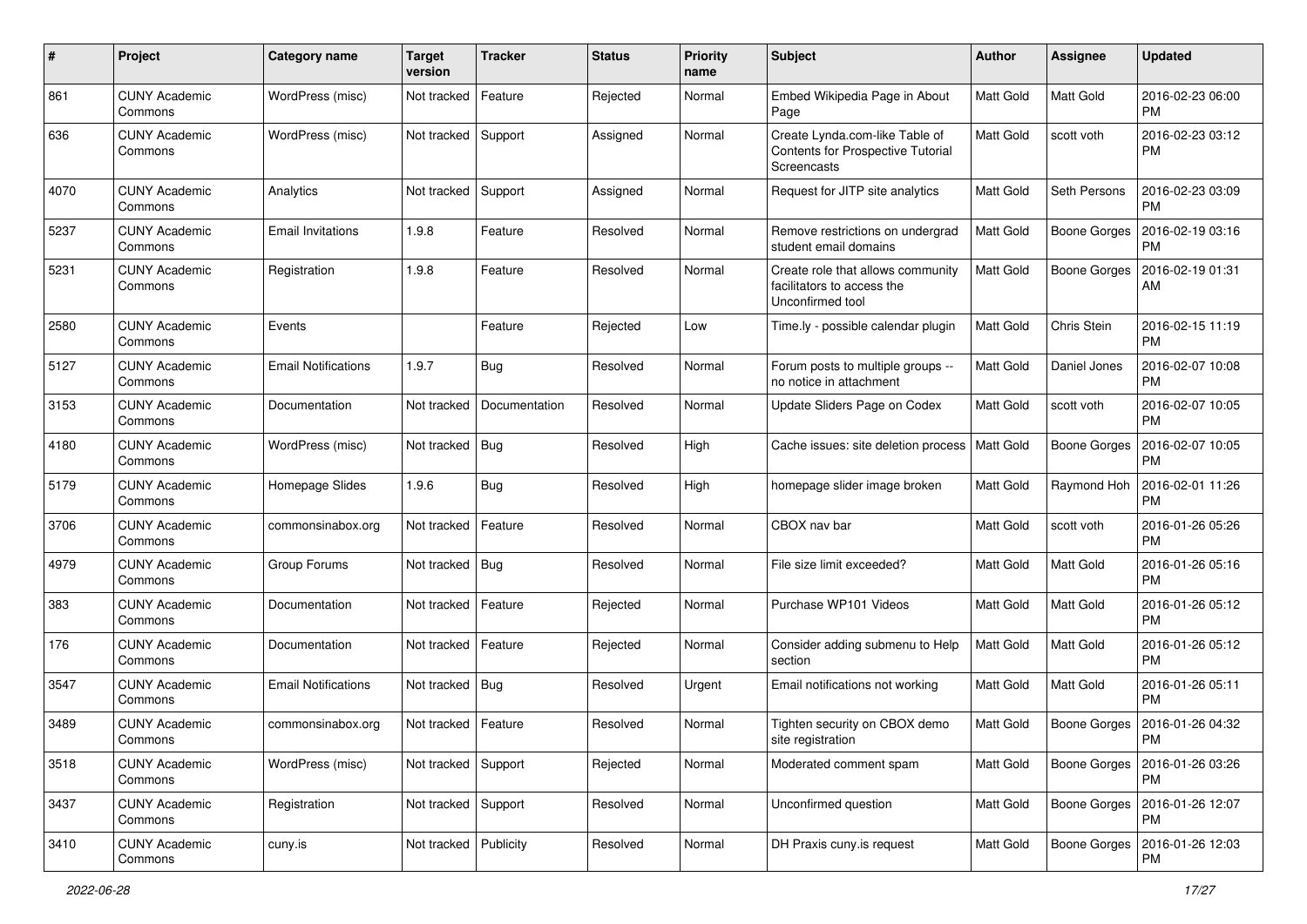| #    | Project                         | <b>Category name</b>       | <b>Target</b><br>version | <b>Tracker</b> | <b>Status</b> | <b>Priority</b><br>name | <b>Subject</b>                                                     | <b>Author</b>    | Assignee            | <b>Updated</b>         |
|------|---------------------------------|----------------------------|--------------------------|----------------|---------------|-------------------------|--------------------------------------------------------------------|------------------|---------------------|------------------------|
| 3243 | <b>CUNY Academic</b><br>Commons | <b>Email Notifications</b> | Not tracked              | Support        | Rejected      | Normal                  | LAGCC email system stripping<br>links from email message           | Matt Gold        | Micki Kaufman       | 2016-01-26 11:55<br>AM |
| 3127 | <b>CUNY Academic</b><br>Commons | <b>WordPress Plugins</b>   | Not tracked              | Documentation  | Resolved      | Normal                  | Document our Google Form embed   Matt Gold                         |                  | scott voth          | 2016-01-26 11:27<br>AM |
| 2150 | <b>CUNY Academic</b><br>Commons | WordPress (misc)           | Not tracked              | Support        | Rejected      | Normal                  | Issue getting new member onto the   Matt Gold<br>Commons           |                  | Matt Gold           | 2016-01-26 11:03<br>AM |
| 1260 | <b>CUNY Academic</b><br>Commons | WordPress (misc)           | Not tracked              | Outreach       | Resolved      | Normal                  | Send email blast                                                   | <b>Matt Gold</b> | Michael Smith       | 2016-01-26 11:01<br>AM |
| 637  | <b>CUNY Academic</b><br>Commons | WordPress (misc)           | Not tracked              | Outreach       | Resolved      | Normal                  | Create Table of Contents for<br>Hour-Long Commons presentation     | Matt Gold        | Michael Smith       | 2016-01-26 10:55<br>AM |
| 598  | <b>CUNY Academic</b><br>Commons | Wiki                       | Not tracked              | Feature        | Rejected      | Normal                  | Get wiki redesign info to CIC                                      | <b>Matt Gold</b> | Matt Gold           | 2016-01-26 10:54<br>AM |
| 654  | <b>CUNY Academic</b><br>Commons | BuddyPress (misc)          | Not tracked              | Feature        | Rejected      | Normal                  | User Interface Issues                                              | <b>Matt Gold</b> | Chris Stein         | 2016-01-26 10:53<br>AM |
| 329  | <b>CUNY Academic</b><br>Commons |                            | Not tracked              | Support        | Resolved      | Normal                  | 10 Things to Do After You Sign Up                                  | <b>Matt Gold</b> | <b>Brian Foote</b>  | 2016-01-26 10:51<br>AM |
| 122  | <b>CUNY Academic</b><br>Commons | Upgrades                   | Not tracked              | Feature        | Rejected      | Normal                  | Create Single Sign on for<br><b>UserVoice</b>                      | Matt Gold        | Zach Davis          | 2016-01-26 10:50<br>AM |
| 2355 | <b>CUNY Academic</b><br>Commons | commonsinabox.org          | Not tracked              | Feature        | Resolved      | Normal                  | Set up cbox.org                                                    | Matt Gold        | Boone Gorges        | 2016-01-26 12:34<br>AM |
| 2271 | <b>CUNY Academic</b><br>Commons | commonsinabox.org          | Not tracked              | Feature        | Resolved      | Normal                  | CBOX forum posts include "notify<br>by email" checkbox             | <b>Matt Gold</b> | <b>Boone Gorges</b> | 2016-01-26 12:33<br>AM |
| 2106 | <b>CUNY Academic</b><br>Commons | BuddyPress (misc)          | Not tracked              | Support        | Resolved      | Normal                  | Blog posts part of group activity<br>feed                          | <b>Matt Gold</b> | Boone Gorges        | 2016-01-26 12:30<br>AM |
| 2084 | <b>CUNY Academic</b><br>Commons | WordPress (misc)           | Not tracked              | Support        | Rejected      | Normal                  | User reports redirect error                                        | Matt Gold        | Boone Gorges        | 2016-01-26 12:27<br>AM |
| 1177 | <b>CUNY Academic</b><br>Commons | WordPress (misc)           | Not tracked              | Support        | Rejected      | Normal                  | Member claims that a previously<br>created account has disappeared | Matt Gold        | <b>Boone Gorges</b> | 2016-01-26 12:23<br>AM |
| 1103 | <b>CUNY Academic</b><br>Commons | WordPress (misc)           | Not tracked              | Support        | Resolved      | Normal                  | Slideshare Embeds?                                                 | <b>Matt Gold</b> | <b>Boone Gorges</b> | 2016-01-26 12:21<br>AM |
| 1095 | <b>CUNY Academic</b><br>Commons | <b>WordPress Plugins</b>   | Not tracked              | Feature        | Rejected      | Normal                  | <b>Install ComicPress Theme and</b><br>Plugin                      | <b>Matt Gold</b> | Boone Gorges        | 2016-01-26 12:19<br>AM |
| 812  | <b>CUNY Academic</b><br>Commons | <b>WordPress Plugins</b>   | Not tracked              | Feature        | Resolved      | Normal                  | Wiki Inc on the Main Commons<br>blog                               | Matt Gold        | Boone Gorges        | 2016-01-26 12:19<br>AM |
| 708  | <b>CUNY Academic</b><br>Commons | WordPress (misc)           | Not tracked              | Support        | Rejected      | Normal                  | Question about Backup                                              | Matt Gold        | <b>Boone Gorges</b> | 2016-01-26 12:17<br>AM |
| 157  | CUNY Academic<br>Commons        | BuddyPress (misc)          | Not tracked              | Feature        | Rejected      | Normal                  | Conduct a review of BuddyPress<br>plugins                          | <b>Matt Gold</b> | Boone Gorges        | 2016-01-26 12:16<br>AM |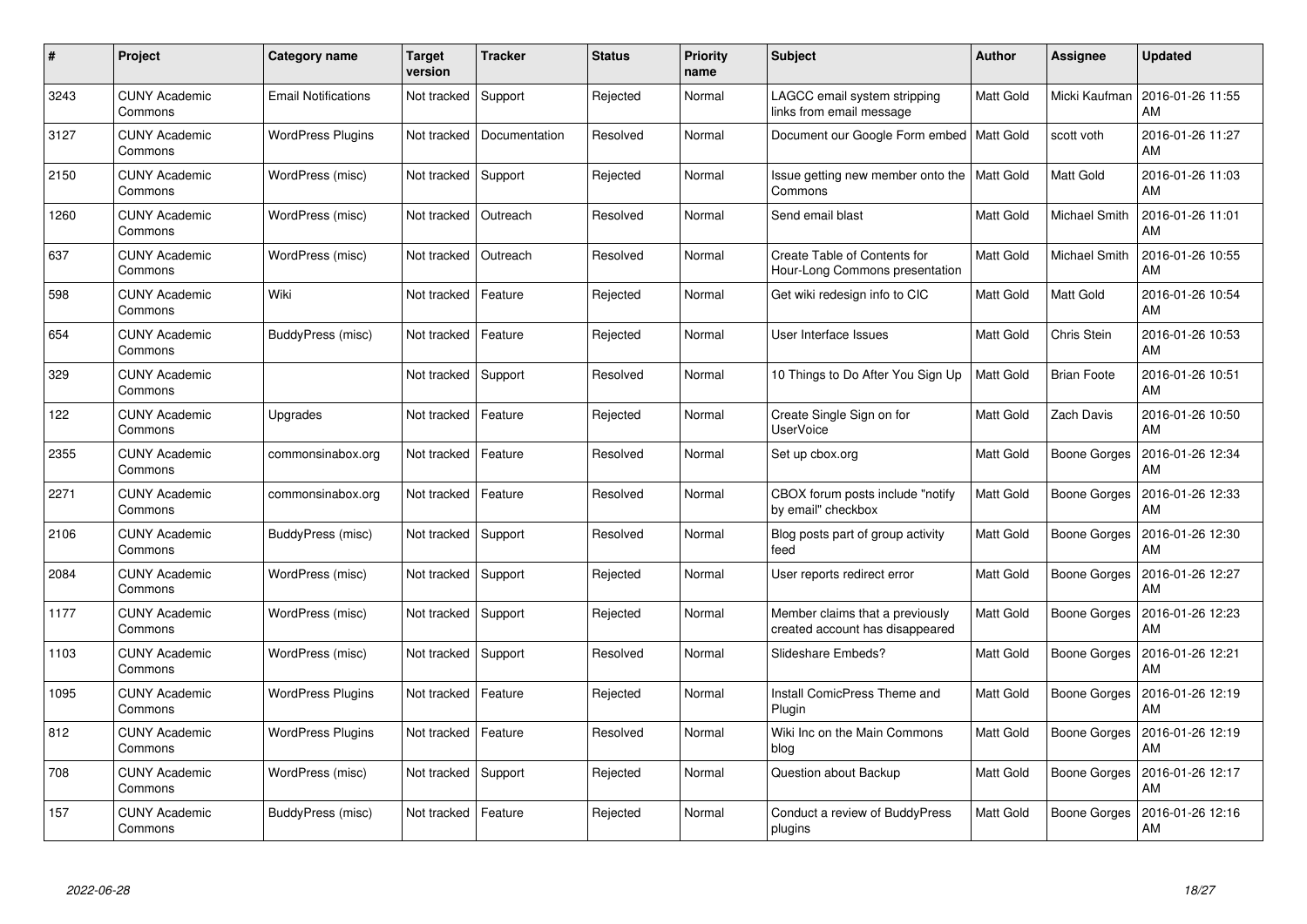| #    | Project                         | <b>Category name</b>   | <b>Target</b><br>version | <b>Tracker</b> | <b>Status</b> | <b>Priority</b><br>name | <b>Subject</b>                                                                                | <b>Author</b>    | Assignee            | <b>Updated</b>                |
|------|---------------------------------|------------------------|--------------------------|----------------|---------------|-------------------------|-----------------------------------------------------------------------------------------------|------------------|---------------------|-------------------------------|
| 402  | <b>CUNY Academic</b><br>Commons | BuddyPress (misc)      | Not tracked              | Support        | Resolved      | Normal                  | Name Change Request                                                                           | Matt Gold        | Boone Gorges        | 2016-01-26 12:15<br>AM        |
| 2059 | <b>CUNY Academic</b><br>Commons | Domain Mapping         | 1.9.6                    | <b>Bug</b>     | Resolved      | Low                     | Domain Mapping Issue                                                                          | Matt Gold        | <b>Boone Gorges</b> | 2016-01-25 11:54<br><b>PM</b> |
| 5128 | <b>CUNY Academic</b><br>Commons | Group Forums           | 1.9.5                    | Bug            | Resolved      | Normal                  | Botched forum display of posting to   Matt Gold<br>multiple groups info                       |                  | Daniel Jones        | 2016-01-19 03:13<br><b>PM</b> |
| 5131 | <b>CUNY Academic</b><br>Commons | Commons In A Box       |                          | Outreach       | Resolved      | Normal                  | Add digital archaeology commons<br>to CBOX showcase                                           | <b>Matt Gold</b> | scott voth          | 2016-01-16 03:27<br><b>PM</b> |
| 4648 | <b>CUNY Academic</b><br>Commons | Wiki                   | 1.10                     | Feature        | Duplicate     | Normal                  | Create plan for deprecating the wiki   Matt Gold                                              |                  | Stephen Real        | 2016-01-06 12:35<br><b>PM</b> |
| 5014 | <b>CUNY Academic</b><br>Commons | Social Paper           | 1.9.1                    | <b>Bug</b>     | Resolved      | Normal                  | Slow loading of new SP papers                                                                 | <b>Matt Gold</b> | Boone Gorges        | 2015-12-14 10:08<br>AM        |
| 5022 | <b>CUNY Academic</b><br>Commons | Wiki                   | 1.9.1                    | <b>Bug</b>     | Resolved      | High                    | Main nav bar different on wiki page                                                           | <b>Matt Gold</b> | Boone Gorges        | 2015-12-11 09:31<br><b>PM</b> |
| 5017 | <b>CUNY Academic</b><br>Commons | Social Paper           | 1.9.1                    | <b>Bug</b>     | Resolved      | Normal                  | Paper Hub styling issue                                                                       | Matt Gold        | <b>Boone Gorges</b> | 2015-12-11 03:36<br><b>PM</b> |
| 4080 | <b>CUNY Academic</b><br>Commons | Events                 | 1.9                      | <b>Bug</b>     | Resolved      | Normal                  | Events Calendar: Allow sites to<br>embed calendars from groups<br>(perhaps via BP group blog) | Matt Gold        | Raymond Hoh         | 2015-12-03 06:24<br><b>PM</b> |
| 4939 | <b>CUNY Academic</b><br>Commons | Social Paper           | 1.9                      | Design/UX      | Resolved      | Normal                  | Embiggen the Create New Paper<br>button on the Social Paper Hub                               | Matt Gold        | Samantha<br>Raddatz | 2015-11-30 08:51<br>AM        |
| 4636 | <b>CUNY Academic</b><br>Commons | Group Forums           | 1.8.18                   | <b>Bug</b>     | Resolved      | Normal                  | Silent edit option for editing forum<br>posts                                                 | Matt Gold        | Raymond Hoh         | 2015-11-29 04:20<br><b>PM</b> |
| 4923 | <b>CUNY Academic</b><br>Commons | WordPress (misc)       | Not tracked              | Support        | Resolved      | Normal                  | Comment posting censoring                                                                     | Matt Gold        | Boone Gorges        | 2015-11-20 10:37<br><b>PM</b> |
| 4244 | <b>CUNY Academic</b><br>Commons | User Experience        | 1.9                      | Design/UX      | Resolved      | Normal                  | Posting to multiple groups                                                                    | <b>Matt Gold</b> | Daniel Jones        | 2015-11-12 05:20<br><b>PM</b> |
| 291  | <b>CUNY Academic</b><br>Commons | BuddyPress (misc)      | Future<br>release        | Feature        | Rejected      | Normal                  | Add Chat/IM functionality                                                                     | Matt Gold        | Boone Gorges        | 2015-11-12 01:36<br>AM        |
| 120  | <b>CUNY Academic</b><br>Commons | BuddyPress (misc)      | 1.4                      | Feature        | Resolved      | Normal                  | <b>Consider Adding Privacy Options</b><br><b>Plugin for Profiles</b>                          | Matt Gold        | Boone Gorges        | 2015-11-12 01:02<br>AM        |
| 260  | <b>CUNY Academic</b><br>Commons | <b>Group Files</b>     | Future<br>release        | Feature        | Rejected      | Normal                  | Possible synergy between Group<br>Docs plugin and Forum<br>Attachments?                       | Matt Gold        |                     | 2015-11-12 01:00<br>AM        |
| 1187 | <b>CUNY Academic</b><br>Commons | <b>BuddyPress Docs</b> | Future<br>release        | Feature        | Rejected      | Normal                  | <b>Personal Docs</b>                                                                          | Matt Gold        | Boone Gorges        | 2015-11-12 12:58<br>AM        |
| 1334 | <b>CUNY Academic</b><br>Commons | Analytics              | Future<br>release        | Feature        | Abandoned     | Normal                  | <b>Create Tool To Count Email</b><br>Notifications                                            | Matt Gold        | Matt Gold           | 2015-11-12 12:56<br>AM        |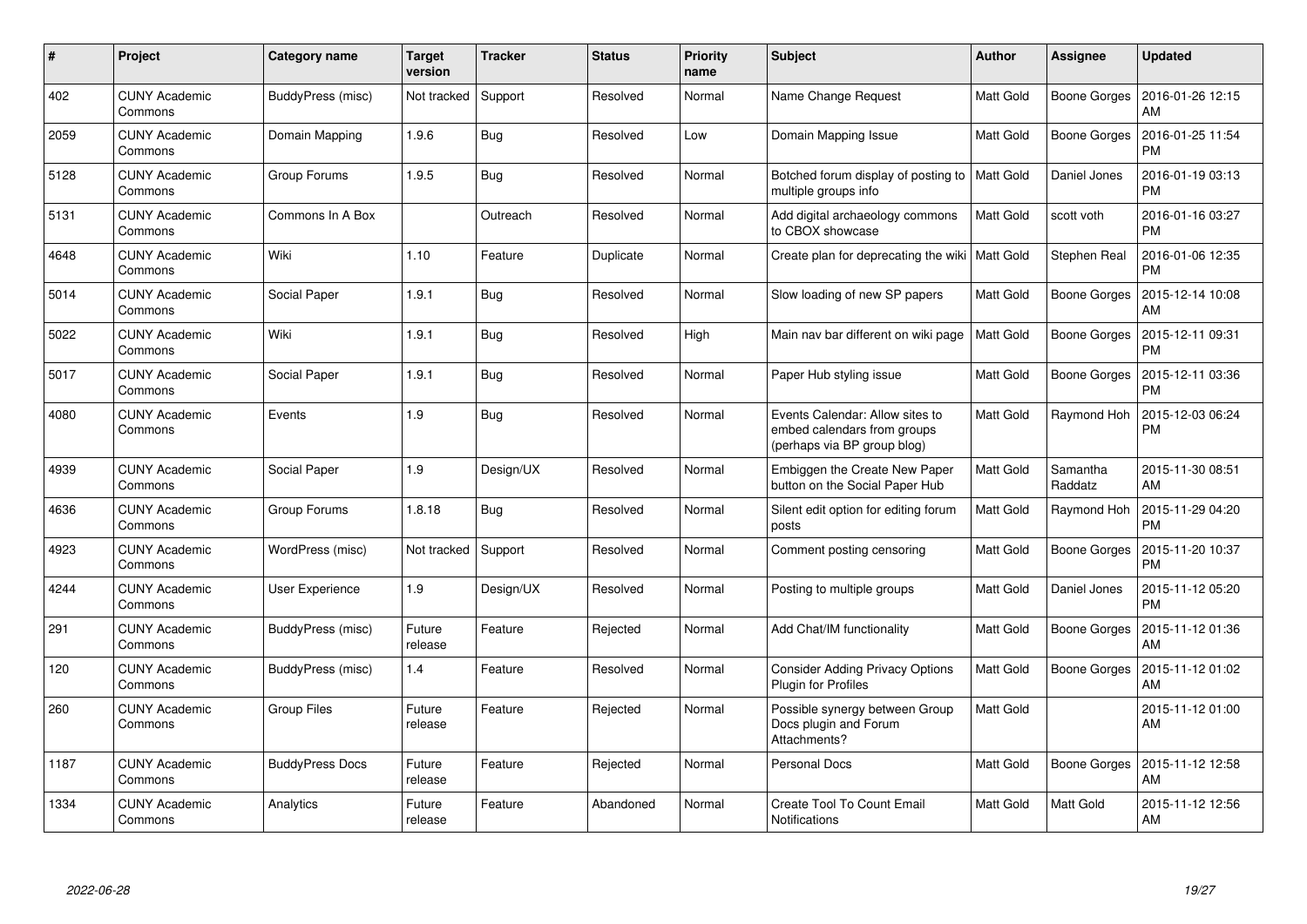| #    | Project                         | Category name              | <b>Target</b><br>version | <b>Tracker</b> | <b>Status</b>        | <b>Priority</b><br>name | <b>Subject</b>                                                                       | <b>Author</b>    | <b>Assignee</b>     | <b>Updated</b>                |
|------|---------------------------------|----------------------------|--------------------------|----------------|----------------------|-------------------------|--------------------------------------------------------------------------------------|------------------|---------------------|-------------------------------|
| 4602 | <b>CUNY Academic</b><br>Commons | Group Forums               | Future<br>release        | Bug            | Duplicate            | Normal                  | "Home" button in forum search<br>leads to CAC homepage rather<br>than group homepage | <b>Matt Gold</b> | Raymond Hoh         | 2015-11-09 06:43<br>PM        |
| 1105 | <b>CUNY Academic</b><br>Commons | WordPress (misc)           | Future<br>release        | Feature        | Assigned             | Normal                  | Rephrase Blog Privacy Options                                                        | Matt Gold        | Samantha<br>Raddatz | 2015-11-09 06:19<br><b>PM</b> |
| 554  | <b>CUNY Academic</b><br>Commons | BuddyPress (misc)          | Future<br>release        | Feature        | Assigned             | Normal                  | Add Trackback notifications to<br>site-wide activity feed                            | <b>Matt Gold</b> | Boone Gorges        | 2015-11-09 06:19<br><b>PM</b> |
| 365  | <b>CUNY Academic</b><br>Commons | WordPress (misc)           | Future<br>release        | Feature        | Assigned             | Normal                  | <b>Create Mouseover Tooltips</b><br>throughout Site                                  | Matt Gold        | Chris Stein         | 2015-11-09 06:18<br>PM        |
| 497  | <b>CUNY Academic</b><br>Commons | <b>WordPress Plugins</b>   | Future<br>release        | Feature        | Assigned             | Normal                  | Drag and Drop Ordering on Gallery<br>Post Plugin                                     | <b>Matt Gold</b> | Ron Rennick         | 2015-11-09 06:18<br>PM        |
| 287  | <b>CUNY Academic</b><br>Commons | WordPress (misc)           | Future<br>release        | Feature        | Assigned             | Normal                  | Create troubleshooting tool for<br>account sign-up                                   | Matt Gold        | Boone Gorges        | 2015-11-09 06:17<br>PM        |
| 2523 | <b>CUNY Academic</b><br>Commons | <b>BuddyPress Docs</b>     | Future<br>release        | Feature        | Assigned             | Normal                  | Allow Users to Upload Images to<br><b>BP</b> Docs                                    | Matt Gold        | Boone Gorges        | 2015-11-09 06:14<br>PM        |
| 2013 | <b>CUNY Academic</b><br>Commons | <b>Public Portfolio</b>    | Future<br>release        | Feature        | Assigned             | Low                     | Have Profile Privacy Options show<br>up only for filled-in fields                    | <b>Matt Gold</b> | Boone Gorges        | 2015-11-09 06:09<br><b>PM</b> |
| 333  | <b>CUNY Academic</b><br>Commons | <b>Email Notifications</b> | Future<br>release        | Feature        | Assigned             | Low                     | Delay Forum Notification Email<br>Delivery Until After Editing Period<br>Ends        | Matt Gold        | Raymond Hoh         | 2015-11-09 06:01<br>PM        |
| 1456 | <b>CUNY Academic</b><br>Commons | Group Invitations          | Future<br>release        | Feature        | Reporter<br>Feedback | Low                     | Invite to Group Button from Profile<br>Field                                         | Matt Gold        | Samantha<br>Raddatz | 2015-11-09 05:59<br><b>PM</b> |
| 1192 | <b>CUNY Academic</b><br>Commons | <b>Group Files</b>         | Future<br>release        | Feature        | Assigned             | Low                     | When posting group files, allow<br>users to add a category without<br>saving         | Matt Gold        | Raymond Hoh         | 2015-11-09 05:53<br><b>PM</b> |
| 1228 | <b>CUNY Academic</b><br>Commons | Groups (misc)              |                          | Feature        | Rejected             | Normal                  | Listserv-Like Group Email<br>Announcements for Non-Members                           | Matt Gold        | Boone Gorges        | 2015-11-09 05:53<br>PM        |
| 1191 | <b>CUNY Academic</b><br>Commons | BuddyPress (misc)          |                          | Feature        | Rejected             | Normal                  | Integrate Zotero Libraries into<br><b>Individual and Group Profiles</b>              | Matt Gold        | Boone Gorges        | 2015-11-09 05:46<br>PM        |
| 653  | <b>CUNY Academic</b><br>Commons | Group Blogs                | Future<br>release        | Feature        | Assigned             | Normal                  | Redesign Integration of Groups<br>and Blogs                                          | Matt Gold        | Samantha<br>Raddatz | 2015-11-09 05:40<br>PM        |
| 310  | <b>CUNY Academic</b><br>Commons | BuddyPress (misc)          | Future<br>release        | Feature        | Assigned             | Low                     | <b>Friend Request Email</b>                                                          | Matt Gold        | Samantha<br>Raddatz | 2015-11-09 05:08<br><b>PM</b> |
| 253  | <b>CUNY Academic</b><br>Commons | Groups (misc)              | Future<br>release        | Feature        | Duplicate            | Low                     | Group Keywords, Taxonomies, and   Matt Gold<br><b>Suggestion Systems</b>             |                  | Boone Gorges        | 2015-11-09 05:04<br><b>PM</b> |
| 1981 | <b>CUNY Academic</b><br>Commons | WordPress (misc)           |                          | Feature        | Rejected             | Normal                  | Create a WordPress-based<br>alternative to UserVoice                                 | Matt Gold        | Boone Gorges        | 2015-11-09 02:50<br><b>PM</b> |
| 4402 | CUNY Academic<br>Commons        | <b>Public Portfolio</b>    | 1.9                      | <b>Bug</b>     | Resolved             | Normal                  | Github link needs full URL rather<br>than ID                                         | <b>Matt Gold</b> | Daniel Jones        | 2015-11-09 02:21<br>PM        |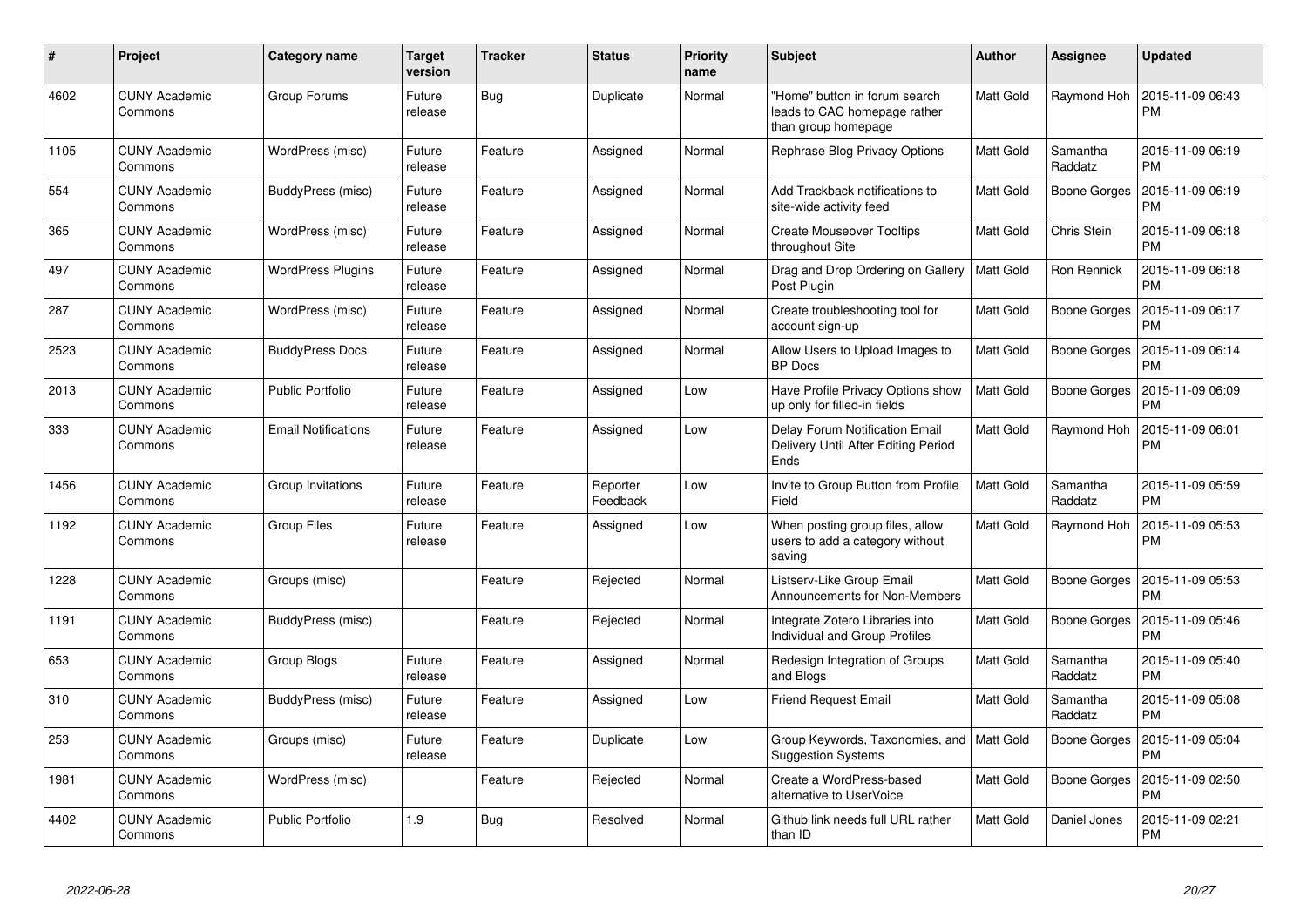| #    | Project                         | Category name              | <b>Target</b><br>version | <b>Tracker</b> | <b>Status</b> | <b>Priority</b><br>name | <b>Subject</b>                                                                         | <b>Author</b>    | <b>Assignee</b>     | <b>Updated</b>                |
|------|---------------------------------|----------------------------|--------------------------|----------------|---------------|-------------------------|----------------------------------------------------------------------------------------|------------------|---------------------|-------------------------------|
| 3517 | <b>CUNY Academic</b><br>Commons | My Commons                 | Future<br>release        | Feature        | Assigned      | Normal                  | Mute/Unmute My Commons<br>updates                                                      | Matt Gold        | Raymond Hoh         | 2015-11-09 01:19<br><b>PM</b> |
| 2707 | <b>CUNY Academic</b><br>Commons | Group Invitations          | 1.9                      | Feature        | Resolved      | Normal                  | Revise Group Invitation<br><b>Explanatory Text</b>                                     | Matt Gold        | <b>Boone Gorges</b> | 2015-11-09 01:00<br><b>PM</b> |
| 4081 | <b>CUNY Academic</b><br>Commons | Events                     | 1.9                      | Bug            | Duplicate     | Normal                  | Events Calendar: Allow restriction<br>of event creation ability to admins<br>on groups | <b>Matt Gold</b> | Samantha<br>Raddatz | 2015-11-09 12:37<br><b>PM</b> |
| 4816 | <b>CUNY Academic</b><br>Commons | Group Invitations          | 1.8.15                   | Bug            | Resolved      | High                    | Group invite email notifications not<br>received                                       | <b>Matt Gold</b> | <b>Boone Gorges</b> | 2015-10-26 11:56<br>AM        |
| 4802 | <b>CUNY Academic</b><br>Commons | Events                     | Not tracked              | Feature        | Resolved      | Normal                  | Calendar Display                                                                       | Matt Gold        | Boone Gorges        | 2015-10-25 01:38<br><b>PM</b> |
| 4803 | <b>CUNY Academic</b><br>Commons | <b>WordPress Plugins</b>   | 1.8.14                   | Feature        | Resolved      | Normal                  | <b>Update Slider Revolution Plugin</b>                                                 | Matt Gold        | Boone Gorges        | 2015-10-22 03:26<br>AM        |
| 4798 | <b>CUNY Academic</b><br>Commons | DiRT Integration           | Not tracked              | <b>Bug</b>     | Resolved      | Normal                  | DiRT plugin seems to have<br>disappeared                                               | Matt Gold        | <b>Boone Gorges</b> | 2015-10-20 10:05<br><b>PM</b> |
| 4765 | <b>CUNY Academic</b><br>Commons | Group Forums               | 1.8.13                   | <b>Bug</b>     | Resolved      | Normal                  | Forum preview not showing HTML<br>tags                                                 | <b>Matt Gold</b> | Boone Gorges        | 2015-10-11 10:30<br><b>PM</b> |
| 4760 | <b>CUNY Academic</b><br>Commons | <b>Email Notifications</b> | Not tracked              | Bug            | Rejected      | Normal                  | email notification contains broken<br>image                                            | Matt Gold        | Boone Gorges        | 2015-10-11 10:24<br><b>PM</b> |
| 4722 | <b>CUNY Academic</b><br>Commons | <b>BuddyPress Docs</b>     | Not tracked              | <b>Bug</b>     | Rejected      | Normal                  | Doc listing overflow issue                                                             | Matt Gold        | <b>Boone Gorges</b> | 2015-10-11 10:09<br><b>PM</b> |
| 4661 | <b>CUNY Academic</b><br>Commons | User Experience            | Future<br>release        | <b>Bug</b>     | Assigned      | Normal                  | Simplify Events text                                                                   | <b>Matt Gold</b> | Samantha<br>Raddatz | 2015-10-02 09:06<br><b>PM</b> |
| 4078 | <b>CUNY Academic</b><br>Commons | Events                     | 1.8.12                   | Feature        | Resolved      | Normal                  | Add iCal link to Event Calendar<br>notification emails                                 | Matt Gold        | Raymond Hoh         | 2015-09-25 09:39<br><b>PM</b> |
| 3788 | <b>CUNY Academic</b><br>Commons | cuny.is                    | 1.8.11                   | <b>Bug</b>     | Resolved      | Normal                  | CUNY.is default links?                                                                 | Matt Gold        | <b>Boone Gorges</b> | 2015-09-25 12:53<br>AM        |
| 4662 | <b>CUNY Academic</b><br>Commons | Events                     |                          | Bug            | Resolved      | Normal                  | Events ICS download not working                                                        | <b>Matt Gold</b> | Raymond Hoh         | 2015-09-23 05:37<br><b>PM</b> |
| 4663 | <b>CUNY Academic</b><br>Commons | Events                     |                          | Feature        | Duplicate     | Normal                  | Add ICS download link to events<br>email notification                                  | Matt Gold        | Boone Gorges        | 2015-09-22 08:10<br><b>PM</b> |
| 4660 | <b>CUNY Academic</b><br>Commons | Events                     | Not tracked              | Bug            | Resolved      | High                    | Creating new event leads to<br>whitescreen                                             | Matt Gold        | <b>Boone Gorges</b> | 2015-09-22 05:56<br><b>PM</b> |
| 4641 | <b>CUNY Academic</b><br>Commons |                            | Not tracked              | <b>Bug</b>     | Resolved      | Normal                  | Reply by email going to the wrong<br>address                                           | <b>Matt Gold</b> | Boone Gorges        | 2015-09-21 04:05<br><b>PM</b> |
| 4639 | <b>CUNY Academic</b><br>Commons | Home Page                  | Not tracked              | Bug            | Resolved      | Urgent                  | Front page slider stopped working                                                      | Matt Gold        | Boone Gorges        | 2015-09-21 03:44<br><b>PM</b> |
| 4640 | <b>CUNY Academic</b><br>Commons |                            |                          | Bug            | Resolved      | Normal                  | Group forum problem                                                                    | Matt Gold        | Boone Gorges        | 2015-09-21 03:44<br><b>PM</b> |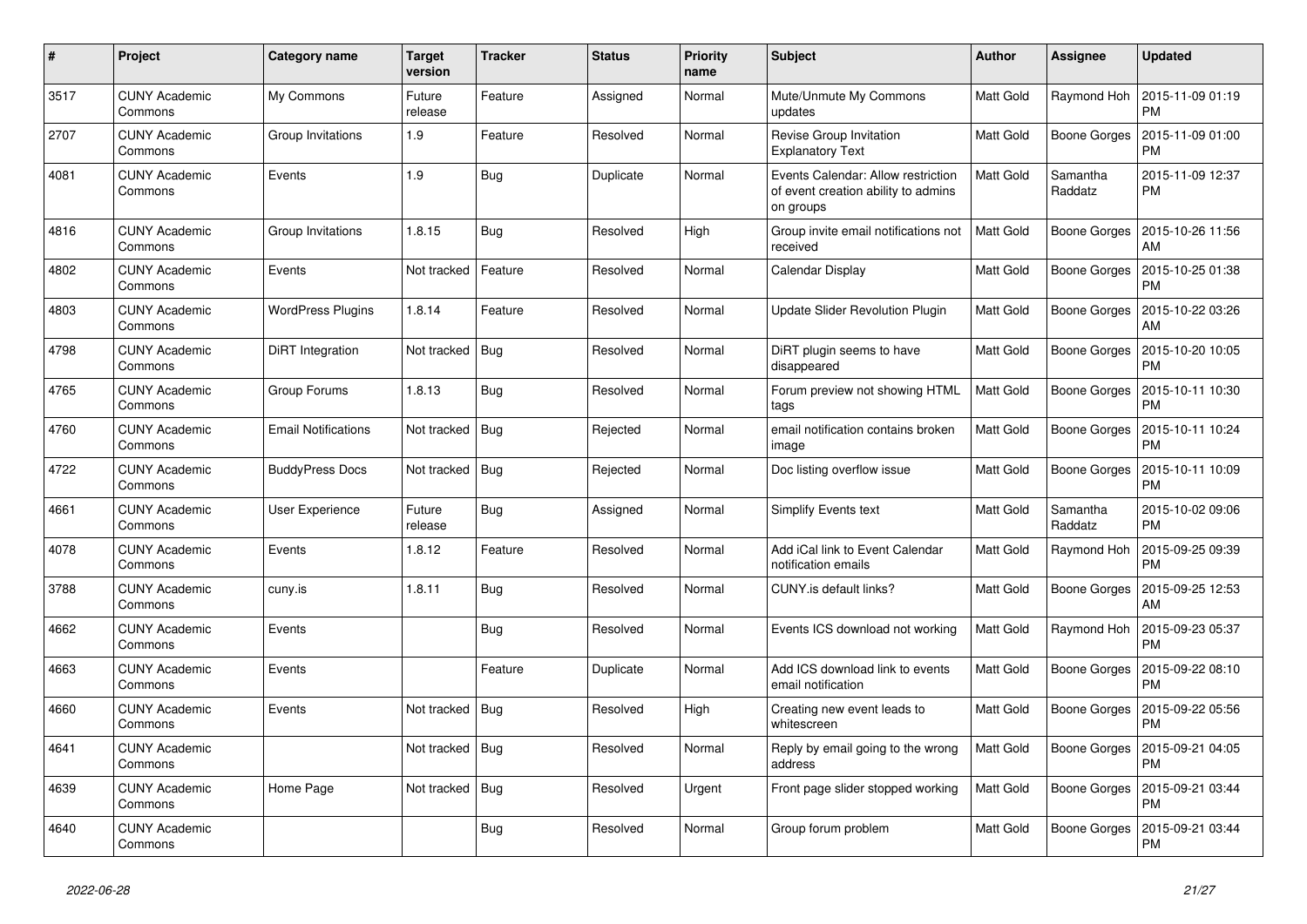| #    | Project                         | <b>Category name</b>    | <b>Target</b><br>version | <b>Tracker</b> | <b>Status</b> | <b>Priority</b><br>name | <b>Subject</b>                                                           | Author           | Assignee            | <b>Updated</b>                |
|------|---------------------------------|-------------------------|--------------------------|----------------|---------------|-------------------------|--------------------------------------------------------------------------|------------------|---------------------|-------------------------------|
| 4564 | <b>CUNY Academic</b><br>Commons | Server                  |                          | <b>Bug</b>     | Rejected      | Low                     | Registration page blocked on<br>private browser windows                  | <b>Matt Gold</b> | Boone Gorges        | 2015-09-06 05:02<br>PM        |
| 4472 | <b>CUNY Academic</b><br>Commons | <b>Public Portfolio</b> | 1.8.9                    | Bug            | Resolved      | Normal                  | Search links showing up on profiles   Matt Gold                          |                  | <b>Boone Gorges</b> | 2015-08-24 04:06<br><b>PM</b> |
| 4404 | <b>CUNY Academic</b><br>Commons | <b>Public Portfolio</b> | Future<br>release        | Design/UX      | Assigned      | Normal                  | Change color of permissions info<br>on portfolio editing interface       | Matt Gold        | Samantha<br>Raddatz | 2015-08-11 05:28<br><b>PM</b> |
| 4403 | <b>CUNY Academic</b><br>Commons | <b>Public Portfolio</b> |                          | Bug            | Duplicate     | Normal                  | Redesign social media accounts<br>section of portfolio editing interface | <b>Matt Gold</b> | <b>Boone Gorges</b> | 2015-08-10 04:08<br><b>PM</b> |
| 4151 | <b>CUNY Academic</b><br>Commons | <b>WordPress Themes</b> | Not tracked              | Support        | Resolved      | Normal                  | CUNY GCDI homepage image<br>links broken                                 | Matt Gold        | Daniel Jones        | 2015-08-10 02:43<br><b>PM</b> |
| 4367 | <b>CUNY Academic</b><br>Commons | DiRT Integration        | 1.8.6                    | <b>Bug</b>     | Resolved      | Normal                  | Thumbnail images broken on DiRT<br>tool listing                          | <b>Matt Gold</b> | Boone Gorges        | 2015-08-02 12:55<br>AM        |
| 4079 | <b>CUNY Academic</b><br>Commons | Events                  | 1.8.6                    | <b>Bug</b>     | Resolved      | Normal                  | Change ical label for Events<br>Calendar                                 | <b>Matt Gold</b> | Raymond Hoh         | 2015-07-22 04:16<br><b>PM</b> |
| 4315 | <b>CUNY Academic</b><br>Commons | WordPress (misc)        | Not tracked              | <b>Bug</b>     | Resolved      | Normal                  | Authentication request                                                   | Matt Gold        | Boone Gorges        | 2015-07-21 05:55<br><b>PM</b> |
| 4028 | <b>CUNY Academic</b><br>Commons | Reply By Email          | Not tracked              | Bug            | Resolved      | Normal                  | Erroneous notice of Duplicate<br>posting                                 | <b>Matt Gold</b> | Raymond Hoh         | 2015-07-21 10:26<br>AM        |
| 4235 | <b>CUNY Academic</b><br>Commons |                         | Not tracked              | Design/UX      | Assigned      | Normal                  | Explore user experience around<br>comments on forum topics vs docs       | Matt Gold        | Samantha<br>Raddatz | 2015-07-21 10:23<br>AM        |
| 4202 | <b>CUNY Academic</b><br>Commons | <b>WordPress Themes</b> | 1.8.4                    | Feature        | Resolved      | Normal                  | Upload new version of premium<br>Bridge theme                            | Matt Gold        | Boone Gorges        | 2015-07-02 10:12<br>AM        |
| 4187 | <b>CUNY Academic</b><br>Commons | <b>WordPress Themes</b> | 1.8.4                    | Feature        | Resolved      | Normal                  | Upload new version of premium<br>Planar theme                            | Matt Gold        | Boone Gorges        | 2015-07-02 10:11<br>AM        |
| 4238 | <b>CUNY Academic</b><br>Commons | Events                  | Future<br>release        | Feature        | Assigned      | Normal                  | Copy Events to Other Groups?                                             | Matt Gold        | Boone Gorges        | 2015-07-02 10:08<br>AM        |
| 4197 | <b>CUNY Academic</b><br>Commons | User Experience         | 1.8.4                    | Bug            | Resolved      | Normal                  | Open help link in same window                                            | Matt Gold        | Boone Gorges        | 2015-06-26 03:01<br><b>PM</b> |
| 4196 | <b>CUNY Academic</b><br>Commons |                         |                          | Bug            | Rejected      | High                    | News feed weirdness                                                      | Matt Gold        | <b>Boone Gorges</b> | 2015-06-25 03:41<br><b>PM</b> |
| 4155 | <b>CUNY Academic</b><br>Commons | Group Forums            |                          | <b>Bug</b>     | Duplicate     | Normal                  | Don't see forum search                                                   | Matt Gold        | Boone Gorges        | 2015-06-16 12:32<br><b>PM</b> |
| 4111 | <b>CUNY Academic</b><br>Commons | commonsinabox.org       | Not tracked              | <b>Bug</b>     | Resolved      | Normal                  | Add Virginia DH site to CBOX<br>showcase                                 | Matt Gold        | scott voth          | 2015-06-08 10:01<br><b>PM</b> |
| 4125 | <b>CUNY Academic</b><br>Commons | <b>WordPress Themes</b> | 1.8.2                    | Bug            | Resolved      | Normal                  | Help overlay layer issue                                                 | Matt Gold        | Daniel Jones        | 2015-06-08 10:34<br>AM        |
| 3625 | <b>CUNY Academic</b><br>Commons | WordPress (misc)        |                          | <b>Bug</b>     | Rejected      | Normal                  | Unable to manually create account<br>for non-CUNY (gmail) user           | Matt Gold        | Boone Gorges        | 2015-06-01 03:09<br>PM        |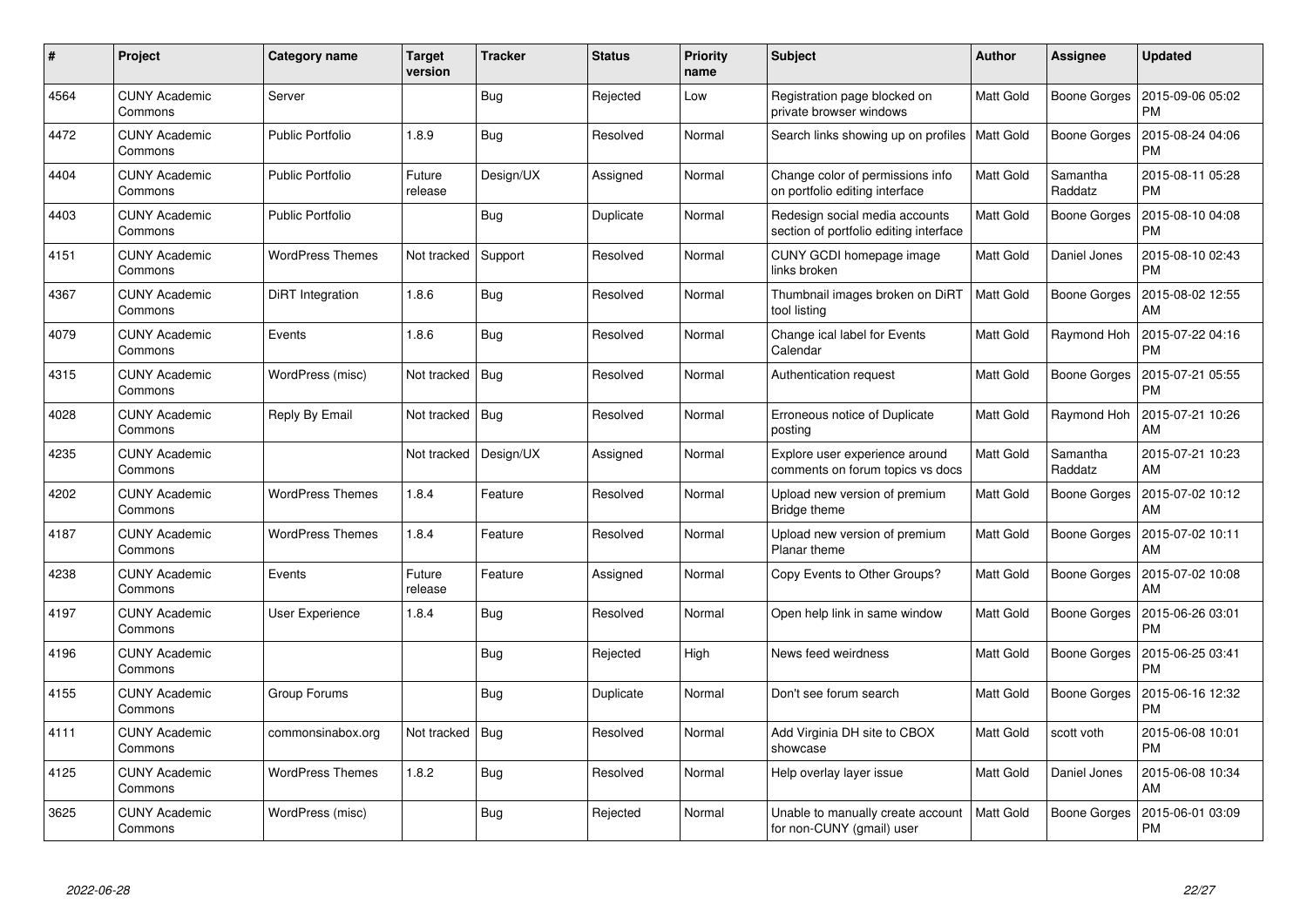| $\#$ | Project                         | Category name              | <b>Target</b><br>version | <b>Tracker</b> | <b>Status</b> | <b>Priority</b><br>name | Subject                                                                               | <b>Author</b>    | <b>Assignee</b>     | <b>Updated</b>                |
|------|---------------------------------|----------------------------|--------------------------|----------------|---------------|-------------------------|---------------------------------------------------------------------------------------|------------------|---------------------|-------------------------------|
| 4057 | <b>CUNY Academic</b><br>Commons | <b>BuddyPress Docs</b>     | 1.8.1                    | Bug            | Resolved      | Normal                  | Canceling edit mode of BP Doc<br>reloads editing screen                               | <b>Matt Gold</b> | <b>Boone Gorges</b> | 2015-06-01 03:08<br><b>PM</b> |
| 3587 | <b>CUNY Academic</b><br>Commons | My Commons                 | 1.8.1                    | Bug            | Resolved      | Normal                  | Force SSL issue                                                                       | Matt Gold        | Boone Gorges        | 2015-06-01 11:39<br>AM        |
| 4072 | CUNY Academic<br>Commons        | <b>Email Notifications</b> | 1.8.1                    | Bug            | Resolved      | Normal                  | Double email notification                                                             | Matt Gold        | Raymond Hoh         | 2015-05-26 03:05<br>AM        |
| 3178 | <b>CUNY Academic</b><br>Commons | Group Forums               | 1.8                      | Design/UX      | Resolved      | Normal                  | Create ability to repost forums<br>posts to other forums                              | Matt Gold        | Daniel Jones        | 2015-05-21 12:55<br><b>PM</b> |
| 4053 | <b>CUNY Academic</b><br>Commons | Events                     | Future<br>release        | Feature        | Assigned      | Normal                  | Create new tab for past events                                                        | Matt Gold        | Boone Gorges        | 2015-05-12 02:10<br><b>PM</b> |
| 4027 | <b>CUNY Academic</b><br>Commons | Commons In A Box           | Not tracked              | Design/UX      | Assigned      | Normal                  | Usability review of CBOX update<br>procedures                                         | Matt Gold        | Samantha<br>Raddatz | 2015-05-11 06:36<br><b>PM</b> |
| 3941 | <b>CUNY Academic</b><br>Commons | <b>Email Notifications</b> | 1.8.1                    | Feature        | Resolved      | Normal                  | Group forums -- Edited comment<br>notifications                                       | Matt Gold        | Daniel Jones        | 2015-05-11 04:08<br><b>PM</b> |
| 4039 | <b>CUNY Academic</b><br>Commons | <b>Group Files</b>         | 1.7.21                   | Feature        | Resolved      | Normal                  | Redirect to login when<br>non-logged-in user tries to view file<br>from private group | <b>Matt Gold</b> | <b>Boone Gorges</b> | 2015-05-11 11:30<br>AM        |
| 2765 | <b>CUNY Academic</b><br>Commons | Toolbar                    | 1.8                      | Bug            | Resolved      | Normal                  | Scrolling/layer issue on admin bar                                                    | <b>Matt Gold</b> | <b>Boone Gorges</b> | 2015-05-05 03:48<br><b>PM</b> |
| 3924 | <b>CUNY Academic</b><br>Commons | Commons In A Box           | Not tracked              | Publicity      | Rejected      | Normal                  | Update CBOX showcase                                                                  | Matt Gold        | scott voth          | 2015-04-28 10:34<br><b>PM</b> |
| 4010 | CUNY Academic<br>Commons        | <b>WordPress Plugins</b>   | 1.7.20                   | <b>Bug</b>     | Resolved      | High                    | GC Digital Fellows site down                                                          | Matt Gold        |                     | 2015-04-22 10:30<br>AM        |
| 3652 | <b>CUNY Academic</b><br>Commons | Group Forums               | 1.8                      | Bug            | Resolved      | Low                     | Forum preview doesn't show live<br>link                                               | Matt Gold        | Raymond Hoh         | 2015-04-21 06:46<br><b>PM</b> |
| 3991 | <b>CUNY Academic</b><br>Commons | Toolbar                    | 1.7.19                   | Bug            | Resolved      | Normal                  | WP-Admin Bar positioning error on<br>mobile devices                                   | Matt Gold        | Boone Gorges        | 2015-04-21 02:30<br><b>PM</b> |
| 4004 | <b>CUNY Academic</b><br>Commons | Group Forums               | Not tracked              | Support        | Resolved      | High                    | "Duplicate topic detected" error<br>message when posting to group<br>forum            | Matt Gold        | Boone Gorges        | 2015-04-20 10:21<br>AM        |
| 3990 | <b>CUNY Academic</b><br>Commons | commonsinabox.org          | Not tracked   Publicity  |                | Resolved      | Normal                  | Update CBOX showcase                                                                  | Matt Gold        | scott voth          | 2015-04-16 10:27<br><b>PM</b> |
| 3995 | <b>CUNY Academic</b><br>Commons | BuddyPress (misc)          | Not tracked   Bug        |                | Resolved      | Normal                  | Possible People Page filter error                                                     | Matt Gold        | Boone Gorges        | 2015-04-16 07:51<br>AM        |
| 3605 | <b>CUNY Academic</b><br>Commons | <b>Group Announcments</b>  |                          | Feature        | Rejected      | Normal                  | Revise Announcements Group<br>Page Explanatory Text                                   | Matt Gold        | Daniel Jones        | 2015-04-13 04:45<br><b>PM</b> |
| 3536 | <b>CUNY Academic</b><br>Commons | My Commons                 | Future<br>release        | Feature        | Assigned      | Normal                  | Infinite Scroll on My Commons<br>page                                                 | Matt Gold        | Raymond Hoh         | 2015-04-13 04:42<br><b>PM</b> |
| 3574 | <b>CUNY Academic</b><br>Commons | My Commons                 |                          | <b>Bug</b>     | Duplicate     | Normal                  | Address awkward possessive<br>cases on My Commons page                                | Matt Gold        | Raymond Hoh         | 2015-04-13 04:41<br><b>PM</b> |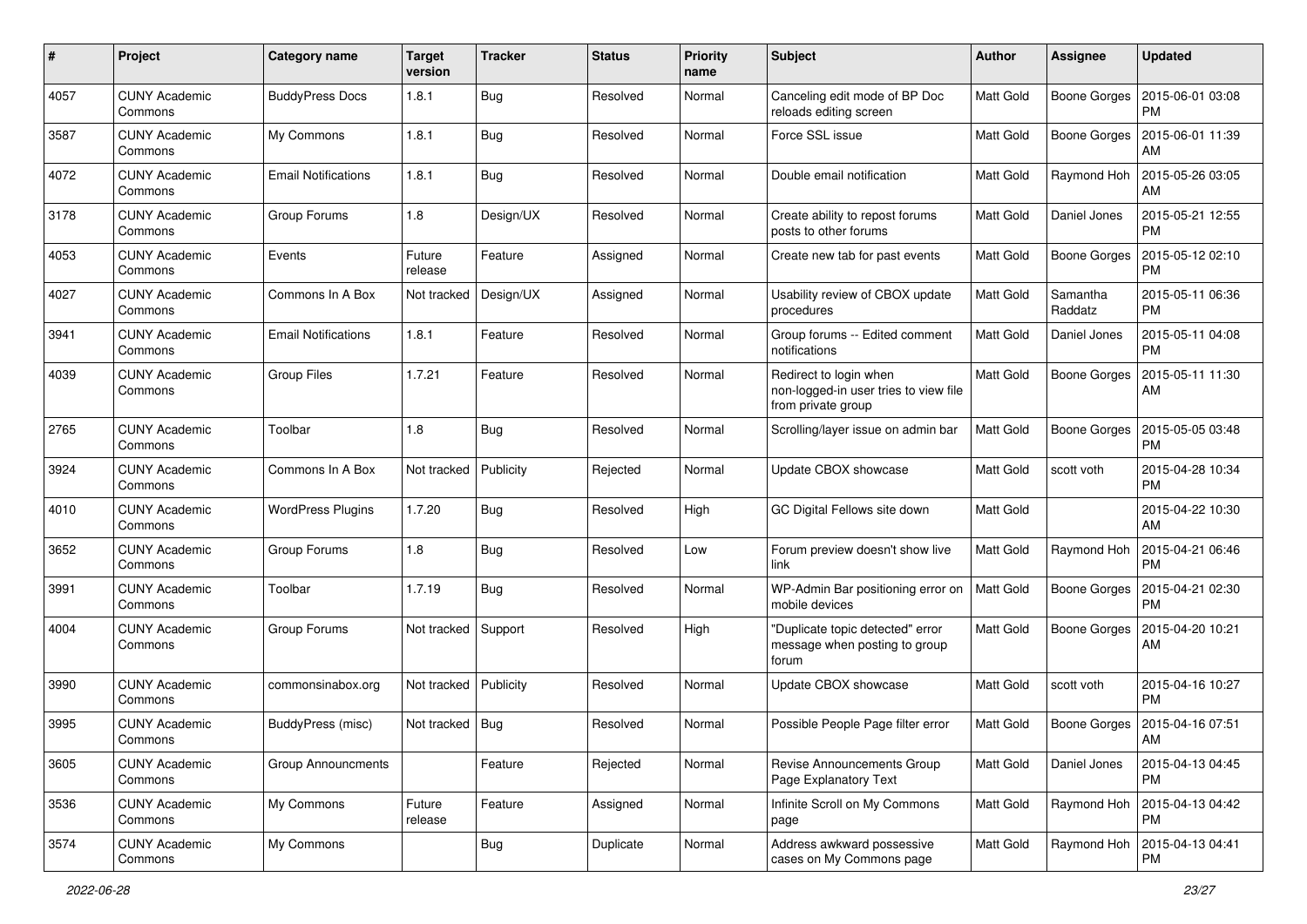| #    | Project                         | <b>Category name</b>       | <b>Target</b><br>version | <b>Tracker</b> | <b>Status</b> | <b>Priority</b><br>name | <b>Subject</b>                                                              | <b>Author</b>    | <b>Assignee</b> | <b>Updated</b>                |
|------|---------------------------------|----------------------------|--------------------------|----------------|---------------|-------------------------|-----------------------------------------------------------------------------|------------------|-----------------|-------------------------------|
| 3662 | <b>CUNY Academic</b><br>Commons | <b>SEO</b>                 | Future<br>release        | Feature        | Assigned      | Normal                  | Duplicate Content/SEO/Google<br>issues                                      | Matt Gold        | Raymond Hoh     | 2015-04-13 04:37<br><b>PM</b> |
| 3564 | <b>CUNY Academic</b><br>Commons | User Experience            |                          | Design/UX      | Rejected      | Normal                  | Consider repositioning Forum link<br>in group nav                           | <b>Matt Gold</b> | Chris Stein     | 2015-04-13 04:32<br><b>PM</b> |
| 3969 | <b>CUNY Academic</b><br>Commons | <b>WordPress Plugins</b>   | 1.7.18                   | <b>Bug</b>     | Resolved      | Normal                  | External Group Blogs plugin<br>causing duplicate items of the<br>same post: | Matt Gold        | Raymond Hoh     | 2015-04-10 07:51<br><b>PM</b> |
| 370  | <b>CUNY Academic</b><br>Commons | Registration               | Future<br>release        | Feature        | Assigned      | High                    | <b>Guest Accounts</b>                                                       | Matt Gold        | Matt Gold       | 2015-04-09 09:33<br><b>PM</b> |
| 3577 | <b>CUNY Academic</b><br>Commons | My Commons                 | Future<br>release        | Design/UX      | Assigned      | Normal                  | Replies to items in My Commons                                              | Matt Gold        | Raymond Hoh     | 2015-04-09 05:19<br><b>PM</b> |
| 827  | <b>CUNY Academic</b><br>Commons | Groups (misc)              |                          | Feature        | Deferred      | Normal                  | Allow Groups to have sub-groups                                             | Matt Gold        | Chris Stein     | 2015-04-08 05:40<br><b>PM</b> |
| 3954 | <b>CUNY Academic</b><br>Commons | <b>Email Notifications</b> | 1.7.18                   | <b>Bug</b>     | Resolved      | Normal                  | <b>Issues with Email notifications for</b><br>Groups w/RSS Feeds attached   | <b>Matt Gold</b> | Raymond Hoh     | 2015-04-08 05:04<br><b>PM</b> |
| 262  | <b>CUNY Academic</b><br>Commons | Group Files                |                          | Feature        | Deferred      | Normal                  | Ideas for Improvements to Group<br>Docs                                     | <b>Matt Gold</b> |                 | 2015-04-03 09:29<br>AM        |
| 275  | <b>CUNY Academic</b><br>Commons | <b>WordPress Plugins</b>   |                          | Feature        | Deferred      | Normal                  | Develop Document Repository<br>Plugin for Wordpress                         | Matt Gold        | Boone Gorges    | 2015-04-01 09:27<br><b>PM</b> |
| 94   | <b>CUNY Academic</b><br>Commons | Upgrades                   |                          | Feature        | Deferred      | Normal                  | Create new favicon                                                          | Matt Gold        | Matt Gold       | 2015-04-01 09:20<br><b>PM</b> |
| 54   | <b>CUNY Academic</b><br>Commons | Wiki                       |                          | Feature        | Rejected      | Normal                  | Install MediaWiki Stat Extension                                            | <b>Matt Gold</b> |                 | 2015-04-01 09:19<br><b>PM</b> |
| 52   | <b>CUNY Academic</b><br>Commons | Wiki                       |                          | Feature        | Deferred      | Low                     | Upgrade FCK Editor to Latest<br>version                                     | Matt Gold        |                 | 2015-04-01 09:18<br><b>PM</b> |
| 38   | <b>CUNY Academic</b><br>Commons | <b>WordPress Plugins</b>   | Future<br>release        | Feature        | Deferred      | Normal                  | Possible Upgrade to Sitewide Tags<br>Plugin                                 | Matt Gold        |                 | 2015-04-01 09:18<br><b>PM</b> |
| 3770 | <b>CUNY Academic</b><br>Commons | <b>Public Portfolio</b>    | Future<br>release        | Feature        | Assigned      | Normal                  | Improve Layout/Formatting of<br>Positions Area on Public Portfolios         | Matt Gold        | Chris Stein     | 2015-04-01 09:17<br><b>PM</b> |
| 3342 | <b>CUNY Academic</b><br>Commons | <b>Email Notifications</b> |                          | Bug            | Duplicate     | Normal                  | <b>Group Invitation Email Links</b><br>Incorrect/Non-Working                | Matt Gold        | Boone Gorges    | 2015-04-01 09:04<br><b>PM</b> |
| 2978 | <b>CUNY Academic</b><br>Commons | BuddyPress (misc)          |                          | Feature        | Deferred      | Normal                  | Revise Invite Anyone Workflow                                               | Matt Gold        | Chris Stein     | 2015-04-01 08:54<br><b>PM</b> |
| 3308 | <b>CUNY Academic</b><br>Commons | Group Invitations          | Future<br>release        | Feature        | Assigned      | Normal                  | Allow members to rescind group<br>invitations                               | Matt Gold        | Boone Gorges    | 2015-04-01 08:53<br><b>PM</b> |
| 3759 | <b>CUNY Academic</b><br>Commons | WordPress (misc)           | Future<br>release        | Feature        | Assigned      | Normal                  | Review Interface for Adding Users<br>to Blogs                               | <b>Matt Gold</b> | Boone Gorges    | 2015-03-24 05:52<br>PM        |
| 3809 | <b>CUNY Academic</b><br>Commons | BuddyPress (misc)          | 1.7.17                   | Bug            | Resolved      | Normal                  | BuddyPress member filters not<br>working correctly                          | Matt Gold        | Matt Gold       | 2015-03-22 01:03<br>AM        |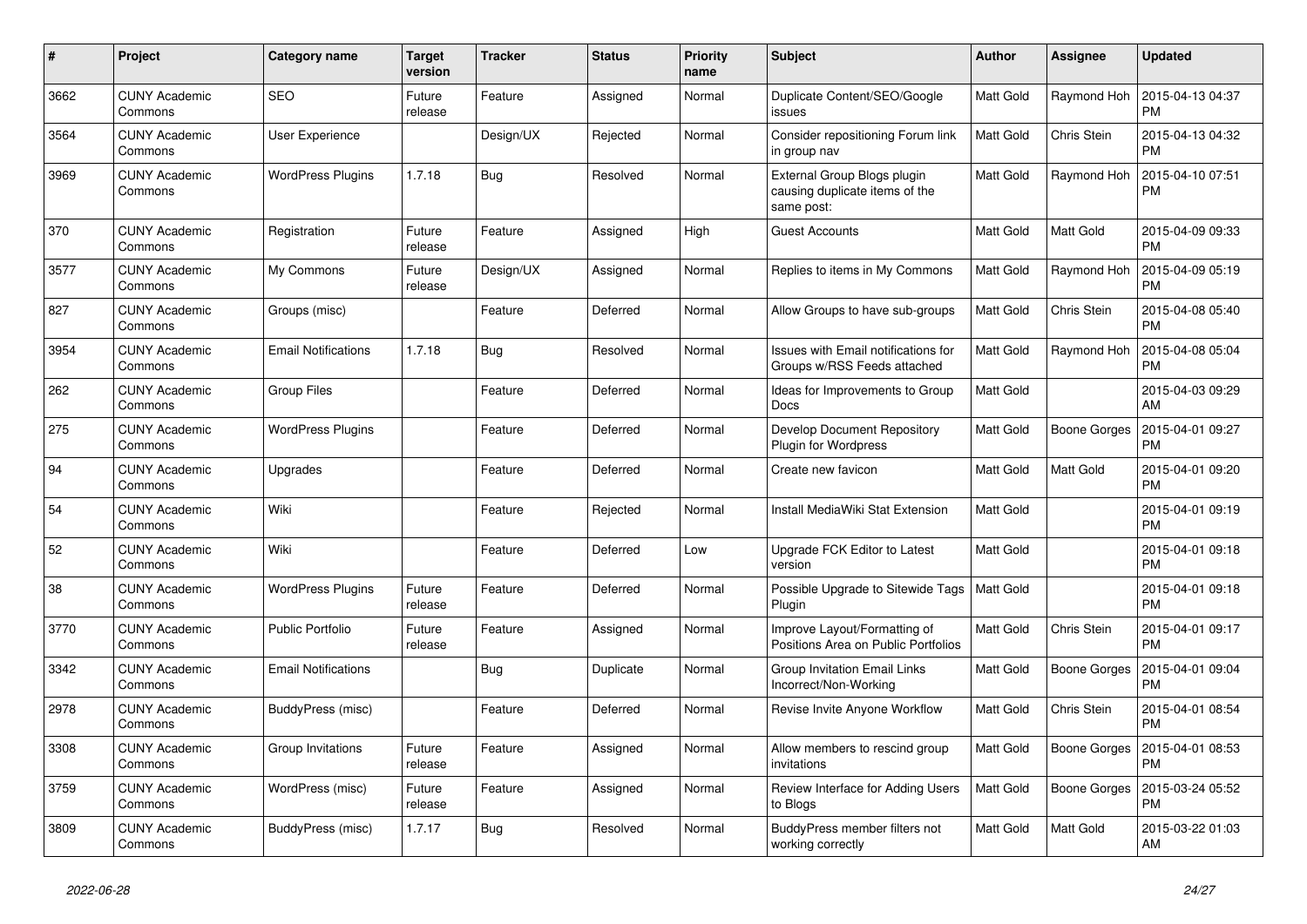| $\#$ | Project                         | Category name              | <b>Target</b><br>version | <b>Tracker</b>   | <b>Status</b> | <b>Priority</b><br>name | <b>Subject</b>                                                                                  | <b>Author</b>    | <b>Assignee</b>     | <b>Updated</b>                |
|------|---------------------------------|----------------------------|--------------------------|------------------|---------------|-------------------------|-------------------------------------------------------------------------------------------------|------------------|---------------------|-------------------------------|
| 3942 | <b>CUNY Academic</b><br>Commons | Redmine                    | Not tracked              | Documentation    | Resolved      | Normal                  | <b>Preferred Redmine Statuses</b>                                                               | Matt Gold        | Boone Gorges        | 2015-03-21 09:25<br><b>PM</b> |
| 3165 | <b>CUNY Academic</b><br>Commons | <b>Email Notifications</b> |                          | Bug              | Rejected      | Normal                  | HTML notification of post with<br>attachments didn't include mention<br>of/links to attachments | Matt Gold        | Boone Gorges        | 2015-03-21 09:05<br>PM        |
| 3042 | <b>CUNY Academic</b><br>Commons | <b>Public Portfolio</b>    | Future<br>release        | Feature          | Assigned      | Normal                  | Browsing member interests                                                                       | Matt Gold        | Boone Gorges        | 2015-03-21 09:04<br><b>PM</b> |
| 3853 | <b>CUNY Academic</b><br>Commons | BuddyPress (misc)          | 1.7.16                   | <b>Bug</b>       | Resolved      | High                    | Post erroneously ascribed to wrong   Matt Gold<br>author in activity feed                       |                  | Raymond Hoh         | 2015-03-21 01:13<br><b>PM</b> |
| 3933 | <b>CUNY Academic</b><br>Commons | DiRT Integration           | Not tracked              | Bug              | Rejected      | Normal                  | DiRT Directory 'tool' directory<br>shows blank page                                             | Matt Gold        | Boone Gorges        | 2015-03-20 08:47<br>AM        |
| 3932 | <b>CUNY Academic</b><br>Commons | commonsinabox.org          | Not tracked              | <b>Publicity</b> | Resolved      | Normal                  | Replace Islamic History Commons<br>screenshot                                                   | <b>Matt Gold</b> | <b>Boone Gorges</b> | 2015-03-19 09:39<br><b>PM</b> |
| 3915 | <b>CUNY Academic</b><br>Commons | commonsinabox.org          | Not tracked              | Publicity        | Resolved      | Normal                  | Add Futures Initiative to CBOX<br>showcase                                                      | Matt Gold        | scott voth          | 2015-03-19 09:34<br><b>PM</b> |
| 3917 | <b>CUNY Academic</b><br>Commons | Home Page                  | 1.7.16                   | <b>Bug</b>       | Resolved      | Normal                  | New homepage display errors                                                                     | Matt Gold        | Raymond Hoh         | 2015-03-18 11:15<br>AM        |
| 3910 | <b>CUNY Academic</b><br>Commons | Home Page                  | 1.7.15.2                 | <b>Bug</b>       | Resolved      | High                    | Home Page Display Errors                                                                        | Matt Gold        | Boone Gorges        | 2015-03-17 10:21<br>AM        |
| 3911 | <b>CUNY Academic</b><br>Commons | <b>SEO</b>                 | Not tracked              | Support          | Resolved      | Normal                  | Subdomains blocking googlebot?                                                                  | <b>Matt Gold</b> | Matt Gold           | 2015-03-15 11:14<br>AM        |
| 3914 | <b>CUNY Academic</b><br>Commons | <b>WordPress Plugins</b>   | 1.7.15.1                 | Feature          | Resolved      | High                    | Upgrade Yoast's SEO plugin                                                                      | Matt Gold        | Boone Gorges        | 2015-03-13 05:30<br><b>PM</b> |
| 3346 | <b>CUNY Academic</b><br>Commons | BuddyPress (misc)          | 1.8                      | Design/UX        | Resolved      | Normal                  | Notification page option ordering                                                               | <b>Matt Gold</b> | Daniel Jones        | 2015-03-13 05:25<br><b>PM</b> |
| 3865 | <b>CUNY Academic</b><br>Commons | Design                     | 1.7.15                   | Bug              | Resolved      | Normal                  | DiRT Tools listing in Group ><br>Manage                                                         | <b>Matt Gold</b> | Boone Gorges        | 2015-03-12 10:35<br>AM        |
| 3866 | <b>CUNY Academic</b><br>Commons | <b>Email Notifications</b> | 1.7.15                   | Bug              | Resolved      | Normal                  | Email notification does not indicate<br>presence of an attachment                               | <b>Matt Gold</b> | Boone Gorges        | 2015-03-12 10:35<br>AM        |
| 3864 | <b>CUNY Academic</b><br>Commons | DiRT Integration           | 1.7.15                   | <b>Bug</b>       | Resolved      | Normal                  | DiRT Tools Group sidebar label<br>display                                                       | <b>Matt Gold</b> | Boone Gorges        | 2015-03-11 09:30<br><b>PM</b> |
| 3660 | <b>CUNY Academic</b><br>Commons | Layout                     | 1.8                      | Feature          | Resolved      | Normal                  | ZenDesk Placement                                                                               | Matt Gold        | Raymond Hoh         | 2015-03-11 02:10<br>PM        |
| 3898 | <b>CUNY Academic</b><br>Commons | Server                     |                          | System Upgrade   | Resolved      | Urgent                  | commons down                                                                                    | Matt Gold        | Boone Gorges        | 2015-03-11 09:50<br>AM        |
| 3640 | <b>CUNY Academic</b><br>Commons |                            | Future<br>release        | <b>Bug</b>       | Rejected      | Normal                  | Logged out of commons when<br>trying to publish a post                                          | <b>Matt Gold</b> | Daniel Jones        | 2015-03-09 11:27<br>AM        |
| 3860 | <b>CUNY Academic</b><br>Commons | commonsinabox.org          | Not tracked              | Publicity        | Resolved      | Normal                  | Review CBOX showcase sites                                                                      | Matt Gold        | scott voth          | 2015-03-07 10:53<br>AM        |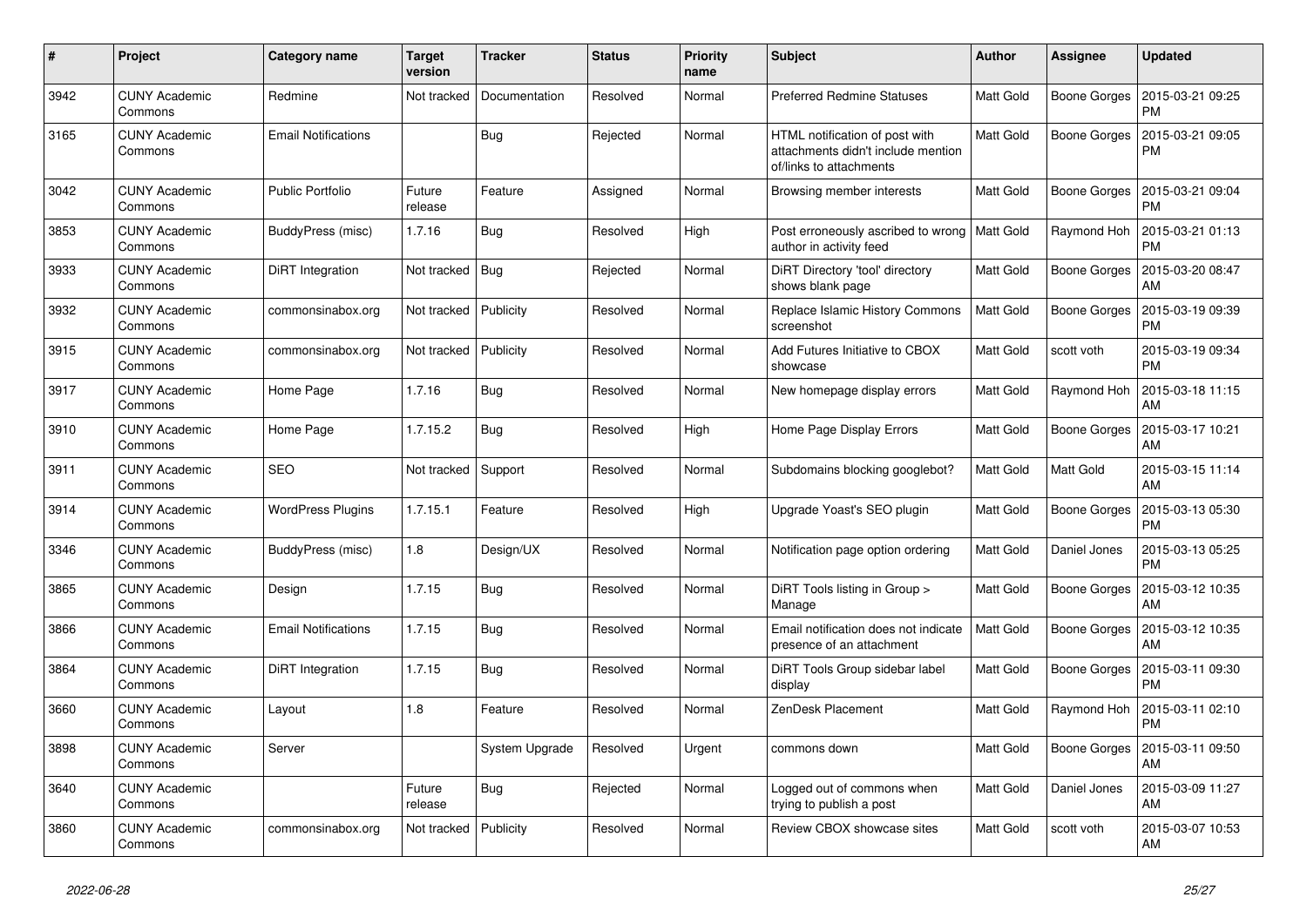| #    | Project                         | Category name            | <b>Target</b><br>version | <b>Tracker</b> | <b>Status</b> | <b>Priority</b><br>name | <b>Subject</b>                                                          | <b>Author</b>    | <b>Assignee</b>     | <b>Updated</b>                |
|------|---------------------------------|--------------------------|--------------------------|----------------|---------------|-------------------------|-------------------------------------------------------------------------|------------------|---------------------|-------------------------------|
| 446  | <b>CUNY Academic</b><br>Commons | WordPress (misc)         | 1.8                      | Feature        | Resolved      | Normal                  | Create better account activation<br>error messages                      | <b>Matt Gold</b> | Daniel Jones        | 2015-03-05 11:23<br>AM        |
| 3859 | <b>CUNY Academic</b><br>Commons | Group Forums             | 1.7.14                   | Bug            | Resolved      | Normal                  | Group Forum Button Layout                                               | Matt Gold        | Boone Gorges        | 2015-03-05 10:57<br>AM        |
| 3820 | <b>CUNY Academic</b><br>Commons | commonsinabox.org        | Not tracked              | Publicity      | Resolved      | Normal                  | Add Texas DH site to CBOX<br>showcase                                   | <b>Matt Gold</b> | scott voth          | 2015-03-04 09:24<br>AM        |
| 3802 | <b>CUNY Academic</b><br>Commons | Home Page                | 1.7.14                   | Bug            | Resolved      | Normal                  | Long user name causes problems<br>with Who's Online homepage<br>display | Matt Gold        | Daniel Jones        | 2015-02-23 03:39<br>PM        |
| 3823 | <b>CUNY Academic</b><br>Commons | commonsinabox.org        | Not tracked              | Bug            | Resolved      | Normal                  | CBOX styling issue                                                      | Matt Gold        | Boone Gorges        | 2015-02-23 03:33<br><b>PM</b> |
| 3769 | <b>CUNY Academic</b><br>Commons | <b>Public Portfolio</b>  | 1.7.12                   | <b>Bug</b>     | Resolved      | Normal                  | Completion mouseover on editing<br>version of profile is blank          | <b>Matt Gold</b> | <b>Boone Gorges</b> | 2015-02-12 09:13<br>AM        |
| 3761 | <b>CUNY Academic</b><br>Commons | WordPress (misc)         |                          | Bug            | Rejected      | Normal                  | User reports that Add Users by<br>Email Address not working             | Matt Gold        | Daniel Jones        | 2015-02-12 09:01<br>AM        |
| 3799 | <b>CUNY Academic</b><br>Commons | cuny.is                  | 1.7.12                   | Bug            | Resolved      | Normal                  | cuny.is issue                                                           | Matt Gold        | Boone Gorges        | 2015-02-10 09:07<br><b>PM</b> |
| 3796 | <b>CUNY Academic</b><br>Commons | Documentation            | Not tracked              | Documentation  | Resolved      | Normal                  | Add domain mapping info to Uses<br>sites page                           | Matt Gold        | scott voth          | 2015-02-08 10:02<br><b>PM</b> |
| 3760 | <b>CUNY Academic</b><br>Commons | <b>WordPress Plugins</b> | 1.7.11                   | Feature        | Resolved      | Normal                  | <b>Add WP Accessiblity Plugin</b>                                       | Matt Gold        | Raymond Hoh         | 2015-02-02 02:30<br>AM        |
| 3729 | <b>CUNY Academic</b><br>Commons | WordPress (misc)         | 1.7.11                   | Feature        | Resolved      | Normal                  | Add 'contact us' line to failed login<br>screen                         | <b>Matt Gold</b> | Daniel Jones        | 2015-02-02 01:16<br>AM        |
| 364  | <b>CUNY Academic</b><br>Commons | <b>WordPress Plugins</b> | Future<br>release        | Feature        | New           | Normal                  | <b>Bulletin Board</b>                                                   | Matt Gold        |                     | 2015-01-05 08:50<br><b>PM</b> |
| 1562 | <b>CUNY Academic</b><br>Commons | WordPress Plugins        | Future<br>release        | Feature        | Assigned      | Low                     | Play with NYT Collaborative<br><b>Authoring Tool</b>                    | Matt Gold        | Boone Gorges        | 2015-01-05 08:47<br><b>PM</b> |
| 658  | <b>CUNY Academic</b><br>Commons | <b>WordPress Plugins</b> | Future<br>release        | Feature        | Assigned      | Normal                  | Rebulid Sitewide Tag Suggestion                                         | Matt Gold        | Boone Gorges        | 2015-01-05 08:47<br>PM        |
| 412  | <b>CUNY Academic</b><br>Commons | <b>WordPress Themes</b>  | Future<br>release        | Feature        | Assigned      | Normal                  | <b>Featured Themes</b>                                                  | <b>Matt Gold</b> | Dominic Giglio      | 2015-01-05 08:44<br>PM        |
| 2691 | <b>CUNY Academic</b><br>Commons | BuddyPress (misc)        |                          | <b>Bug</b>     | Rejected      | Normal                  | Problems inviting members to a<br>group                                 | Matt Gold        | Dominic Giglio      | 2015-01-02 03:12<br>РM        |
| 3727 | <b>CUNY Academic</b><br>Commons | Publicity                | Not tracked              | Publicity      | Resolved      | Normal                  | Happy new year homepage slide                                           | Matt Gold        | scott voth          | 2014-12-28 02:20<br>PM        |
| 3717 | <b>CUNY Academic</b><br>Commons | Groups (misc)            | 1.7.7                    | Bug            | Resolved      | Normal                  | Member invitations to Group<br>Members error alert                      | <b>Matt Gold</b> | Boone Gorges        | 2014-12-22 02:25<br><b>PM</b> |
| 3714 | <b>CUNY Academic</b><br>Commons | cuny.is                  | 1.7.7                    | Feature        | Resolved      | Normal                  | cuny.is access                                                          | Matt Gold        | Boone Gorges        | 2014-12-22 02:19<br>РM        |